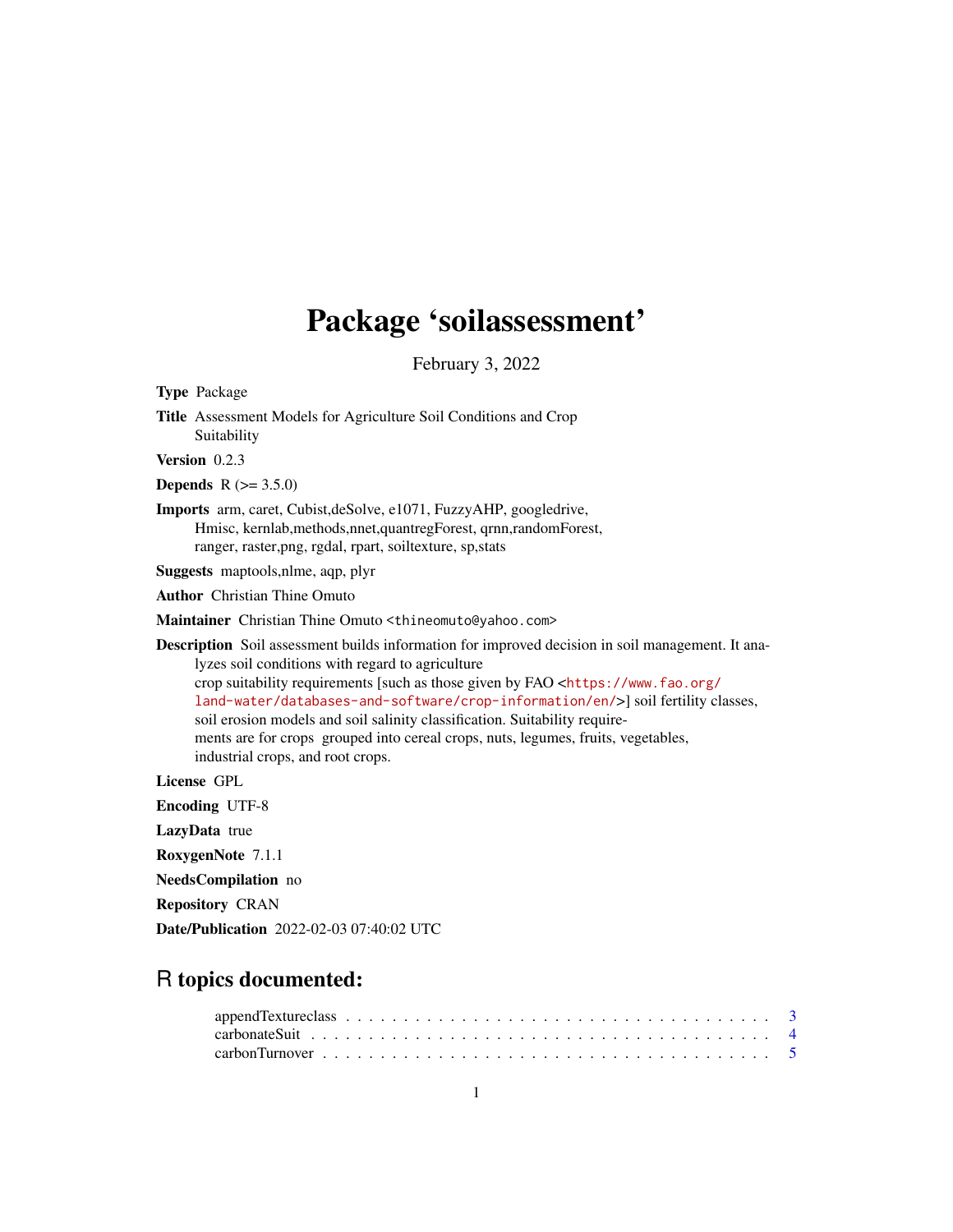|                | 7        |
|----------------|----------|
|                | 8        |
|                | 9        |
|                | 10       |
|                | 10       |
|                | 11       |
|                | 12       |
|                | 14       |
|                | 15       |
|                | 16       |
|                | 17       |
|                | 19       |
|                | 20       |
|                | 21       |
|                | 22       |
| erodFUN        | 24       |
|                | 25       |
|                | 26       |
| <b>ESPSuit</b> | 27       |
|                | 28       |
|                | 29       |
|                | 30       |
|                | 32       |
|                | 33       |
|                | 34       |
|                | 36       |
|                | 36       |
|                | 37       |
|                | 37       |
|                | 39       |
|                | 39       |
|                | 40       |
|                | 42       |
|                | 43       |
|                | 44       |
|                | 45       |
|                | 46       |
| rainSuit       | 47       |
|                | 48       |
| regmodelSuit   | 49       |
|                | 51       |
|                | 52       |
|                |          |
|                | 53<br>55 |
|                |          |
|                | 56       |
|                | 57       |
| slopeSuit      | 59       |
|                | 60       |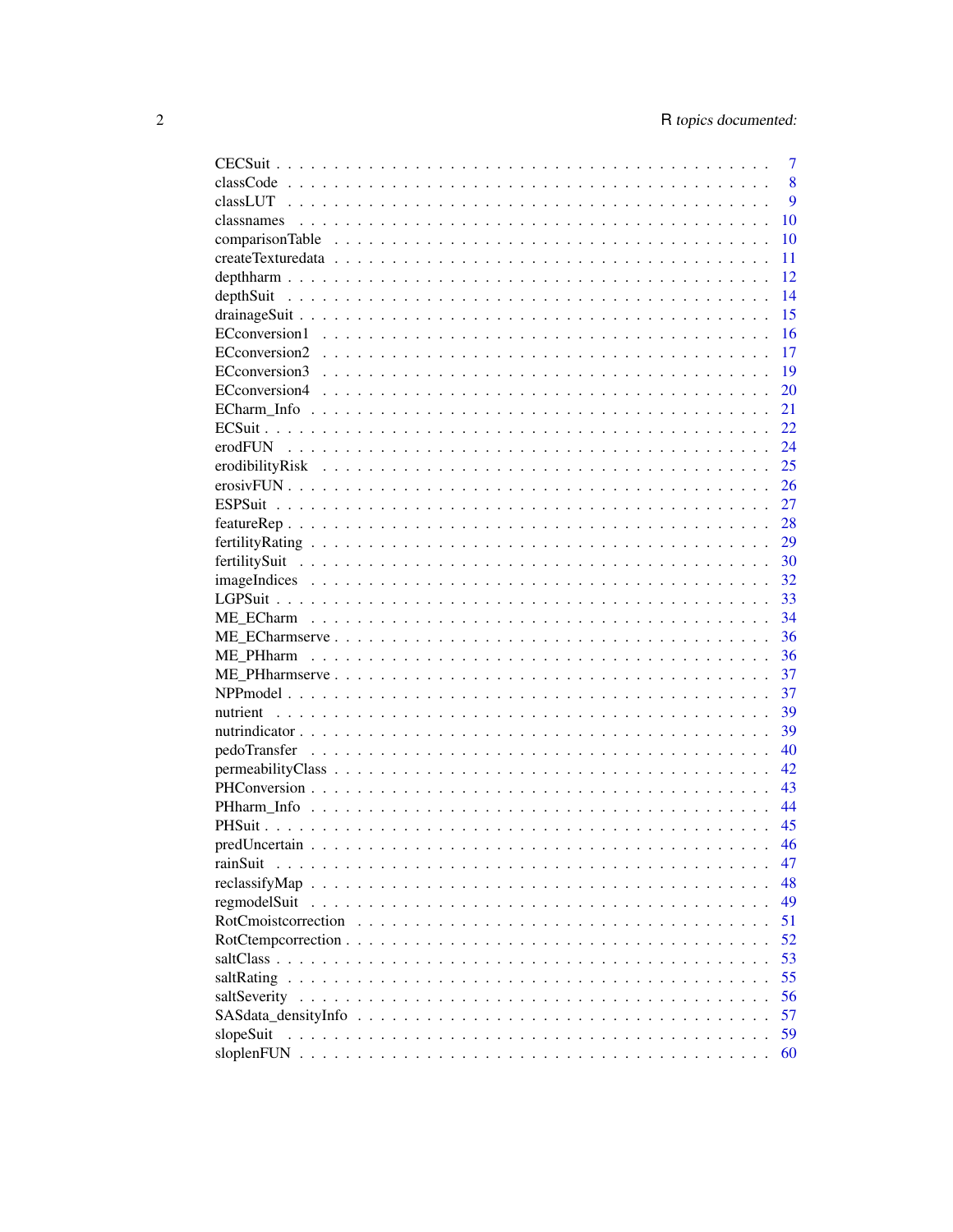## <span id="page-2-0"></span>appendTextureclass 3

| Index |  |
|-------|--|

appendTextureclass *A function for attaching soil textural classes*

#### Description

This function attaches soil textural classes according to the different soil texture classification systems

## Usage

appendTextureclass(df, method)

## Arguments

| df     | spatial pixel dataframe with columns of soil textural proportions clay, silt, and<br>sand in percentages |
|--------|----------------------------------------------------------------------------------------------------------|
| method | soil texture classification method for calculating soil texture. Default=USDA<br>method                  |

## Details

df is an output of createTexturedata with spatial reference or similar dataframe with normalized proportions summing to 100 method is the texture classification method for textural class calculation. Exanple methods are USDA, FAO, Australian, German, etc.

#### Value

Output is a soil texture dataframe with textural classes for every row (or pixel) in the dataframe. The output may sometimes return double class such as "SaLo, Lo" implying possibility of a tie for two classes. Such outputs should be edited outside the package for meaningful representation of soil textural classes when necessary

#### Note

This function can sometimes return double classes such as "SaLo, Lo" implying possibility of a tie for two classes.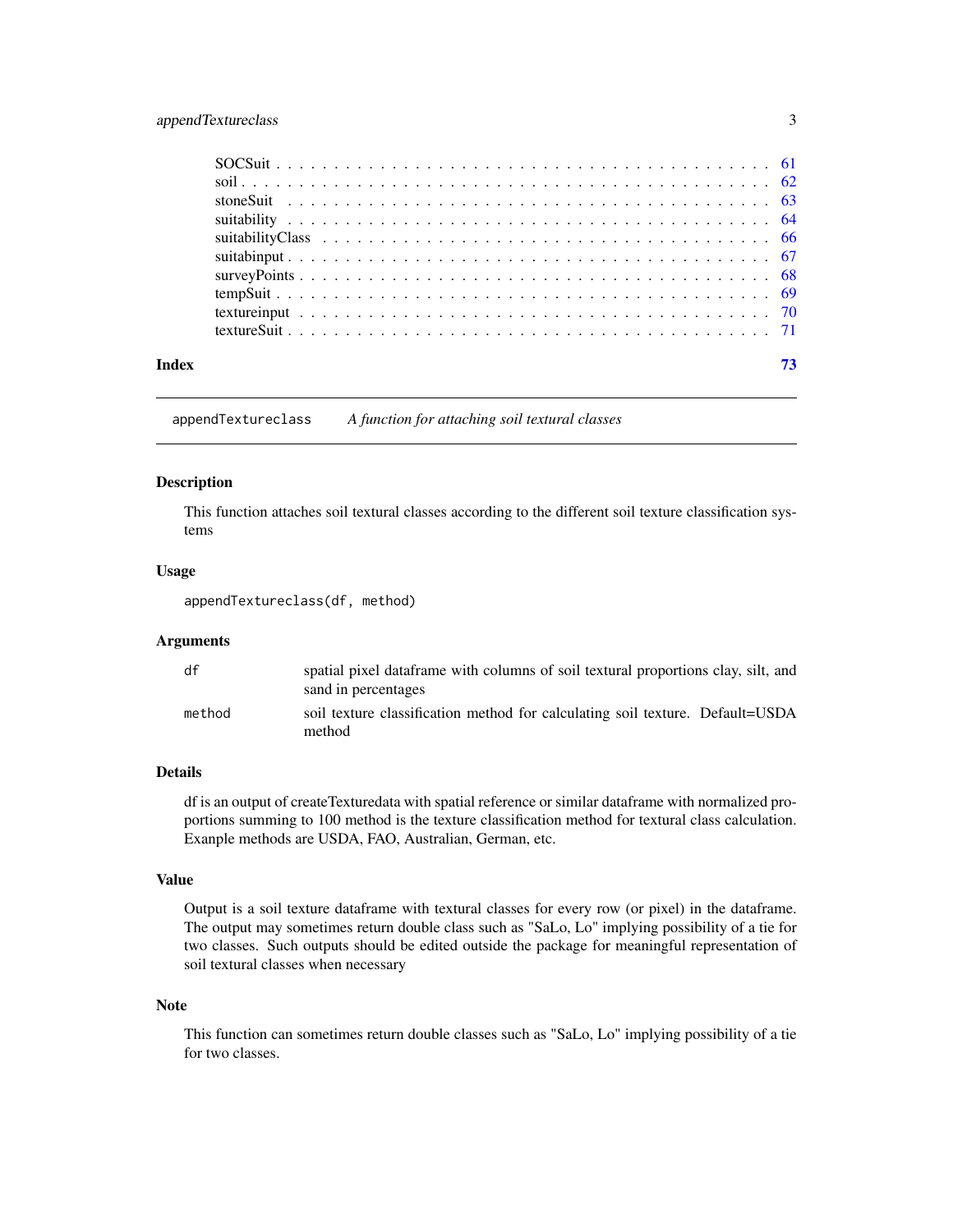#### <span id="page-3-0"></span>Author(s)

Christian Thine Omuto

#### References

Moyes J. 2018. The soil texture wizard: R functions for plotting, classifying, transforming and exploring soil texture data. https://cran.r-project.org/web/packages/soiltexture/vignettes/soiltexture\_vignette.pdf

#### See Also

textureclassLUT, textureLevels, createTexturedata

#### Examples

```
library(soiltexture)
newtxt=textureinput
texturedata=createTexturedata(newtxt$clay, newtxt$silt, newtxt$sand)
newtxt1=appendTextureclass(as.data.frame(texturedata), method = "USDA")
levels(as.factor(newtxt1$TEXCLASS))
```

| carbonateSuit | A function for assessing calcium carbonate suitability requirements |  |  |  |
|---------------|---------------------------------------------------------------------|--|--|--|
|               | for certain crops and trees                                         |  |  |  |

#### Description

This function determines the suitability classes for soil calcium carbonate requirements of selected agricultural crops and forest trees

## Usage

```
carbonateSuit(value, crop)
```
## Arguments

| value | Input calcium carbonate content in percent                                   |
|-------|------------------------------------------------------------------------------|
| crop  | The crop of interest for which calcium carbonate suitability class is sought |

## Details

The input value can be map or just a numerical entry of calcium carbonate in percent

## Value

The output is calcium carbonate suitability class for the crop. The output is an integer value for suitability class: 1- highly suitable; 2 - moderately suitable; 3 - marginally suitable; 4 - currently not suitable; 5 - not suitable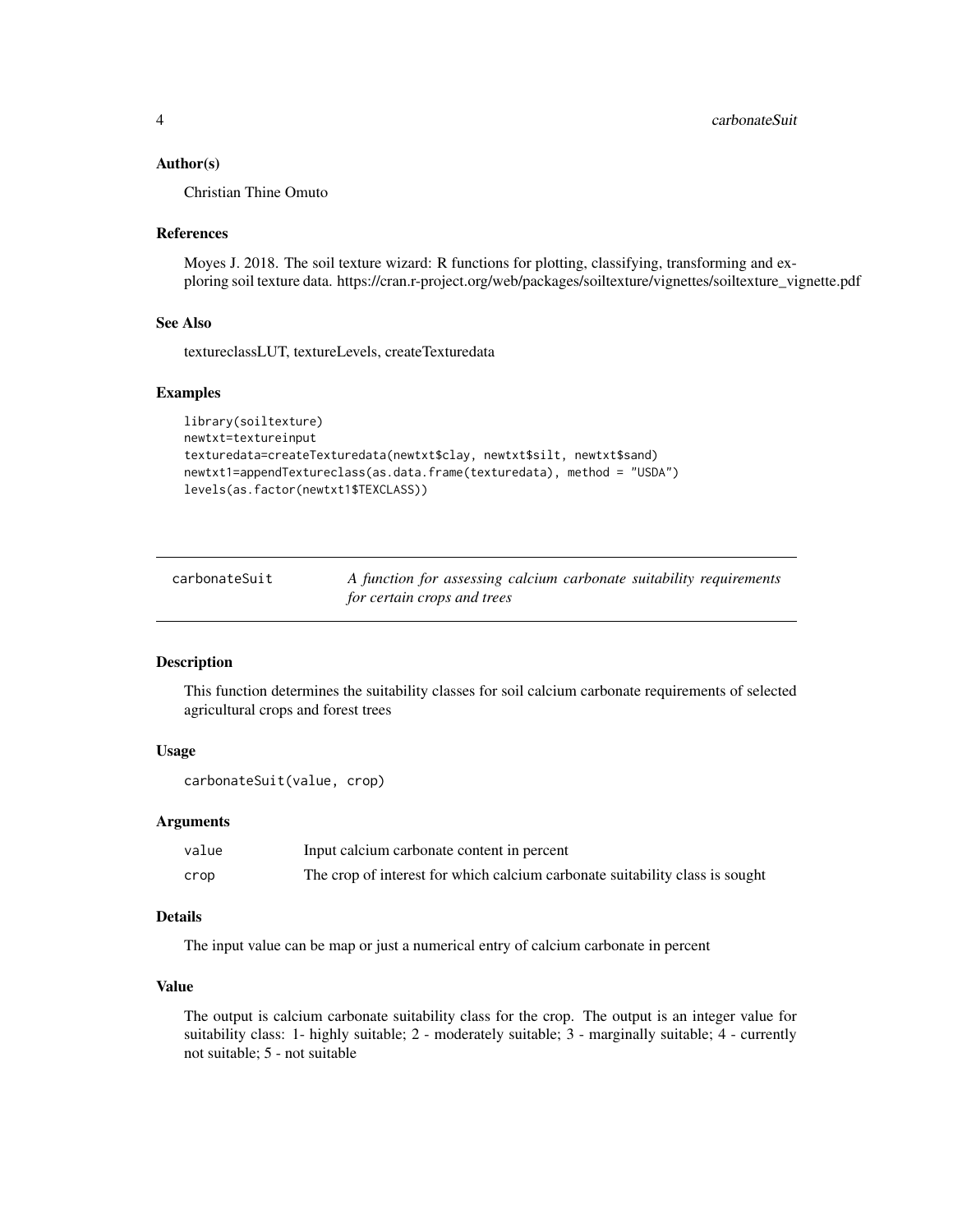## <span id="page-4-0"></span>carbonTurnover 5

## Author(s)

Christian Thine Omuto

## References

Sys, C., Van Ranst, E., Debaveye, J. and Beerneaert, F.1993. Land evaluation: Part III: Crop requirements. Development Cooperation, Belgium.

Naidu, L.G.K., Ramamurthy, V., Challa O., Hegde, R. and Krishnan, P. 2006. Manual, Soil-site Suitability Criteria for Major Crops, National Bureau of Soil Survey and Land Use Planning, ICAR, Nagpur, India

FAO Crop Suitability Requirements: http://ecocrop.fao.org/ecocrop/srv/en/home

#### See Also

depthSuit, SOCSuit, suitability

## Examples

```
library(sp)
newmap=suitabinput
newmap$saffron=carbonateSuit(newmap$cac03,"saffron")
summary(newmap$saffron)
spplot(newmap,"saffron")
```
carbonTurnover *A function for implementing RothC carbon turnover model in the soil*

## Description

This function provides alternatives for implementing RothC carbon turnover model

#### Usage

```
carbonTurnover(tt,clay,C0,In,Dr=1.44,effcts,solver)
```
## Arguments

| tt   | a vector of time in months or years for modelling carbon turnover in the soil                                                                                                                                                                                |
|------|--------------------------------------------------------------------------------------------------------------------------------------------------------------------------------------------------------------------------------------------------------------|
| clay | Proportion of soil clay content in percent                                                                                                                                                                                                                   |
| C0   | a vector containing five initial carbon pools in the five compartments C1 in DPM,<br>C <sub>2</sub> in RPM, C <sub>3</sub> in BIO, C <sub>4</sub> in HUM and C <sub>5</sub> in IOM. They are arranged in the<br>order C1,C2,C3,C4,C5 [C0=c(C1,C2,C3,C4,C5)]. |
| In   | Input carbon amount. It can be a scalar constant or a 2-column data frame con-<br>taining time dependent organic matter input. The two columns are time and<br>carbon input                                                                                  |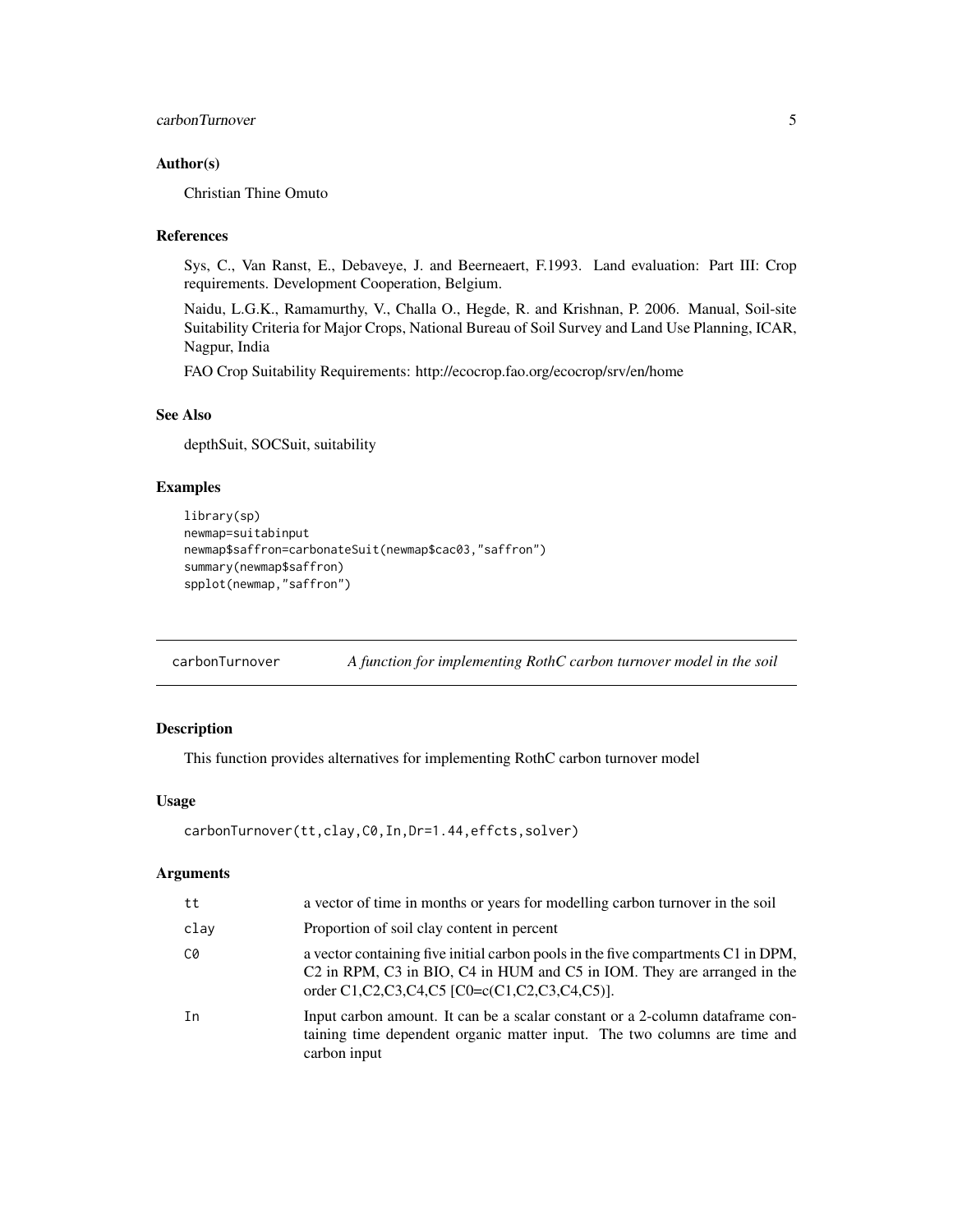| Dr     | ratio of decomposable plant material (DPM) to resistant plant material (RPM).<br>Default value is 1.44                                                                                                                       |
|--------|------------------------------------------------------------------------------------------------------------------------------------------------------------------------------------------------------------------------------|
| effcts | a constant or dataframe of environmental effects on carbon decomposition rates.<br>If it's a data frame of time-dependent variables, then the length of the data frame<br>should be similar to the length of time (t) vector |
| solver | name of subroutines for solving first order odinary differential equations for or-<br>ganic matter decay in the soil. The subroutines are lsoda, lsodes, rk4, euler, lsode,<br>lsodar, ode23, radau, etc. from deSolve       |

#### Details

vector t can be years or months sequentially arranged with the start-time as the minimum and end-time as the maximum time. Initial carbon pools are also provided as a vector of five items: C1,C2,C3,C4,C5 in that order where C1 is the pool in the decomposable plant material (DPM) compartment, C2 is pool in the resistant plant material (RPM) compartment, C3 is the pool in the microbial biomass (BIO) compartment, C4 is the pool in the humified organic matter (HUM) compartment, and C5 is the pool in the inert organic matter (IOM) compartment.

#### Value

nx6 matrix of carbon pools with time in the five compartments DPM, RPM, BIO, HUM, and IOM in that order (time, C1, C2, c3, C4, C5).

#### Author(s)

Christian Thine Omuto

#### References

Coleman, K. and Jenkinson, D. 2014. ROTHC-26.3 A model for the turnover of carbon in soils: Model description and users guide (Windows version). Rothamsted Research Harpenden Herts AL5 2JQ

Jenkinson, D. S., Andrew, S. P. S., Lynch, J. M., Goss, M. J., Tinker, P. B. 1990. The Turnover of Organic Carbon and Nitrogen in Soil. Philosophical Transactions: Biological Sciences, 329: 361–368.

## See Also

RotCmoiscorrection, RotCtempcorrection, NPPmodel

## Examples

```
library(deSolve)
Cin=c(0.6,0.1,0.3,0.1,2.7)
T=seq(1/12,200,by=1/12)
hw=carbonTurnover(tt=T,clay=23.4,C0=Cin,In=1.2,Dr=1.44,effcts=0.85,"euler")
matplot(T,hw[,2:6], type="l", lty=1, xlab="Time", ylab="C stocks (Mg/ha)")
legend("topright", c("DPM", "RPM", "BIO", "HUM", "IOM"),lty=1, col=1:5, bty="n")
```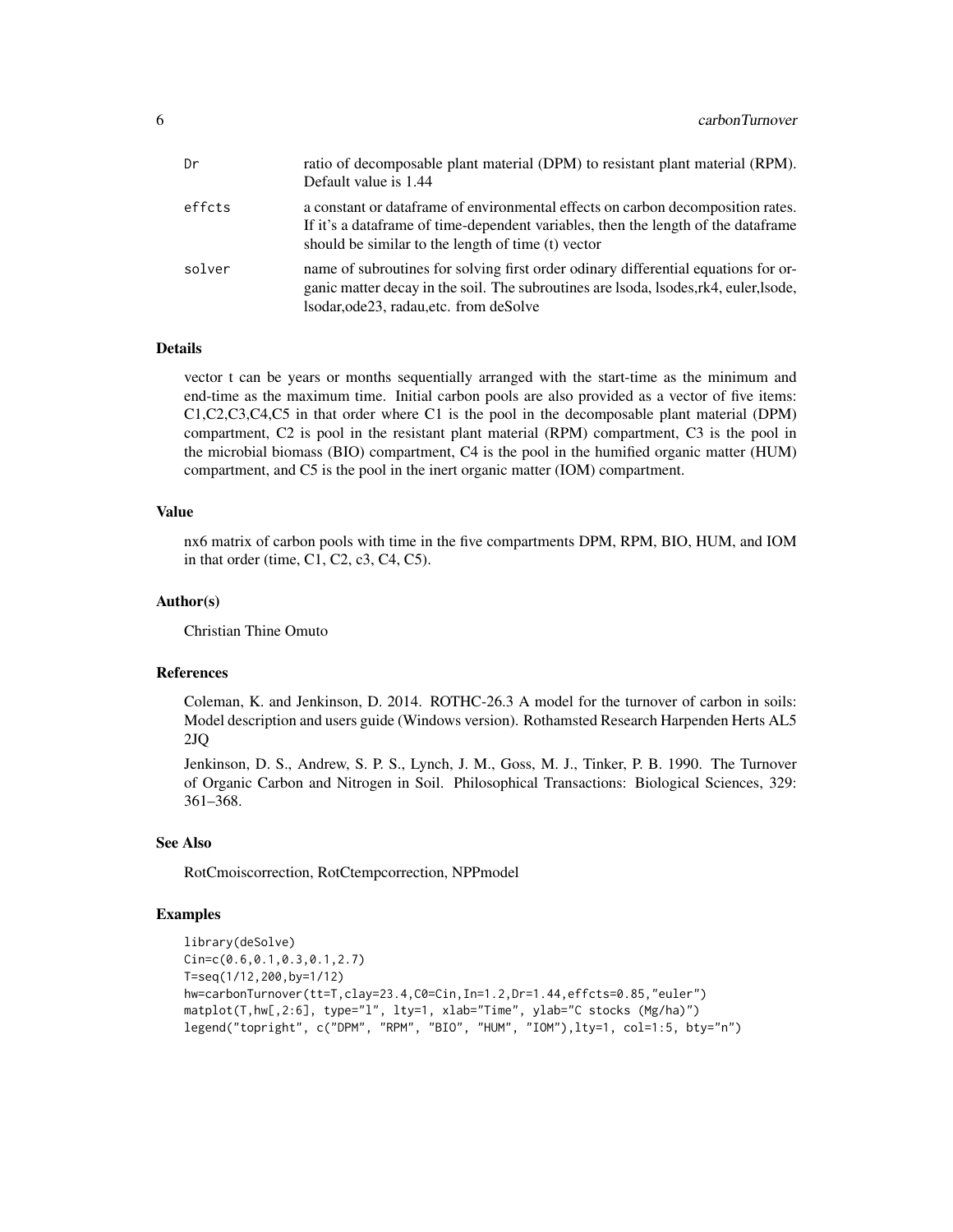<span id="page-6-0"></span>CECSuit *A function for assessing Cation Exchange Capacity (CEC) suitability requirements for certain crops and trees*

## Description

This function determines the suitability classes for Cation Exchange Capacity (CEC) requirements of selected agricultural crops and forest trees

#### Usage

CECSuit(value, crop)

#### Arguments

| value | Input cation Exchange Capacity $(Cmol(+)/kg)$ .                |
|-------|----------------------------------------------------------------|
| crop  | The crop of interest for which CEC suitability class is sought |

#### Details

The input value can be a map or just a numerical entry of CEC  $(\text{cmol}(+)/\text{kg})$ 

#### Value

The output is CEC suitability class for the crop. The output is an integer value for suitability class: 1- highly suitable; 2 - moderately suitable; 3 - marginally suitable; 4 - currently not suitable; 5 - not suitable

#### Note

The output raster map of CEC suitability is given if the input value is raster map

## Author(s)

Christian Thine Omuto

#### References

Sys, C., Van Ranst, E., Debaveye, J. and Beerneaert, F.1993. Land evaluation: Part III: Crop requirements. Development Cooperation, Belgium.

Naidu, L.G.K., Ramamurthy, V., Challa O., Hegde, R. and Krishnan, P. 2006. Manual, Soil-site Suitability Criteria for Major Crops, National Bureau of Soil Survey and Land Use Planning, ICAR, Nagpur, India

FAO Crop Suitability Requirements: http://ecocrop.fao.org/ecocrop/srv/en/home

## See Also

tempSuit, PHSuit, rainSuit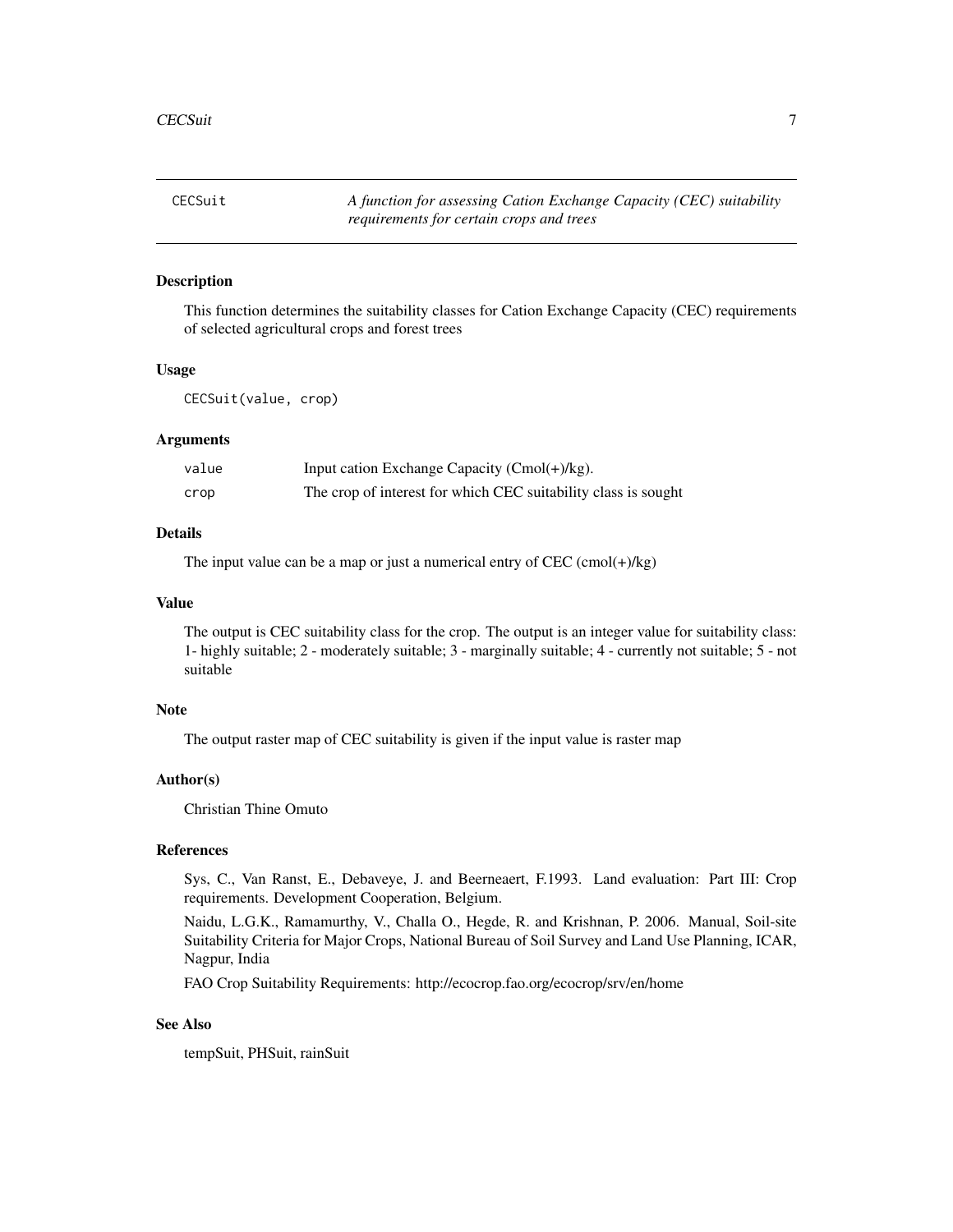## Examples

CECSuit(22.4,"pineaple")

| classCode | A function for displaying names of class codes of soil conditions in the |
|-----------|--------------------------------------------------------------------------|
|           | soilassessment package                                                   |

## Description

This function displays names of integer classes (or levels) of derived codes of soil conditions produced in the package

## Usage

```
classCode(value, indicator)
```
## Arguments

| value     | Integer value of the soil condition indicator                                                               |
|-----------|-------------------------------------------------------------------------------------------------------------|
| indicator | Soil condition whose class $(x)$ is sought. The default = "fertility" if fertility is<br>the soil condition |

## Details

This is for interpretation of the integer codes of the soil conditions generated in the package

#### Value

Name of the level of soil condition

## See Also

classLUT, erodFUN, classnames

## Examples

```
classCode(2,"texture")
suitclas=classCode(4,"suitability")
levels(suitclas)
```
<span id="page-7-0"></span>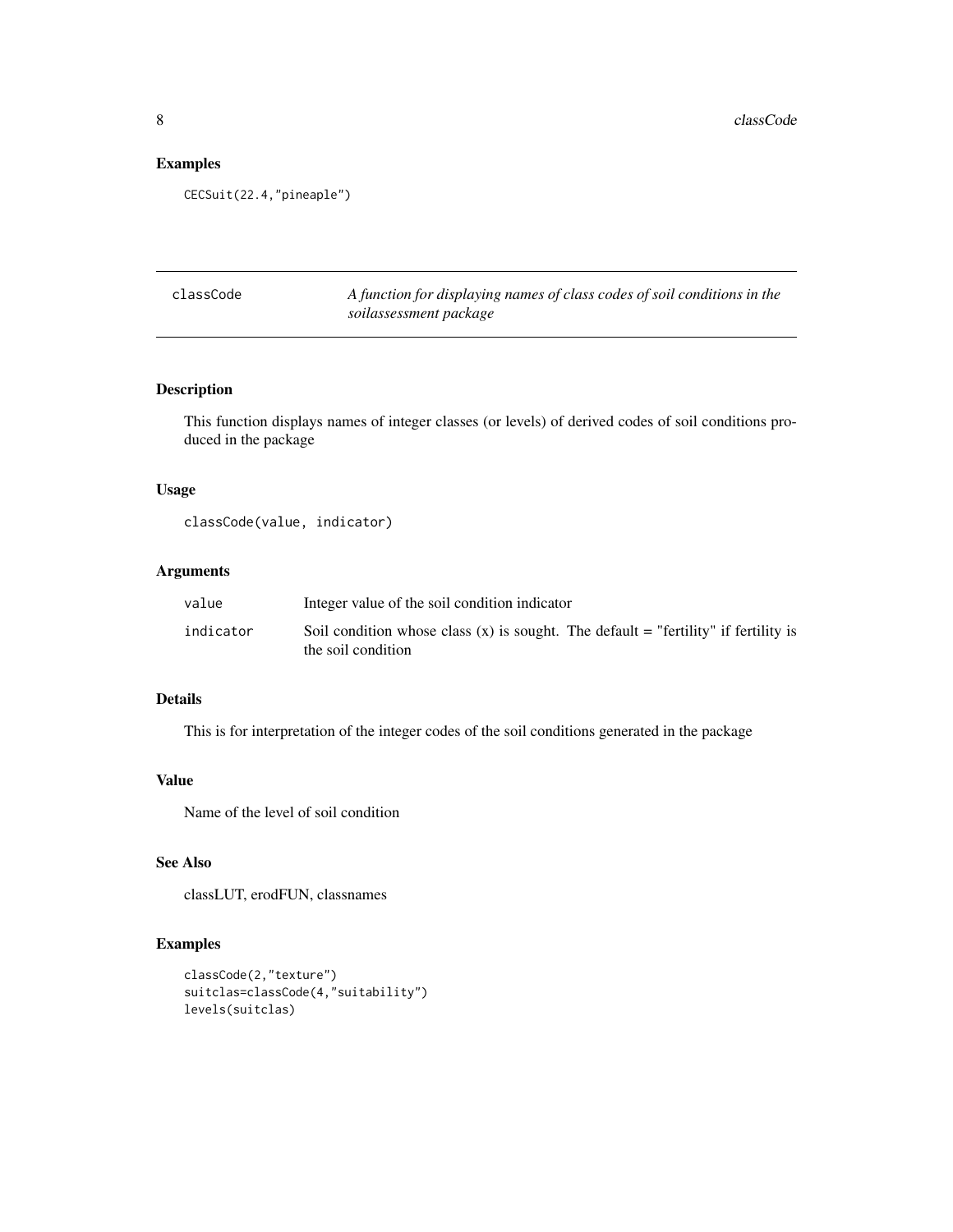<span id="page-8-0"></span>classLUT *A function for developing Look-up Table (LUT) for the soil condition class map*

## Description

This function develops a Look-Up Table (LUT) for the class type map of soil condition. LUT is important map legends or maps re-classification.

## Usage

classLUT(fgrid,indicator)

## Arguments

| fgrid     | Input classified map                                                                                                 |
|-----------|----------------------------------------------------------------------------------------------------------------------|
| indicator | The soil condition indicator of interest as contained in the input map for exam-<br>ple, "texture", "salinity", etc. |

## Details

The input raster map should contain only one band for the soil indicator for clear identification of the band.

## Value

The output is a dataframe containing classes in the map and corresponding unique integers

## Author(s)

Christian Thine Omuto

## See Also

classCode, classnames

## Examples

```
textrd=suitabinput["texture"]
```
LUT=classLUT(textrd,"texture") LUT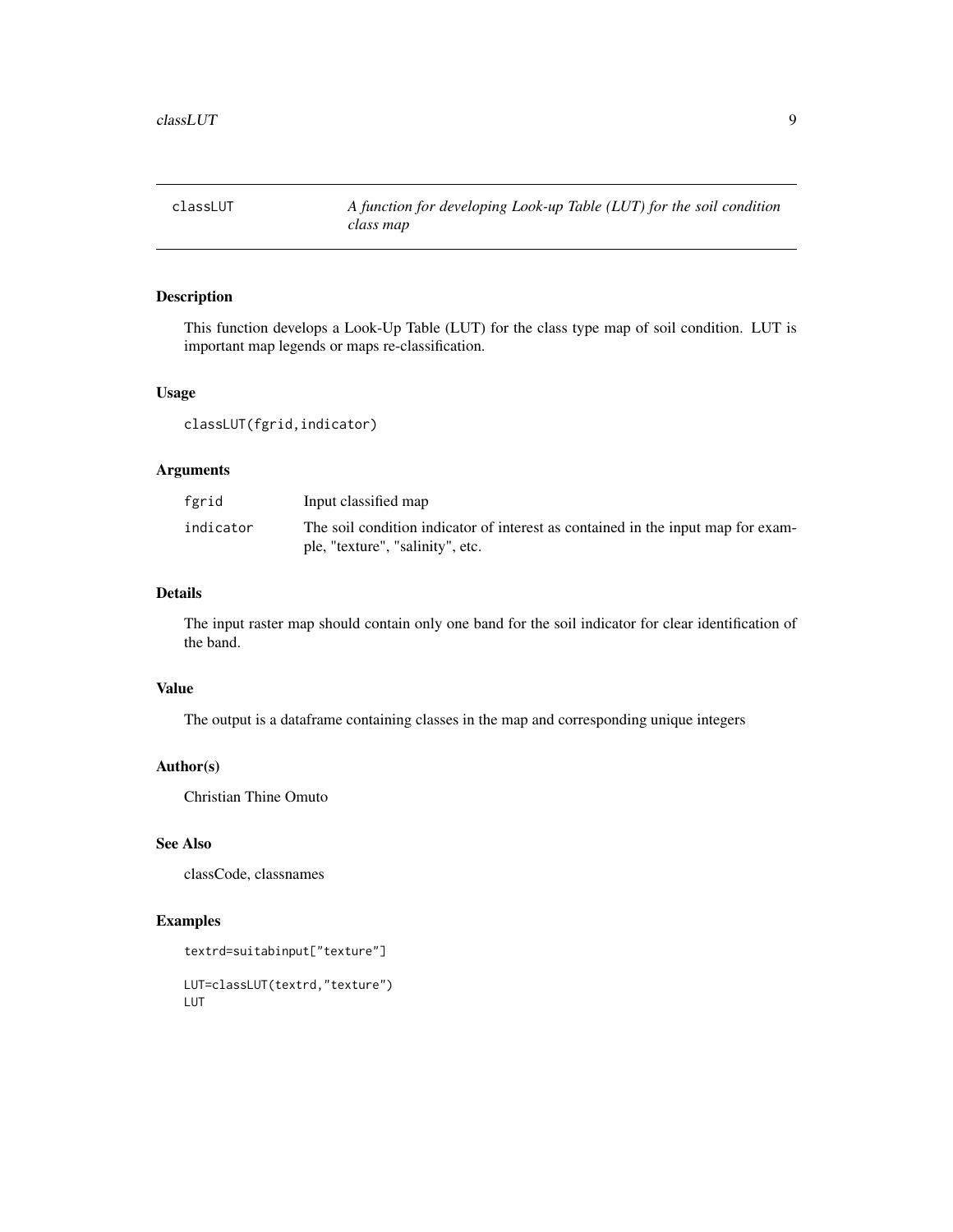<span id="page-9-0"></span>

## Description

This is a database function for displaying the class names and codes used in the soil assessment package

## Usage

classnames(indicator)

## Arguments

indicator indicator of soil condition group of interest. Example: texture, suitability, drainage, fertility, erodibility

## Value

Table of soil condition code and name

## See Also

classCode, classLUT

## Examples

x="texture" classnames(x)

comparisonTable *A function for normalizing decision ranking table*

#### Description

This function normalizes the decision ranking table and determines consistency of the decisions

#### Usage

```
comparisonTable(df)
```
#### Arguments

df A matrix of rank decisions with complete column names.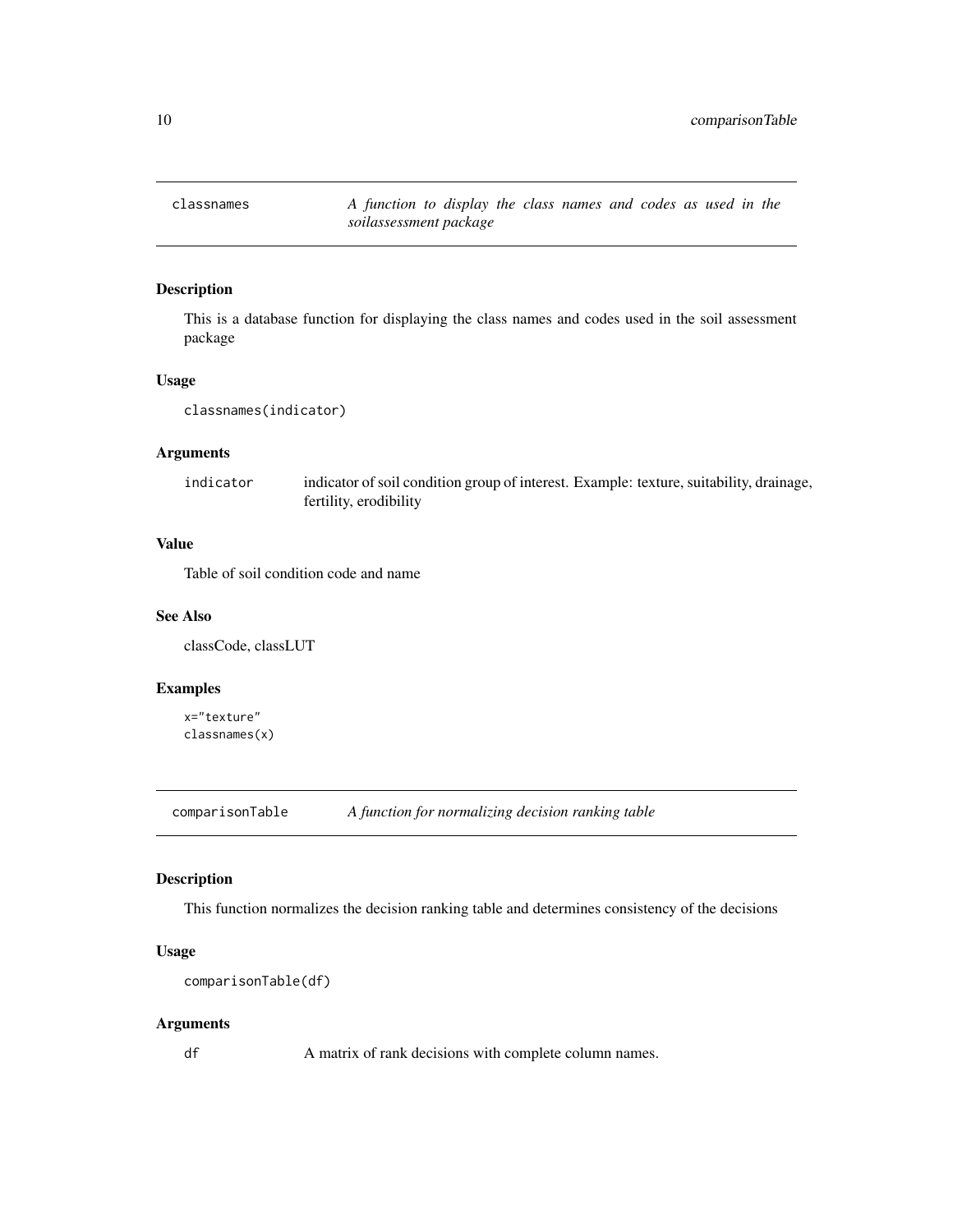## <span id="page-10-0"></span>createTexturedata 11

## Details

The column names of the rank-decision table should correspond with the names of the criteria maps

#### Value

nmtx: a normalized pairwise comparison matrix crt: consistency index and message on whether the input decisions are consistent for analysis

### Author(s)

Christian Thine Omuto

## References

Barzilai J. and Golany B., 1990. Deriving Weights from Pairwise Comparison Matrices: the Additive Case. Operations Research Letters 9: 407–410.

## See Also

suitability

#### Examples

```
data(nutrient)
library(FuzzyAHP)
comparisonTable(nutrient)
```

| createTexturedata | A function for creating spatial dataframe of normalized soil texture |  |  |  |  |
|-------------------|----------------------------------------------------------------------|--|--|--|--|
|                   | proportions                                                          |  |  |  |  |

## Description

The function creates spatial dataframe of normalized soil texture proportions. They are normalized to 100 percent

## Usage

createTexturedata(clay,silt,sand)

## Arguments

| clav | clay proportion of soil texture in percent |
|------|--------------------------------------------|
| silt | silt proportion of soil texture in percent |
| sand | sand proportion of soil texture in percent |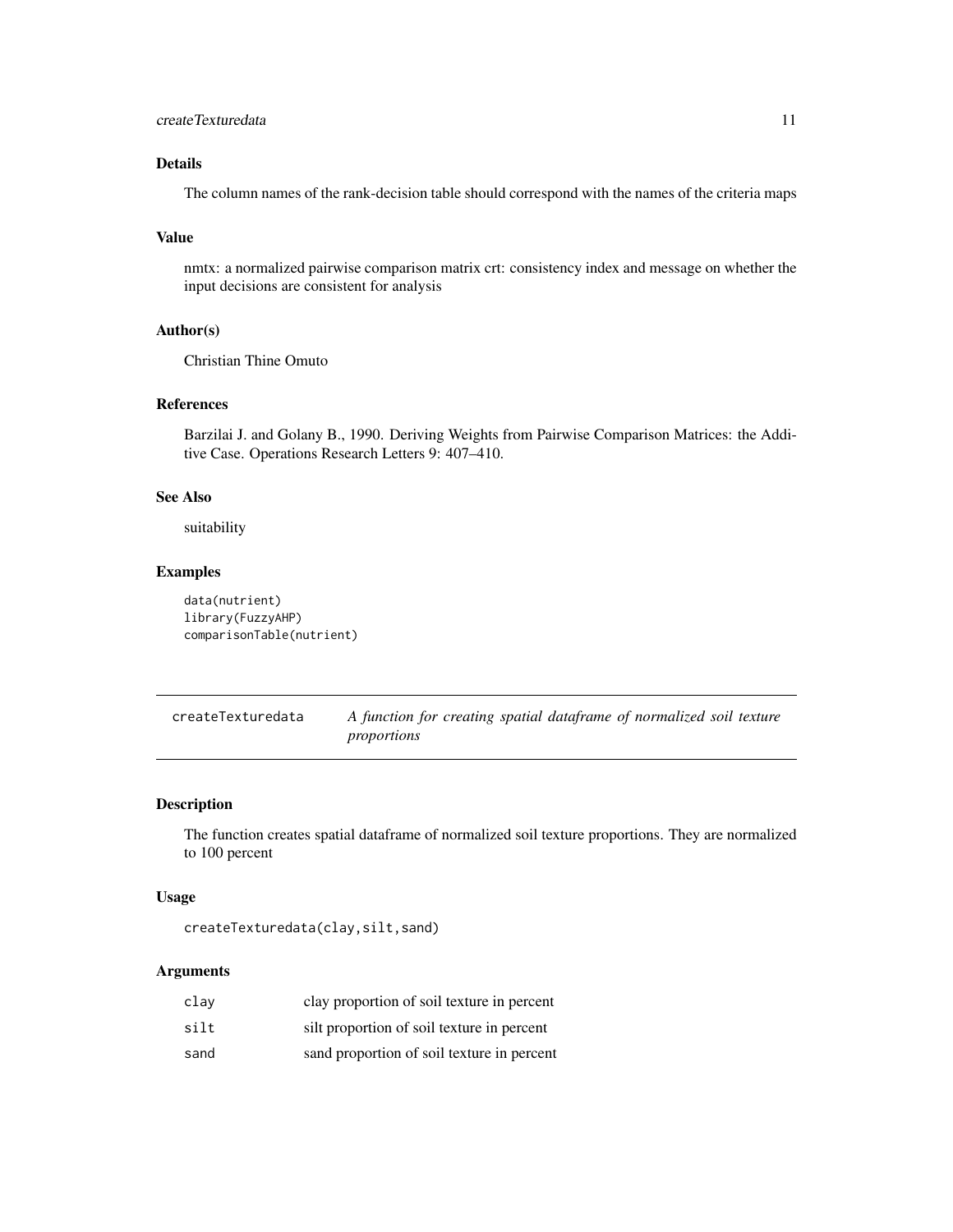## <span id="page-11-0"></span>Details

the input data of soil texture proportions are imported into R as spatial raster or dataframe. They need to have uniform coordinate reference system (CRS) and same pixel size (resolution) if in raster map format. The sum of the proportions should be close to 100 per cent for each row

#### Value

The output is a spatial pixel dataframe of normalized soil texture proportions (for each pixel)

## Note

It's important to ensure the input data does not have negative values nor add up to far below or above 100 per cent. It's also important to adhere to the order of the input data: clay, silt, sand

## Author(s)

Christian Thine Omuto

## See Also

classLUT, appendTextureclass, createTexturedata

#### Examples

```
#data(textureinput)
newmap=textureinput
```

```
texturedata=createTexturedata(newmap$clay, newmap$silt, newmap$sand)
cor(texturedata$CLAY,texturedata$CLAY_n)^2
```

| depthharm | Harmonizing soil property between uniform depth intervals in obser- |
|-----------|---------------------------------------------------------------------|
|           | <i>vation pits</i>                                                  |

#### Description

A function to harmonize soil property between uniform depth intervals in a set of observation pits

#### Usage

```
depthharm(soildata, var.name, lam, d)
```
#### Arguments

| soildata | soil data containing soil property to be harmonized and observed depth intervals |
|----------|----------------------------------------------------------------------------------|
| var.name | name of target variable or soil property to be harmonized                        |
| lam      | a factor to improve prediction of target soil property between sampled depths    |
| d.       | target uniform depth intervals for harmonizing the target soil propert           |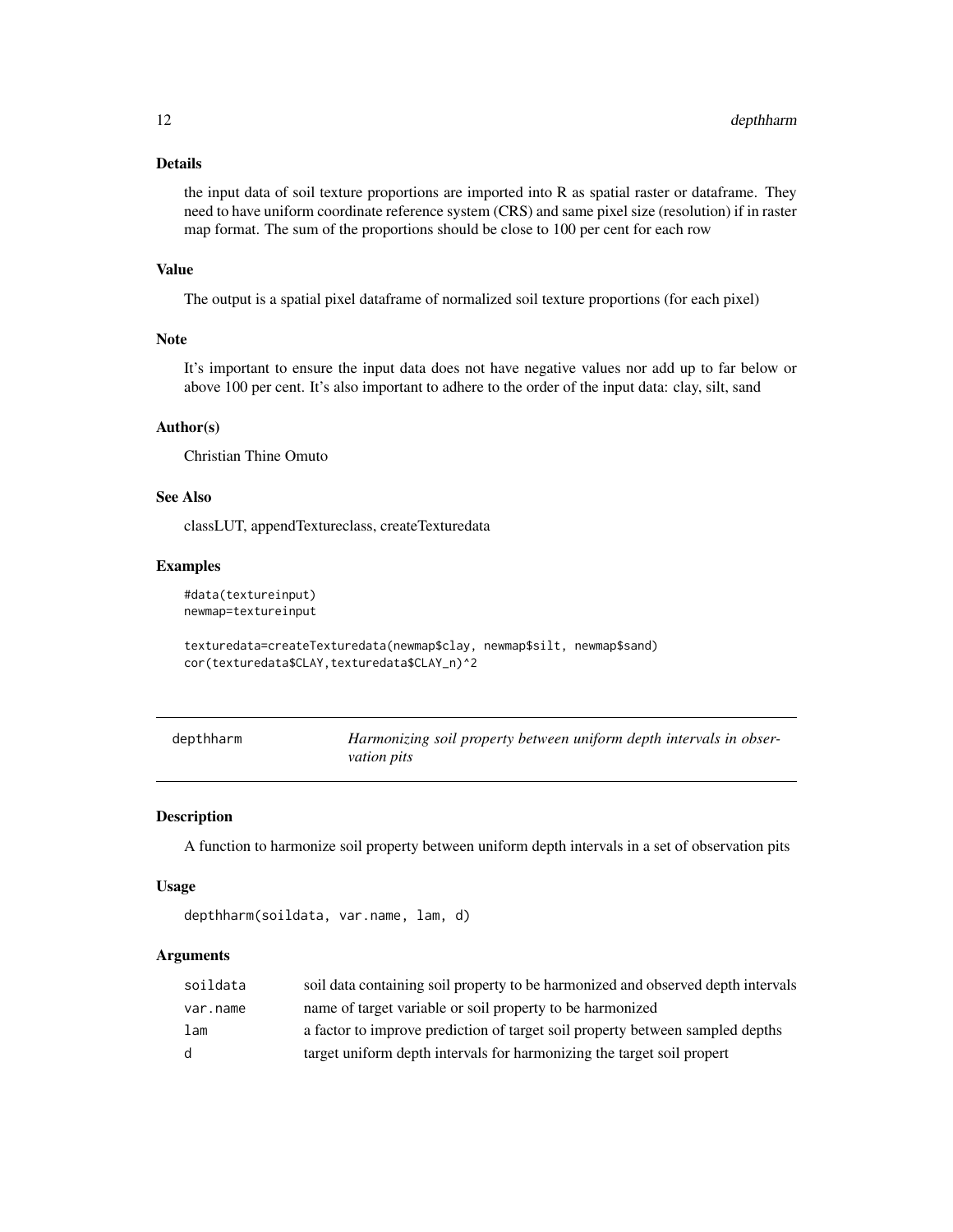#### depthharm the contract of the contract of the contract of the contract of the contract of the contract of the contract of the contract of the contract of the contract of the contract of the contract of the contract of the

#### Details

Input soil data must be a dataframe or class of ProfileCollection. The smoothing factor improves prediction of the target soil propert. Its default value is 0.1. Desired depth intervals are seperated by comma and should be choosen between minimum and maximum depths in the soil data.

#### Value

The output is a list of two dataframes: harmonized.d is a dataframe of harmonized soil property at target depth intervals. obs\_n\_pred is ugmented dataframe of observed and harmonized soil properties

#### References

Bishop, T.F.A., McBratney, A.B., Laslett, G.M., 1999. Modelling soil attribute depth functions with equal-area quadratic smoothing splines. Geoderma 91, 27–45. https://doi.org/10.1016/S0016- 7061(99)00003-8

Malone, B.P., McBratney, A.B., Minasny, B., Laslett, G.M., 2009. Mapping continuous depth functions of soil carbon storage and available water capacity. Geoderma 154, 138–152. https://doi.org/10.1016/j.geoderma.2009.1

Ponce-Hernandez, R., Marriott, F.H.C., Beckett, P.H.T., 1986. An improved method for reconstructing a soil profile from analyses of a small number of samples. Journal of Soil Science 37, 455–467. https://doi.org/10.1111/j.1365-2389.1986.tb00377.x

#### Examples

```
library(aqp)
library(plyr)
library(sp)
x=c(rep(2.12,4),rep(2.05,4))
y=c(rep(9.34,4),rep(8.17,4))
pit=c(rep(1,4),rep(2,4))
depthcode=c(1,2,3,4,1,2,3,4)
upper=c(0,18,25,35,0,12,33,50)
lower=c(10,25,35,67,12,33,50,100)
pH=c(6.7,5.5,5.1,6.7,6.4,5.8,5.3,5.0)
df=data.frame(pit,x,y,upper,lower,depthcode,pH)
lat=df$x;lon=df$y;id=df$pit;top=df$upper;
bottom=df$lower;horizon=df$depthcode;Varn=df$pH
soildata <- join(data.frame(id, top, bottom, Varn, horizon),
              data.frame(id, lat, lon), type='inner')
depths(soildata) \leq id \sim top + bottom
site(soildata) \leq \sim lat + lon
coordinates(soildata) <- ~ lat + lon
proj4string(soildata) <- CRS("+proj=longlat +datum=WGS84")
depth.s = depthharm(soildata, var.name= "Varn",
lam=0.01,d = t(c(0,10,40,80,100,150)))
plot(soildata, color= "Varn", name="horizon")
```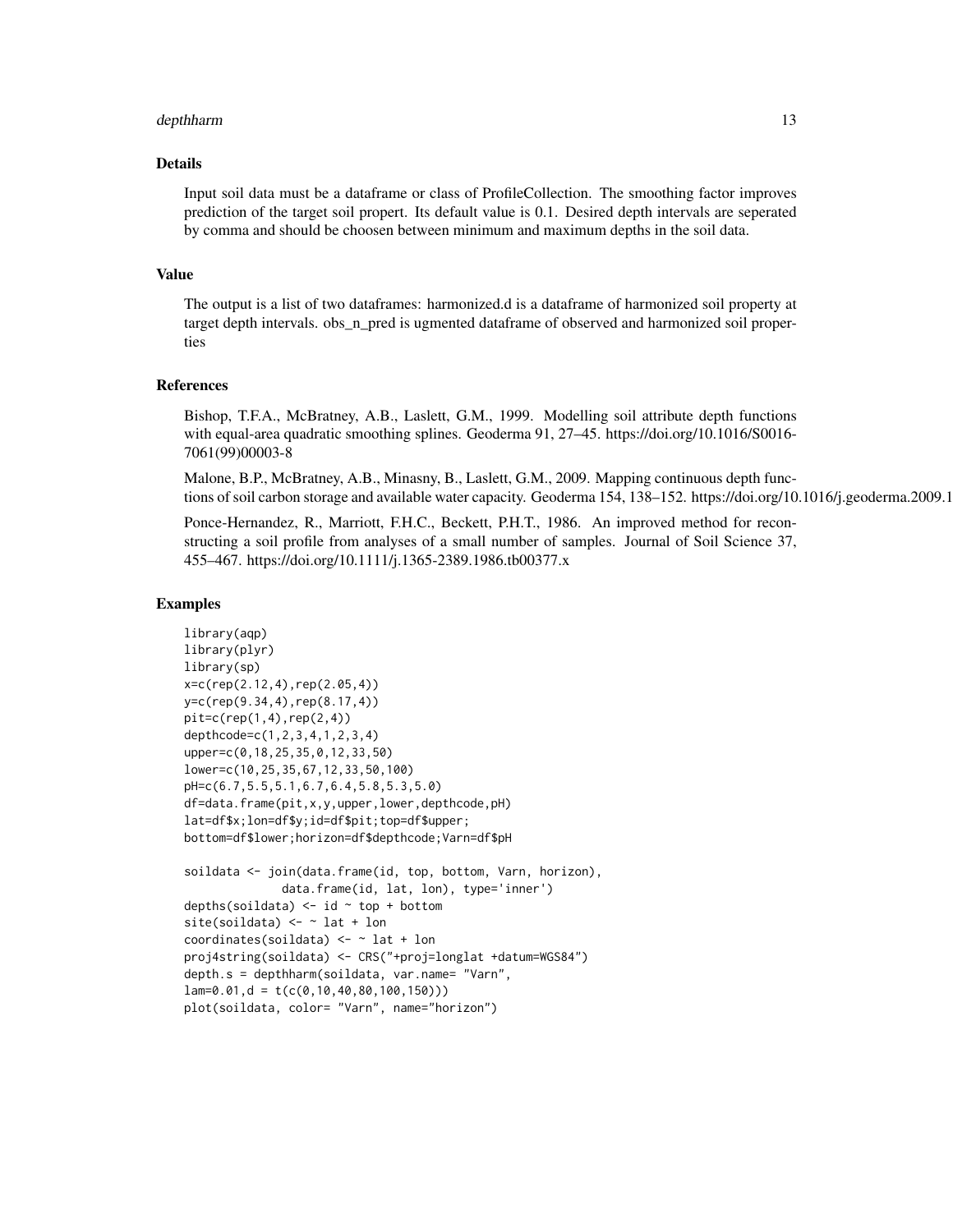<span id="page-13-0"></span>

## Description

This function determines the suitability classes for soil depth requirements of selected agricultural crops and forest trees

#### Usage

depthSuit(value, crop)

#### Arguments

| value | Input soil depth in cm                                                |
|-------|-----------------------------------------------------------------------|
| crop  | The crop of interest for which soil depth suitability class is sought |

#### Details

The input value can be map or just a numerical entry of soil depth in cm

#### Value

The output is soil depth suitability class for the crop. The output is integer value for suitability class: 1- highly suitable; 2 - moderately suitable; 3 - marginally suitable; 4 - currently not suitable; 5 - not suitable

## Author(s)

Christian Thine Omuto

#### References

Sys, C., Van Ranst, E., Debaveye, J. and Beerneaert, F.1993. Land evaluation: Part III: Crop requirements. Development Cooperation, Belgium.

Naidu, L.G.K., Ramamurthy, V., Challa O., Hegde, R. and Krishnan, P. 2006. Manual, Soil-site Suitability Criteria for Major Crops, National Bureau of Soil Survey and Land Use Planning, ICAR, Nagpur, India

FAO Crop Suitability Requirements: http://ecocrop.fao.org/ecocrop/srv/en/home

## See Also

tempSuit, ESPSuit, classCode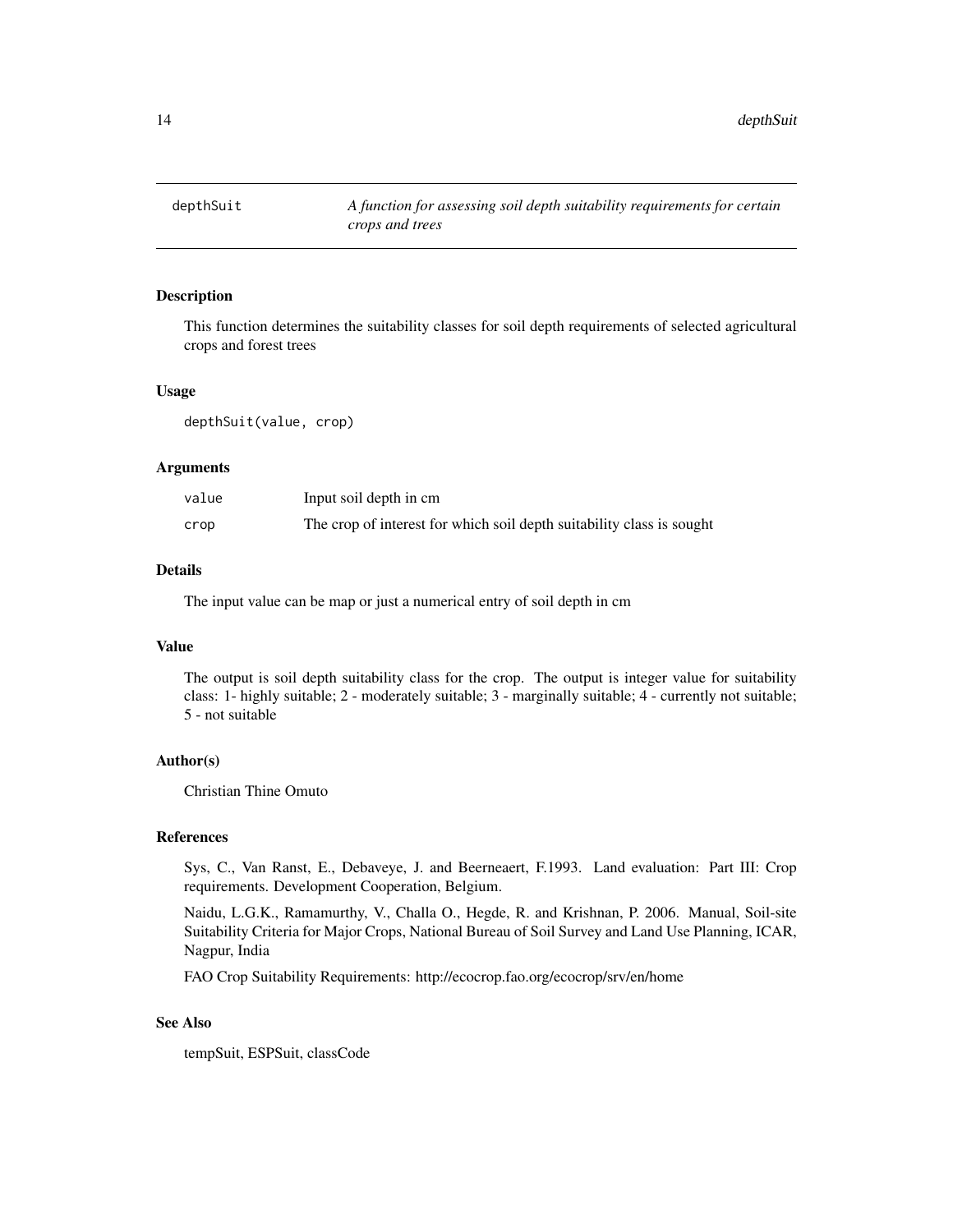## <span id="page-14-0"></span>drainageSuit 15

#### Examples

```
#data(suitabinput)
library(sp)
library(raster)
LUT=data.frame(map=c(1,2,3,4,5,6),new=c(100,20,30,40,60,80))
newmap=(suitabinput["depthcodes"])
newmap$depth=reclassifyMap(newmap["depthcodes"],LUT)
newmap$melon=depthSuit(newmap$depth,"melon")
summary(newmap$depth)
spplot(newmap["depth"])
```

| drainageSuit | A function for assessing drainage suitability requirements for certain |
|--------------|------------------------------------------------------------------------|
|              | crops and trees                                                        |

## Description

This function determines the suitability classes for drainage requirements for selected agricultural crops and forest trees

## Usage

```
drainageSuit(value, crop)
```
#### Arguments

| value | Input drainage class code                                            |
|-------|----------------------------------------------------------------------|
| crop  | The crop of interest for which drainage suitability class is sought. |

#### Details

The input value can be a map or an integer of drainage class code. The textural class code is obtained using classCode("drainage")

## Value

The output is drainage suitability class for the crop. The output is an integer value for suitability class: 1- highly suitable; 2 - moderately suitable; 3 - marginally suitable; 4 - currently not suitable; 5 - not suitable

## Note

If the input value is raster map, then the output will also be a raster map of drainage suitability for the crop of interest

## Author(s)

Christian Thine Omuto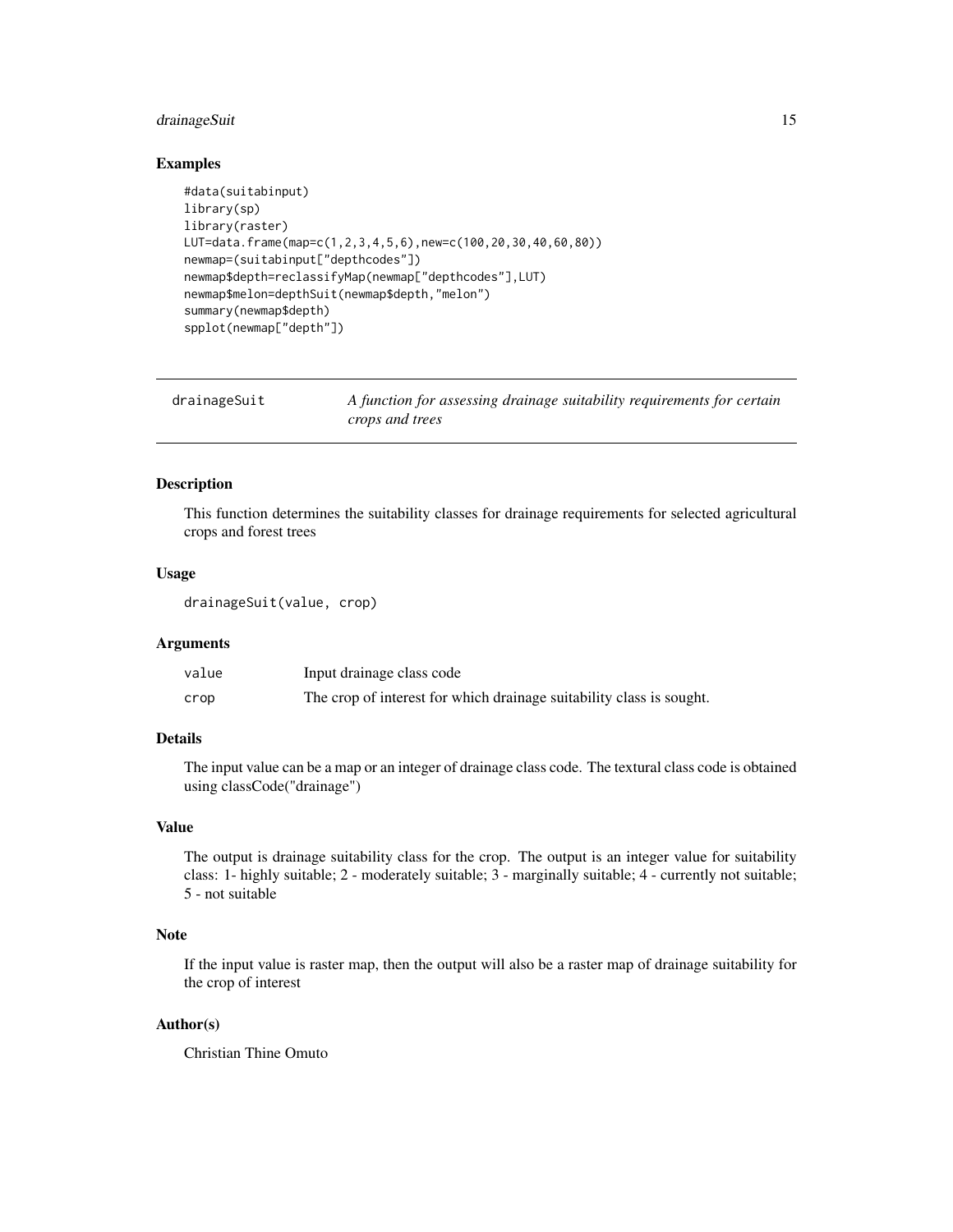## References

Sys, C., Van Ranst, E., Debaveye, J. and Beerneaert, F.1993. Land evaluation: Part III: Crop requirements. Development Cooperation, Belgium.

Naidu, L.G.K., Ramamurthy, V., Challa O., Hegde, R. and Krishnan, P. 2006. Manual, Soil-site Suitability Criteria for Major Crops, National Bureau of Soil Survey and Land Use Planning, ICAR, Nagpur, India

FAO Crop Suitability Requirements: http://ecocrop.fao.org/ecocrop/srv/en/home

#### See Also

tempSuit, PHSuit, rainSuit

## Examples

drainageSuit(6,"cassava")

| ECconversion1 | A function for correcting electrical conductivity of soil solution to that |
|---------------|----------------------------------------------------------------------------|
|               | of saturated paste extract                                                 |

## Description

This function converts electrical conductivity measurements of a soil solution to that of soil paste extract. It considers the influence of texture, organic matter content, and clay content on electrical conductivity conversion. These factors and ratio of soil:water mix for the solution and conversion method must be indicated.

## Usage

ECconversion1(ec,oc,clay,texture,soilsolution, method)

## Arguments

| ec            | measured electrical conductivity of the soil solution                                                                                                                            |
|---------------|----------------------------------------------------------------------------------------------------------------------------------------------------------------------------------|
| <sub>OC</sub> | organic matter content of the soil in percent                                                                                                                                    |
| clay          | clay content of the soil in percent                                                                                                                                              |
| texture       | soil textural class according to USDA or its equivalent. Texture class is given in<br>terms of class codes as given in classnames ("texture")                                    |
| soilsolution  | ratio of soil: water mix when electrical conductivity was measured. Example is<br>1:1, 1:2, etc. The default is $1:1$                                                            |
| method        | method for converting electrical conductivity of the soil: water mix to that of<br>the soil paste extract. The methods included are FAO, sonmez, and hogg. The<br>default is FAO |

<span id="page-15-0"></span>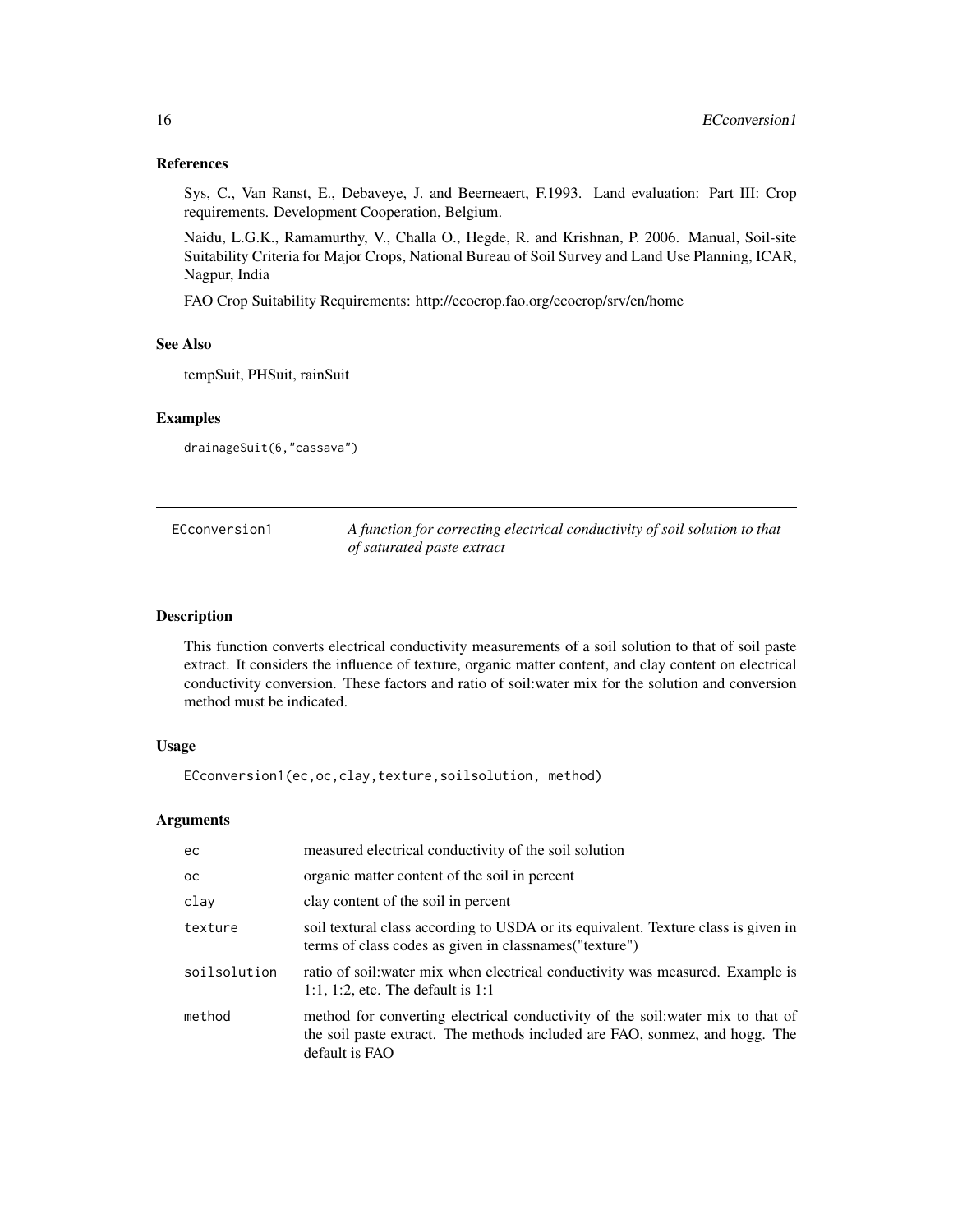## <span id="page-16-0"></span>ECConversion2 17

## Details

This function considers the influence of texture, clay content, organic matter content, and soil-water solution on conversion of electrical conductivities

## Value

electrical conductivity equivalent for saturated soil extract

#### Author(s)

Christian Thine Omuto

### References

FAO. 2006. Soil description guidelines. FAO, Rome.

Sonmez S, Buyuktas D, Asri FO. 2008. Assessment of different soil to water ratios (1:1, 1:2.5, 1:5) in soil salinity studies. Geoderma, 144: 361-369

Hogg TTJ, Henry JL. 1984. Comparison of 1:1 and 1:2 suspensions and extracts with the saturation extracts in estimating salinity in Saskatchewan. Can. J. Soil Sci. 1984, 64, 699–704

## See Also

ECconversion2, saltRating, saltClass, saltSeverity

#### Examples

```
library(sp)
library(raster)
ECconversion1(7.31,1.02,22.1,5,"1:2.5", "FAO")
ec=suitabinput["ec"]
soc=nutrindicator["soc"]
clay=textureinput["clay"]
texture=suitabinput["texture"]
newmap=ec
newmap$ECe=ECconversion1(ec$ec,soc$soc,clay$clay,texture$texture,"1:2.5", "FAO")
spplot(newmap["ECe"], main="Equivalent ECse")
```
ECconversion2 *A function for correcting electrical conductivity of soil solution to that of saturated paste extract for all textural classes*

#### Description

This function converts electrical conductivity measurements of soil solution to that of soil paste extract. The ratio of soil:water mix for the solution and conversion method must be indicated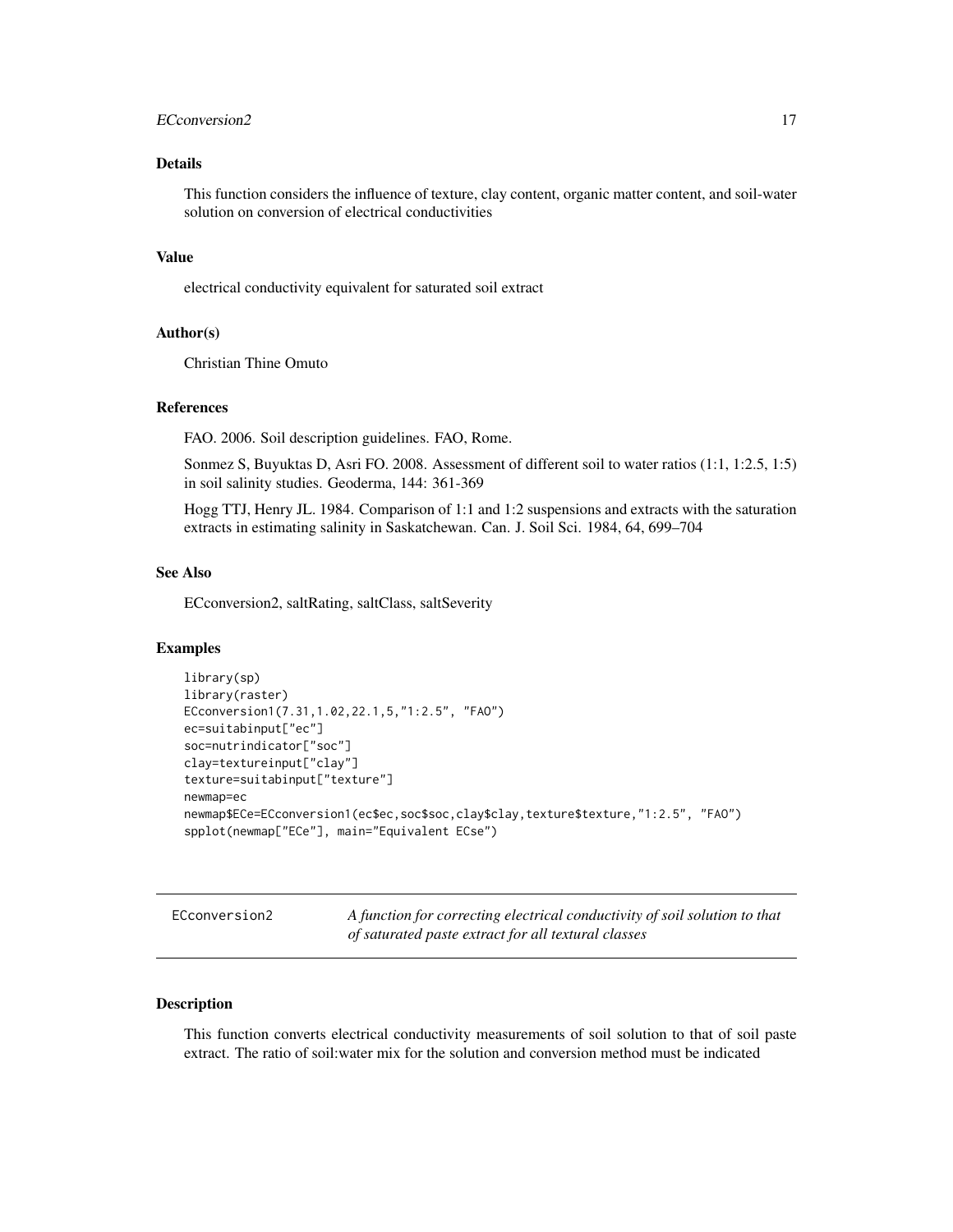#### Usage

ECconversion2(ec, soilsolution, method)

#### Arguments

| ec           | measured electrical conductivity of the soil solution in dS/m                                                                                                                                                                                             |
|--------------|-----------------------------------------------------------------------------------------------------------------------------------------------------------------------------------------------------------------------------------------------------------|
| soilsolution | ratio of soil: water mix when electrical conductivity was measured. Example is<br>1:1, 1:2, etc. The default is $1:1$                                                                                                                                     |
| method       | method for converting electrical conductivity of the soil: water mix to that of<br>the soil paste extract. The methods included are USDA, landon, kargas, ozkan,<br>hogg, park, visconti, korsandi, shahid, klaustermeier, and he. The default is<br>USDA |

## Details

This function assumes no influence of texture, clay content, etc on the conversion of electrical conductivities

## Value

electrical conductivity equivalent for saturated soil extract in dS/m

#### Note

Models that work with soil solutions in 1:1 soil-water mix are: USDA, landon, kargas, ozkan,hogg, and zhang. Models for 1:2 solutions are: USDA and hogg. Models for 1:2.5 are: ozkan and shahid. landon model also works for 1:3 soil solution. Models for 1:5 are: USDA, landon, kargas, ozkan, chi, park, visconti, korsandi, klaustermeier, and he. The function only works for soil solution mix ratio handled by the respective model.

#### Author(s)

Christian Thine Omuto

## References

Sonmez S, Buyuktas D, Asri FO. 2008. Assessment of different soil to water ratios (1:1, 1:2.5, 1:5) in soil salinity studies. Geoderma, 144: 361-369

Kargas G, Chatzigiakoumis I, Kollias A, Spiliotis D, Massas I, Kerkides P. 2018. Soil salinity assessment using saturated paste and mass soil:water 1:1 and 1:5 ratios extracts. Water, 10:1589, doi:10.3390/w10111589

## See Also

ECconversion1, saltClass, saltRating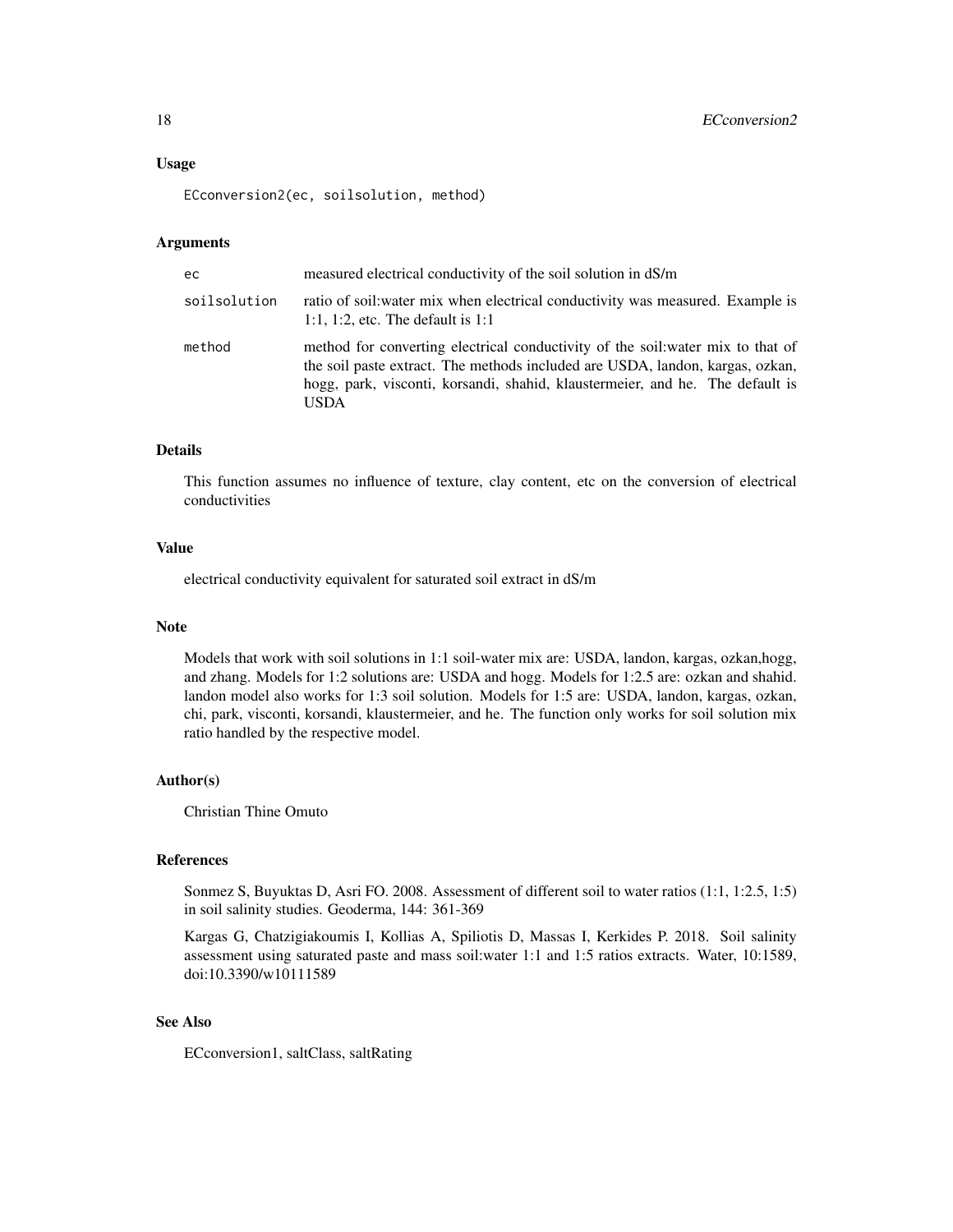## <span id="page-18-0"></span>ECConversion3 19

## Examples

```
library(sp)
ECconversion2(0.75,"1:1", "USDA")
newmap = suitabinput["ec"]
newmap$salinity=ECconversion2(newmap$ec,"1:1","hogg")
str(newmap$salinity)
spplot(newmap["salinity"])
```
ECconversion3 *A function for developing own conversion model*

## Description

This function enables development of own function for converting soil assessment indicators to those determined from the standard saturated soil paste

## Usage

ECconversion3(x, A, B, method)

## Arguments

| $\mathsf{x}$ | input predictor value                                                                                                    |
|--------------|--------------------------------------------------------------------------------------------------------------------------|
| A            | A location parameter representing the value of target variable when the predic-<br>tors are minimal (or the y-intercept) |
| B            | Rate parameter representing the rate of change of the target variable with the<br>predictor (or the slope)               |
| method       | model relationship between target and predictor variables                                                                |

## Details

model for the relationship between target and predictor variables can be "linear", "power", "exponential", "log". Default is "linear"

## Value

model object containing predictive parameters of the conversion model

#### Author(s)

Christian Thine Omuto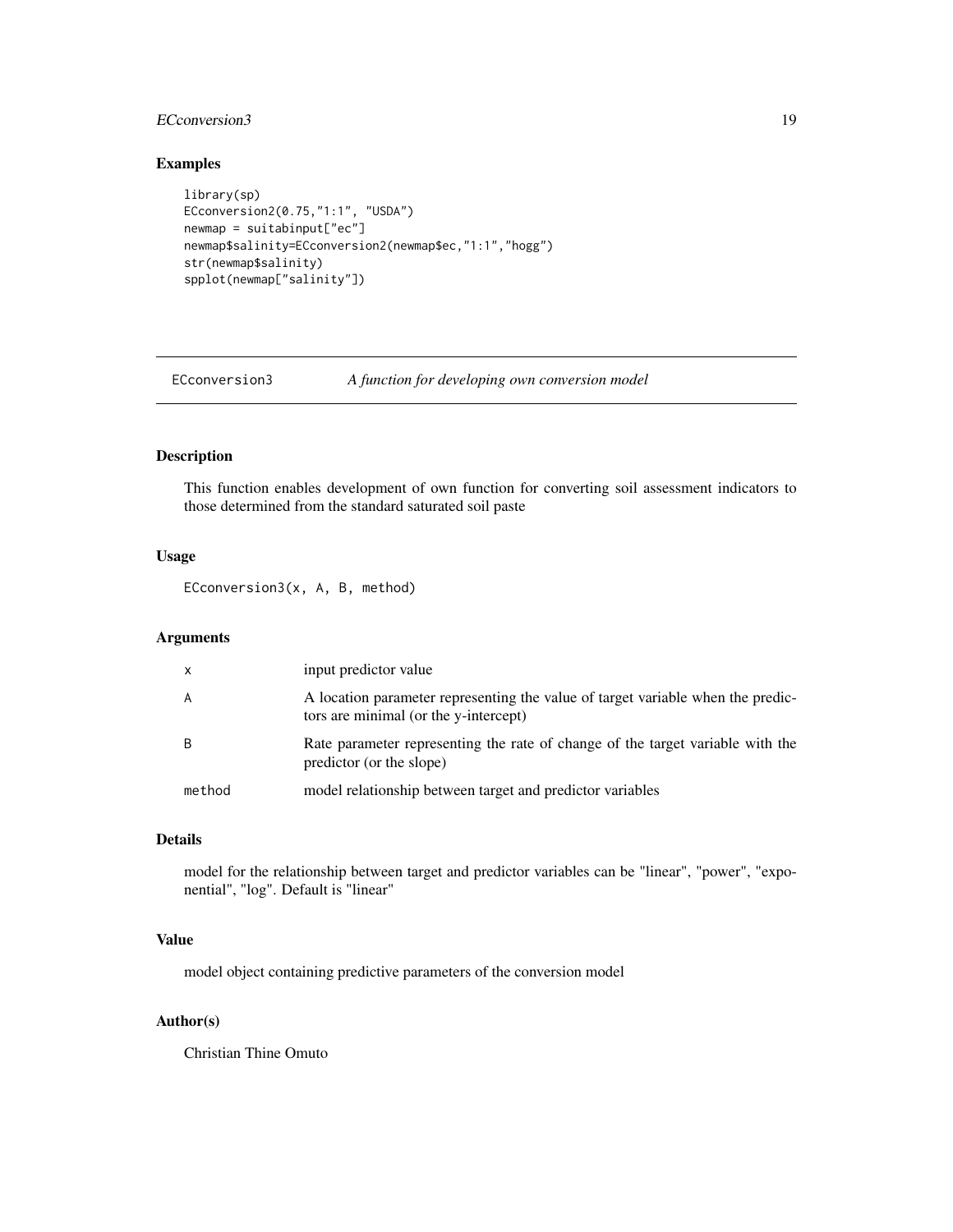### <span id="page-19-0"></span>References

van Looy k, Bouma J, Herbst M, Koestel J, Minasny B, Mishra U, Montzka C, Nemes A, Pachepsky AY, Padarian J, Schaap MG, Tóth B, Verhoef A, Jan Vanderborght, van der Ploeg MJ, Weihermüller L, Zacharias S, Zhang Y, Vereecken H. 2017. Pedotransfer functions in Earth System Science: Challenges and Perspectives. Reviews of Geophysics 55(4): 1199-1256.

Sudduth KA, Kitchen RN, Wiebold WJ, Batchelor W. 2005. Relating apparent electrical conductivity to soil properties across the North-Central USA. Computers and Electronics in Agriculture, 46(1-3):263-283

#### See Also

ECconversion1, ECconversion2, saltRating

#### Examples

```
x=as.vector(c(0.800,2.580,0.980,0.532,1.870, 18.500,0.430,0.302,0.345,2.700))
y=as.vector(c(17.88, 6.43, 3.83, 7.18, 6.64, 14.83, 4.19, 7.31, 3.21, 18.41))
xy=as.data.frame(cbind(x,y))
names(xy)=c("ECa", "EC")
EC3.ml=nls(EC~ECconversion3(ECa,A,B), start=c(A=0.1, B=0.8), data=xy)
cor.test(fitted(EC3.ml),xy$EC)
plot(fitted(EC3.ml)~xy$EC)
abline(0,1)
```

| ECconversion4 | A function for converting salt measurements into equivalent electrical |
|---------------|------------------------------------------------------------------------|
|               | conductivity in dS/m                                                   |

## Description

This function allows approximate conversion of other soil salt measurements into equivalent electrical conductivity (EC) in dS/m. These measurements include total soluble salts (TSS), total dissolved solids (TDS) and EC in mmho/cm

#### Usage

```
ECconversion4(x,target)
```
#### Arguments

| X      | is a numeric value of salt to convert to equivalent EC in dS/m                    |
|--------|-----------------------------------------------------------------------------------|
| target | the target salt measurement to be converted into equivalent electrical conductiv- |
|        | ity (EC) in dS/m. It can be TDS (mg/l or ppm), TSS (mmol/l), EC in (mmho/cm)      |

## Details

The target is specified as TDS or TSS or mmho or Sodium Adsorption Ratio (SAR).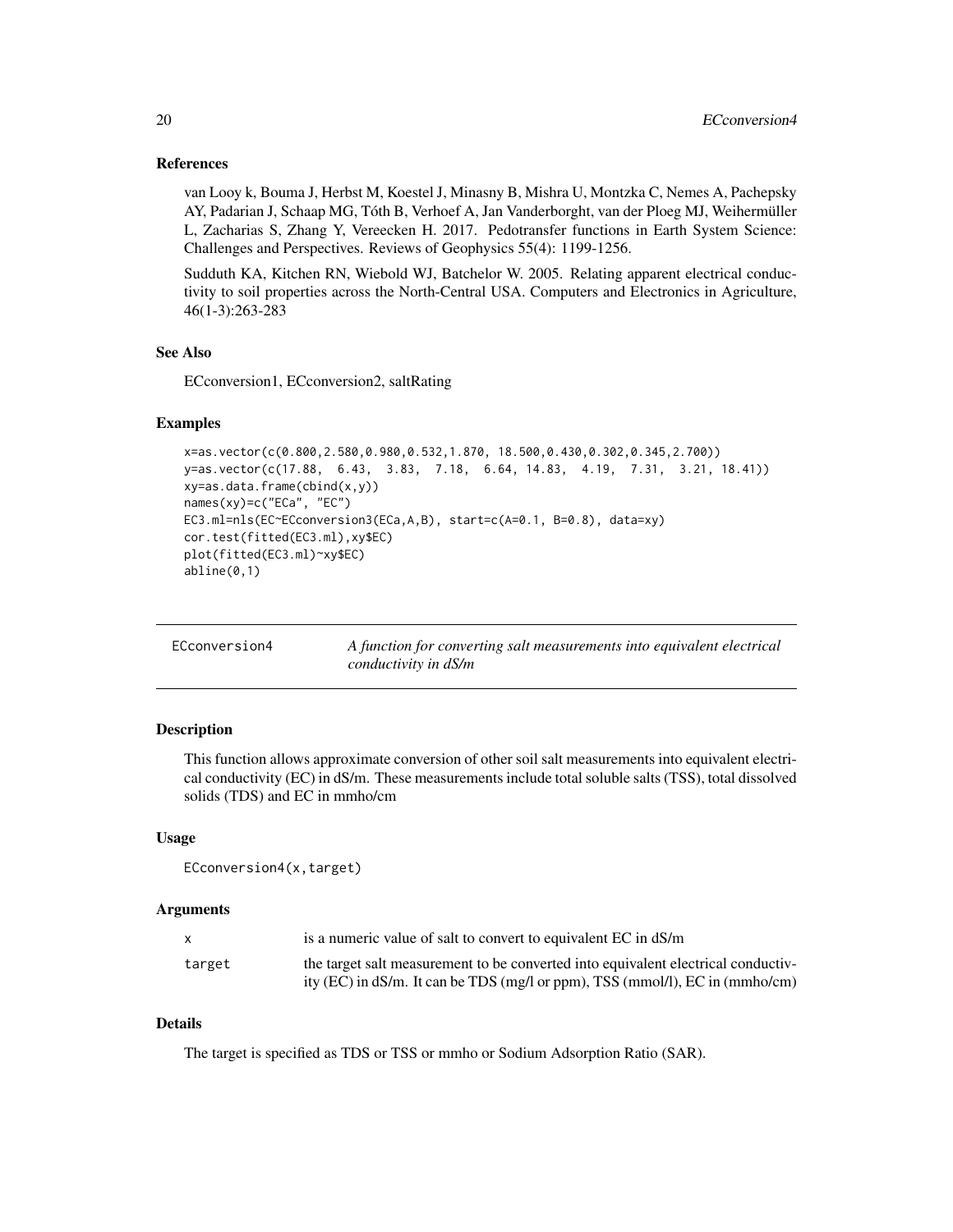## <span id="page-20-0"></span>Value

The output is a numeric value of equivalent electrical conductivity (EC) in dS/m

## Note

TDS should be given in mg/l or ppm. TSS should be given in mmol/l. The function does not convert salt values between different measurement methods

#### Author(s)

Christian Thine Omuto

#### See Also

ECconversion1, ECconversion2, ECconversion3, pedoTransfer

#### Examples

```
ECconversion4(200,"TSS")
ECconversion4(20,"TDS")
ECconversion4(2,"mmho")
ECconversion4(10.4,"SAR")
```

| ECharm Info | Performance information for soil electrical conductivity (EC) harmo- |
|-------------|----------------------------------------------------------------------|
|             | nization models                                                      |

## Description

Information index for relative predictive performance of soil EC harmonization models

## Usage

```
ECharm_Info(solution)
```
#### Arguments

solution ratio of soil-water solution for the extract used in measuring electrical conductivity.

## Details

Ratio in text format for the soil-water solution for the extract used in measuring EC. It's given in quotation marks. Current models consider "1:2", "1:2.5", and "1:5" ratios. Default ratio is "1:2"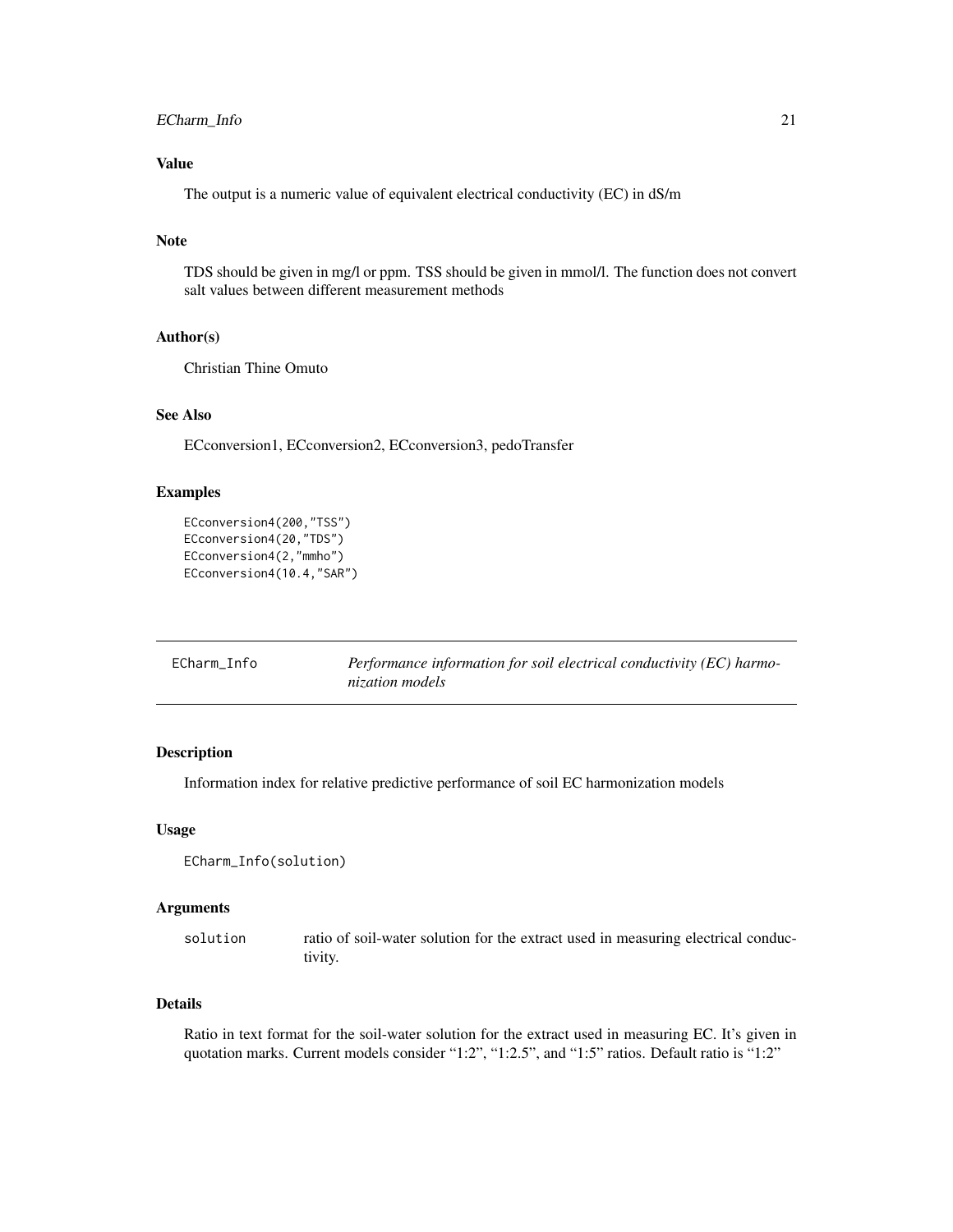## <span id="page-21-0"></span>Value

Graphical display of the predictive performance index for the harmonization models in different regions of the world: Africa, Asia, Near East and North Africa (NENA), Latin America and Caribbean (LAC), north America, and Europe. The performance index ranges between 0 (poor) to 1 (best).

## Note

The function currently works for 1:2, 1:2.5, and 1:5. These ratios must be entered in quotation marks.Due to periodic update,internet connectivity is needed for the function to work.

## Author(s)

Christian Thine Omuto

## See Also

PHharm\_Info, SASdata\_densityInfo

#### Examples

ECharm\_Info("1:2")

| ECSuit | A function for assessing Electrical Conductivity suitability require- |  |
|--------|-----------------------------------------------------------------------|--|
|        | ments for certain crops and trees                                     |  |

## Description

This function determines the suitability classes for Electrical Conductivity requirements for selected agricultural crops and forest trees

#### Usage

ECSuit(value, crop)

#### Arguments

| value | Input electrical conductivity in dS/m.                                              |
|-------|-------------------------------------------------------------------------------------|
| crop  | The crop of interest for which Electrical Conductivity suitability class is sought. |

## Details

The input value can be map or just a numerical entry of electrical conductivity (ECe) of saturated paste extract or its equivalent in dS/m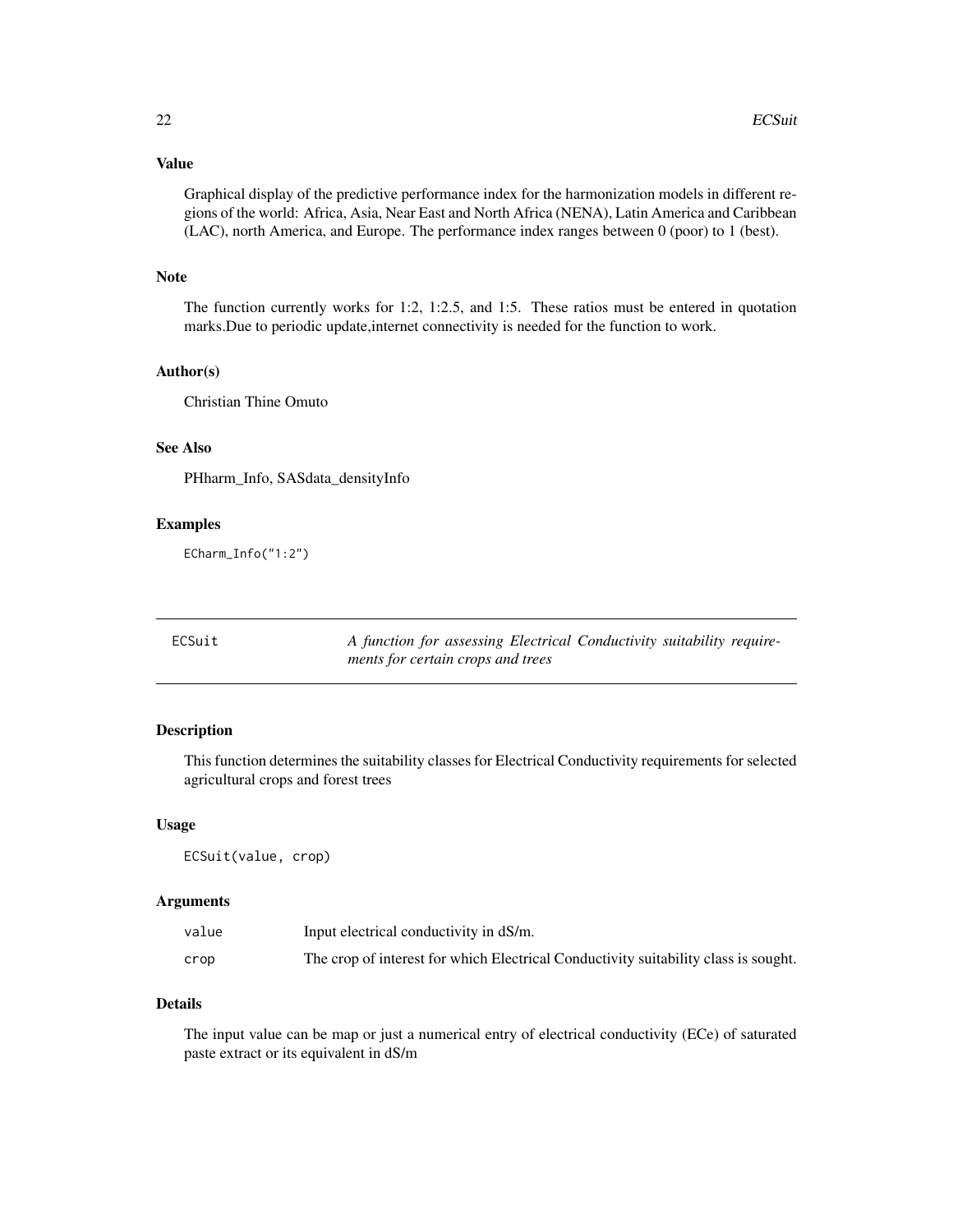#### ECSuit 23

## Value

The output is EC suitability class for the crop. The output is integer value for suitability class: 1 highly suitable; 2 - moderately suitable; 3 - marginally suitable; 4 - currently not suitable; 5 - not suitable

#### Note

If the input value is raster map, then the output will also be a raster map of Electrical Conductivity suitability for the crop of interest

#### Author(s)

Christian Thine Omuto

## References

Sys, C., Van Ranst, E., Debaveye, J. and Beerneaert, F.1993. Land evaluation: Part III: Crop requirements. Development Cooperation, Belgium.

Naidu, L.G.K., Ramamurthy, V., Challa O., Hegde, R. and Krishnan, P. 2006. Manual, Soil-site Suitability Criteria for Major Crops, National Bureau of Soil Survey and Land Use Planning, ICAR, Nagpur, India

FAO Crop Suitability Requirements: http://ecocrop.fao.org/ecocrop/srv/en/home

#### See Also

tempSuit, PHSuit, rainSuit

## Examples

```
library(sp)
ECSuit(0.78,"yam")
ec=(suitabinput["ec"])
soc=(nutrindicator["soc"])
clay=(textureinput["clay"])
texture=(suitabinput["texture"])
newmap=ec
newmap$ECe=ECconversion1(ec$ec,soc$soc,clay$clay,texture$texture,"1:2.5", "FAO")
newmap$wheat=ECSuit(newmap$ECe,"wheat")
spplot(newmap["wheat"], main="EC suitability for wheat")
summary(newmap$wheat)
```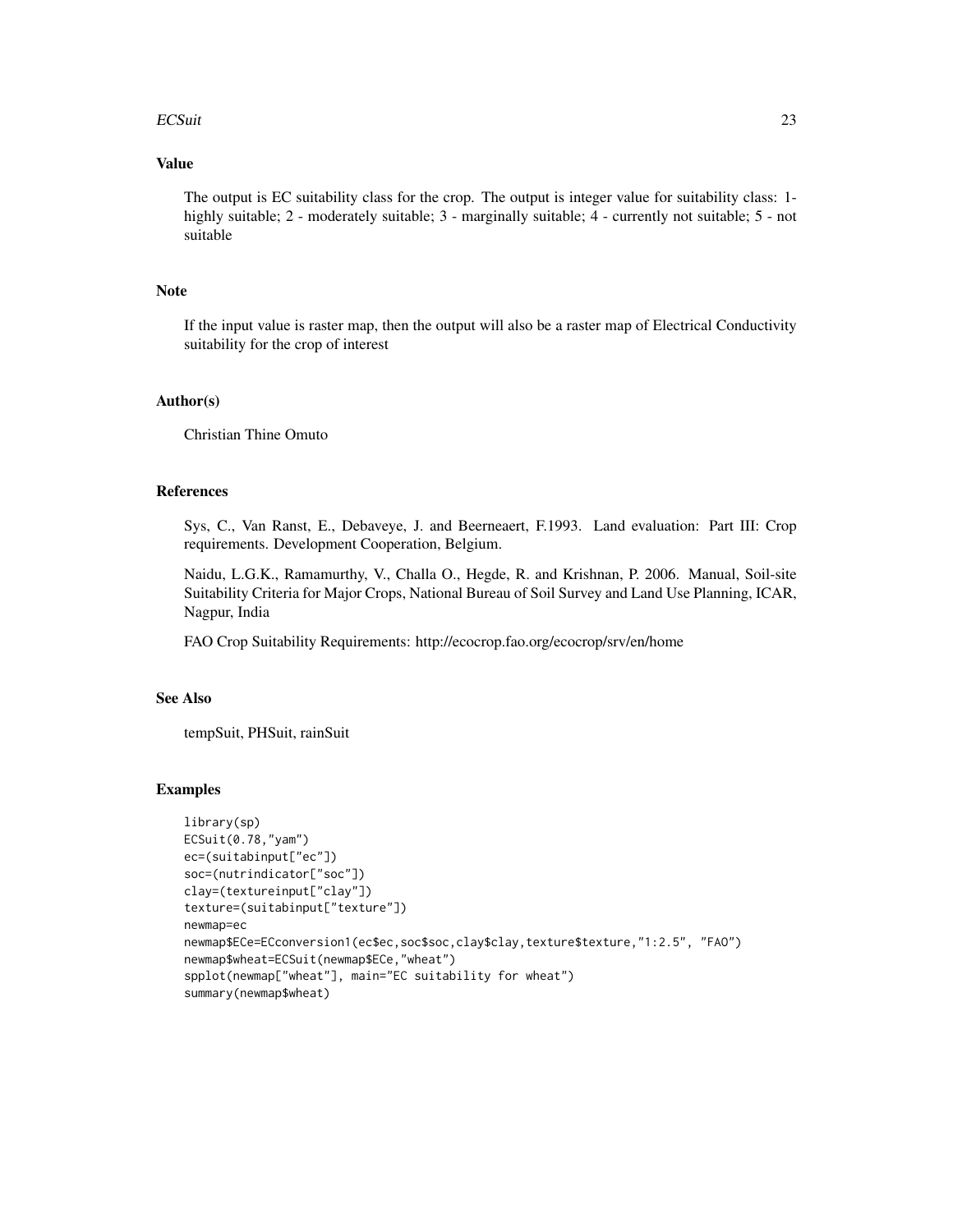<span id="page-23-0"></span>

## Description

A function to determine soil erodibility factor from a choice of different erodibility models

#### Usage

erodFUN(sand,silt,clay, OC, texture, Struct, method)

## Arguments

| sand    | sand proportion (percent) of the soil texture                                                                                                                           |
|---------|-------------------------------------------------------------------------------------------------------------------------------------------------------------------------|
| silt    | silt proportion (percent) of the soil texture                                                                                                                           |
| clay    | clay proportion (percent) of the soil texture                                                                                                                           |
| OC.     | soil carbon content (percent)                                                                                                                                           |
| texture | soil texture code representing the USDA soil textural class. Use class names ("texture")<br>to insert the correct texture code                                          |
| Struct  | soil structure code representing the soil structure class. Use class names ("structure")<br>to insert the correct structure code                                        |
| method  | method for determining soil erodibility. The following methods are included:<br>WSmith, Yang, Renard, Bouyoucos, Denardin, Wang, Wisch1, Wisch2, Sharpley, Cheng, Auer. |

## Value

soil erodibility factor ranging between 0 and 1

#### Author(s)

Christian Thine Omuto

#### References

Benavidez R, Bethana J, Maxwell D, Norton K. 2018. A review of the (Revised) Universal Soil Loss Equation ((R)USLE): with a view to increasing its global applicability and improving soil loss estimates. Hydrol. Earth Syst. Sci., 22, 6059–6086

Omuto CT and Vargas R. 2009. Combining pedometrics, remote sensing and field observations for assessing soil loss in challenging drylands: a case study of northwestern Somalia. Land Degrad. Develop. 20: 101–115

## See Also

erosivFUN, erodibilityRisk, slopelenFUN, permeabilityClass, classCode, classnames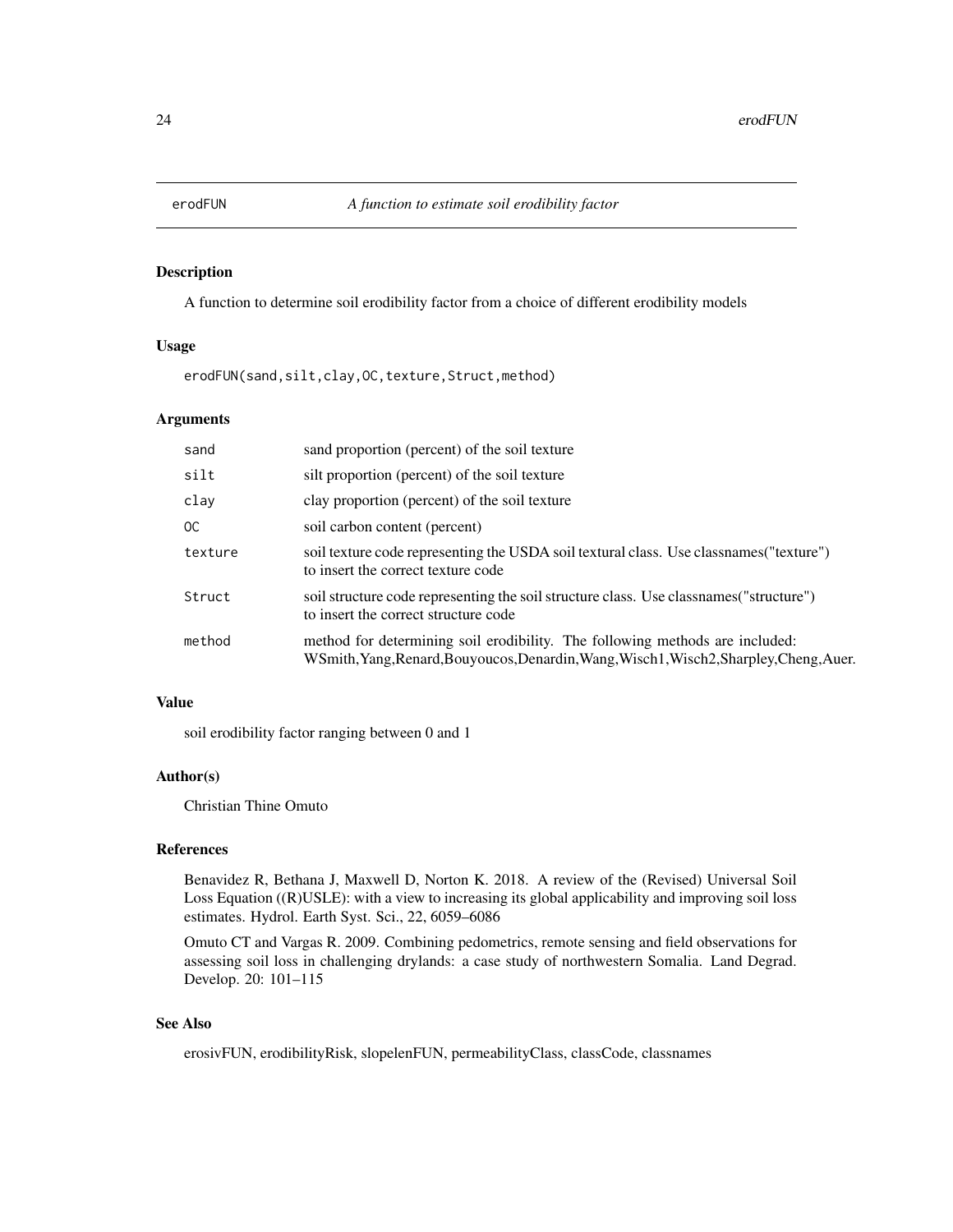## <span id="page-24-0"></span>erodibilityRisk 25

#### Examples

```
library(sp)
bx=suitabinput
sand=textureinput["sand"]
silt=textureinput["silt"]
clay=textureinput["clay"]
soc=nutrindicator["soc"]
bx$permeability=permeabilityClass(bx$texture)
bx$wsmith=erodFUN(sand$sand,silt$silt,clay$clay,soc$soc,bx$texture, bx$structure,"WSmith")
bx$renard=erodFUN(sand$sand,silt$silt,clay$clay,soc$soc,bx$texture, bx$structure,"Renard")
summary(bx$renard)
spplot(bx["wsmith"])
```
erodibilityRisk *A function to determine soil erodibility risk*

#### **Description**

This function classifies soil erodibility factor into classes of risk to erosion

#### Usage

```
erodibilityRisk(x)
```
#### Arguments

x soil erodibility factor value between 0 and 1

#### Details

Erodibility factor ranges between 0 (lowest risk) to 1 (highest risk)

#### Value

erodibility risk classes

#### Author(s)

Christian Thine Omuto

## References

Wischmeier WH, Mannering JV. 1969. Relation of Soil Properties to its Erodibility, Soil and Water Management and Conservation, 15, 131–137 Benavidez R, Bethana J, Maxwell D, Norton K. 2018. A review of the (Revised) Universal Soil Loss Equation ((R)USLE): with a view to increasing its global applicability and improving soil loss estimates. Hydrol. Earth Syst. Sci., 22, 6059–6086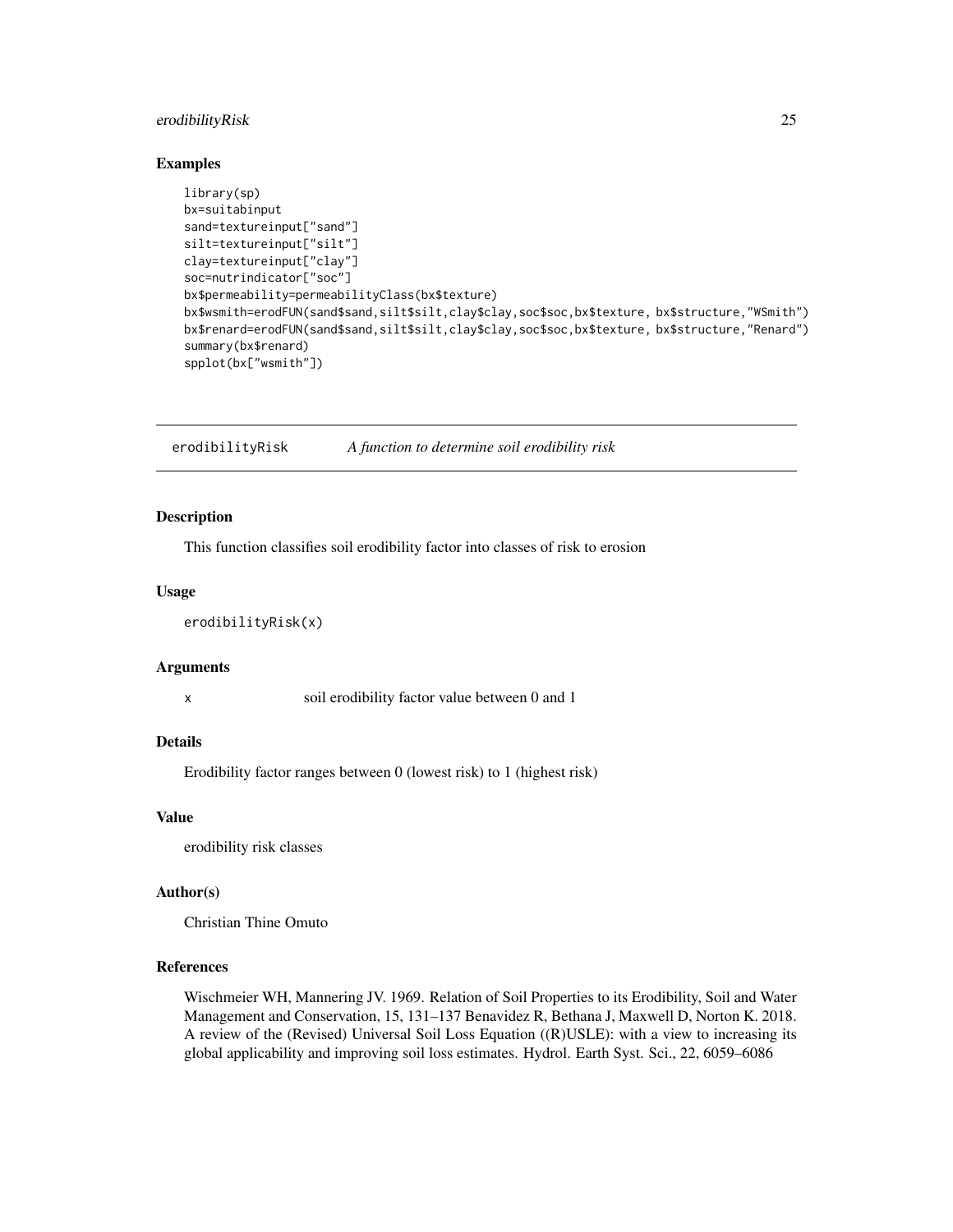## See Also

erosivFUN, erodFUN, slopelenFUN

#### Examples

```
library(sp)
erodibilityRisk(0.8)
x=suitabinput
sand=textureinput["sand"]
silt=textureinput["silt"]
clay=textureinput["clay"]
soc=nutrindicator["soc"]
x$permeability=permeabilityClass(x$texture)
x$renard=erodFUN(sand$sand,silt$silt,clay$clay,soc$soc,x$texture, x$structure,"Renard")
x$erodibilityrisk=erodibilityRisk(x$renard)
x$erodib=classCode(x$renard,"erodibility")
summary(x$erodib)
spplot(x["erodib"])
```
erosivFUN *A function to estimate rainfall erosivity from annual rainfall amounts*

#### Description

This function assumes an algebraic relationship between annual rainfall amounts and rainfall erosivity. The relationship has constants that may depend of certain regions.

#### Usage

erosivFUN(rain,A,B, model)

#### Arguments

| rain  | annual rainfall amounts in mm or Fourier index of rainfall                                                                                                     |
|-------|----------------------------------------------------------------------------------------------------------------------------------------------------------------|
| A     | independent constant of the algebraic relationship between rainfall mounts and<br>erosive energy (Energy= $A$ +- $B^*$ rainfall)                               |
| B     | rainfall coefficient of the algebraic relationship between rainfall mounts and ero-<br>sive energy (Energy=A+-B*rainfall)                                      |
| model | model defining the algebraic relationship between rainfall mounts and erosive<br>energy. The model can be linear, power, logarithmic, Fourier, and exponential |

## Value

rainfall erosivity in MJ mm/ha/hr/yr

## Author(s)

Christian Thine

<span id="page-25-0"></span>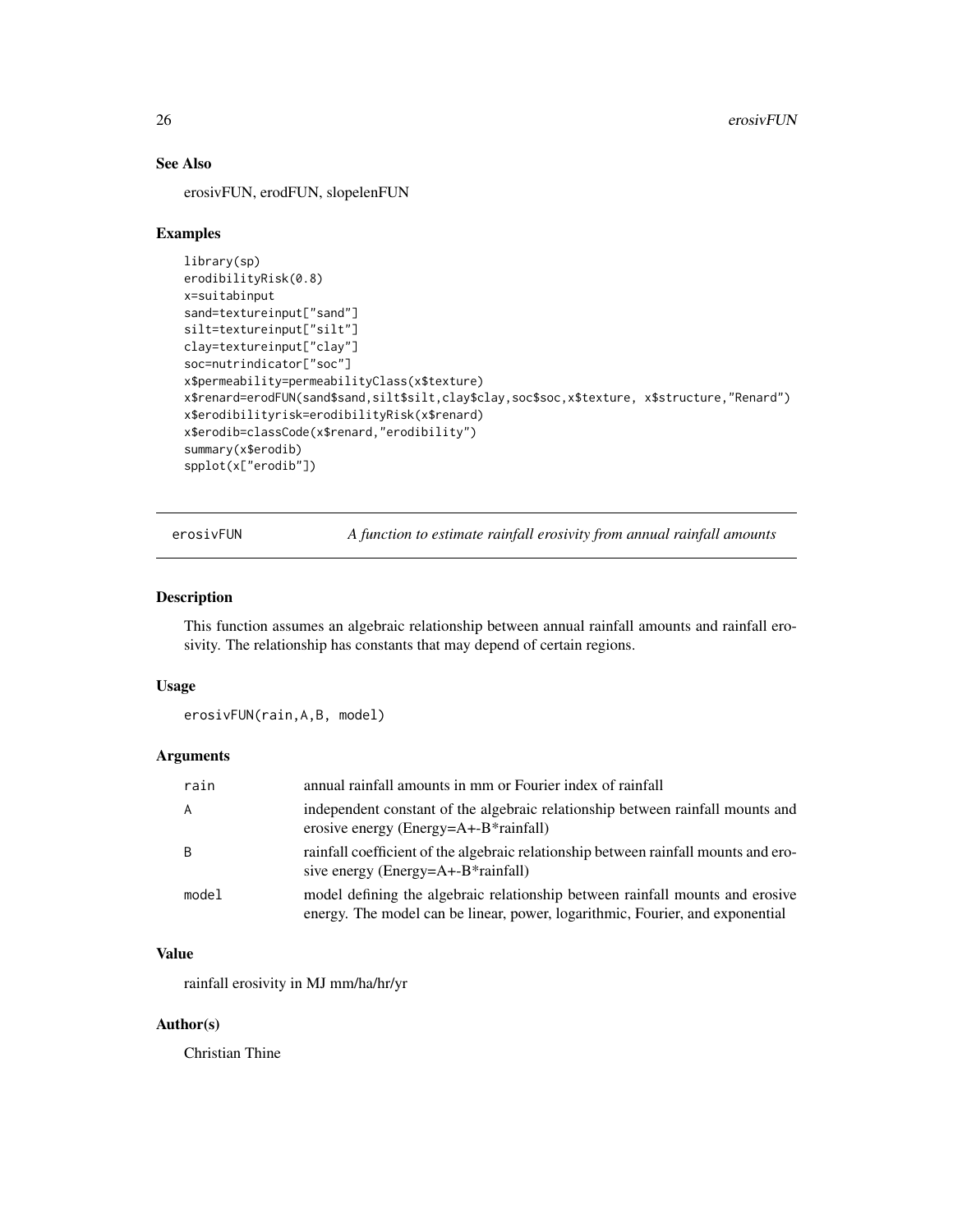#### <span id="page-26-0"></span>ESPSuit 27

## References

Morgan RPC. 2005. Soil erosion and conservation. Blackwell. UK Benavidez R, Bethana J, Maxwell D, Norton K. 2018. A review of the (Revised) Universal Soil Loss Equation ((R)USLE): with a view to increasing its global applicability and improving soil loss estimates. Hydrol. Earth Syst. Sci., 22, 6059–6086

## See Also

erodFun, sloplenFun

## Examples

erosivFUN(587,151, 0.63, "linear")

| ESPSuit | A function for assessing Exchangeable Sodium Percent (ESP) suitabil- |
|---------|----------------------------------------------------------------------|
|         | <i>ity requirements for certain crops and trees</i>                  |

#### Description

This function determines the suitability classes for ESP requirements of selected agricultural crops and forest trees

## Usage

ESPSuit(value, crop)

#### Arguments

| value | Input Exchangeable Sodium Percent (ESP).                        |
|-------|-----------------------------------------------------------------|
| crop  | The crop of interest for which ESP suitability class is sought. |

## Details

The input value can be map or just a numerical value of Exchangeable Sodium Percent (ESP).

#### Value

The output is ESP suitability class for the crop. The output is integer value for suitability class: 1 highly suitable; 2 - moderately suitable; 3 - marginally suitable; 4 - currently not suitable; 5 - not suitable

#### Note

If the input value is raster map, then the output will also be a raster map of ESP suitability for the crop of interest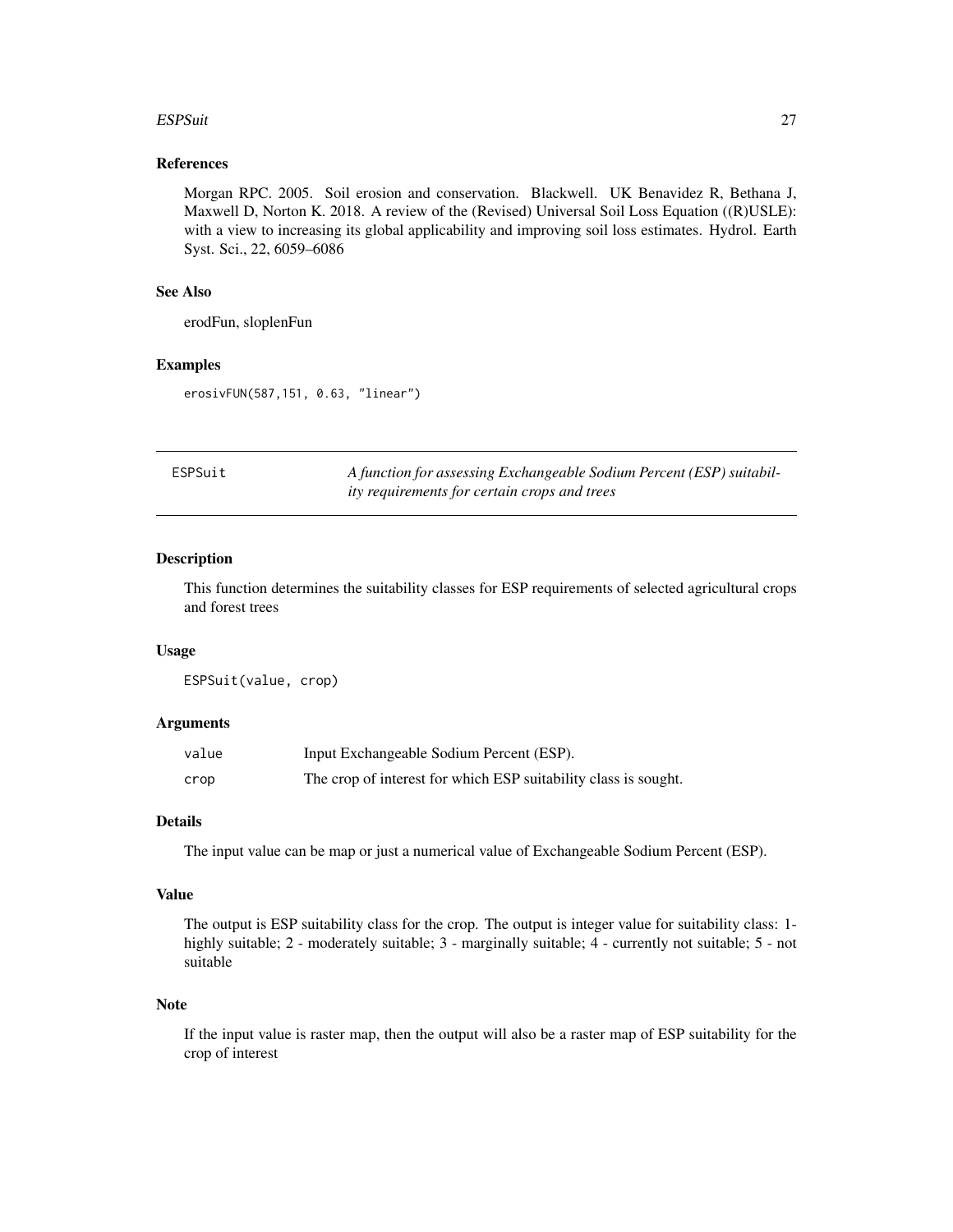#### <span id="page-27-0"></span>Author(s)

Christian Thine Omuto

#### References

Sys, C., Van Ranst, E., Debaveye, J. and Beerneaert, F.1993. Land evaluation: Part III: Crop requirements. Development Cooperation, Belgium.

Naidu, L.G.K., Ramamurthy, V., Challa O., Hegde, R. and Krishnan, P. 2006. Manual, Soil-site Suitability Criteria for Major Crops, National Bureau of Soil Survey and Land Use Planning, ICAR, Nagpur, India

FAO Crop Suitability Requirements: http://ecocrop.fao.org/ecocrop/srv/en/home

#### See Also

tempSuit, PHSuit, rainSuit

#### Examples

ESPSuit(8.6,"broccoli")

featureRep *A function to assess how well landscape features have been sampled*

## **Description**

This function establishes graphical representation of the landscape feature in the sample points. An approximation of Kolmogorov-Smirnov similarity test (D-statistic) between the sampled feature distribution and the population feature distribution is also given.

## Usage

```
featureRep(fgrid,df )
```
#### Arguments

| fgrid | raster grid of the landscape feature                                                                      |
|-------|-----------------------------------------------------------------------------------------------------------|
| df    | data frame of sampled locations with similar coordinate reference system (CRS)<br>as the input raster map |

## Details

The sampled points should have the same coordinate system as the landscape feature (raster map). The function extracts the raster map values, attaches them to the sample points, and creates histogram distributions: one for the feature map as contained in the sample points and another as contained in the raster map.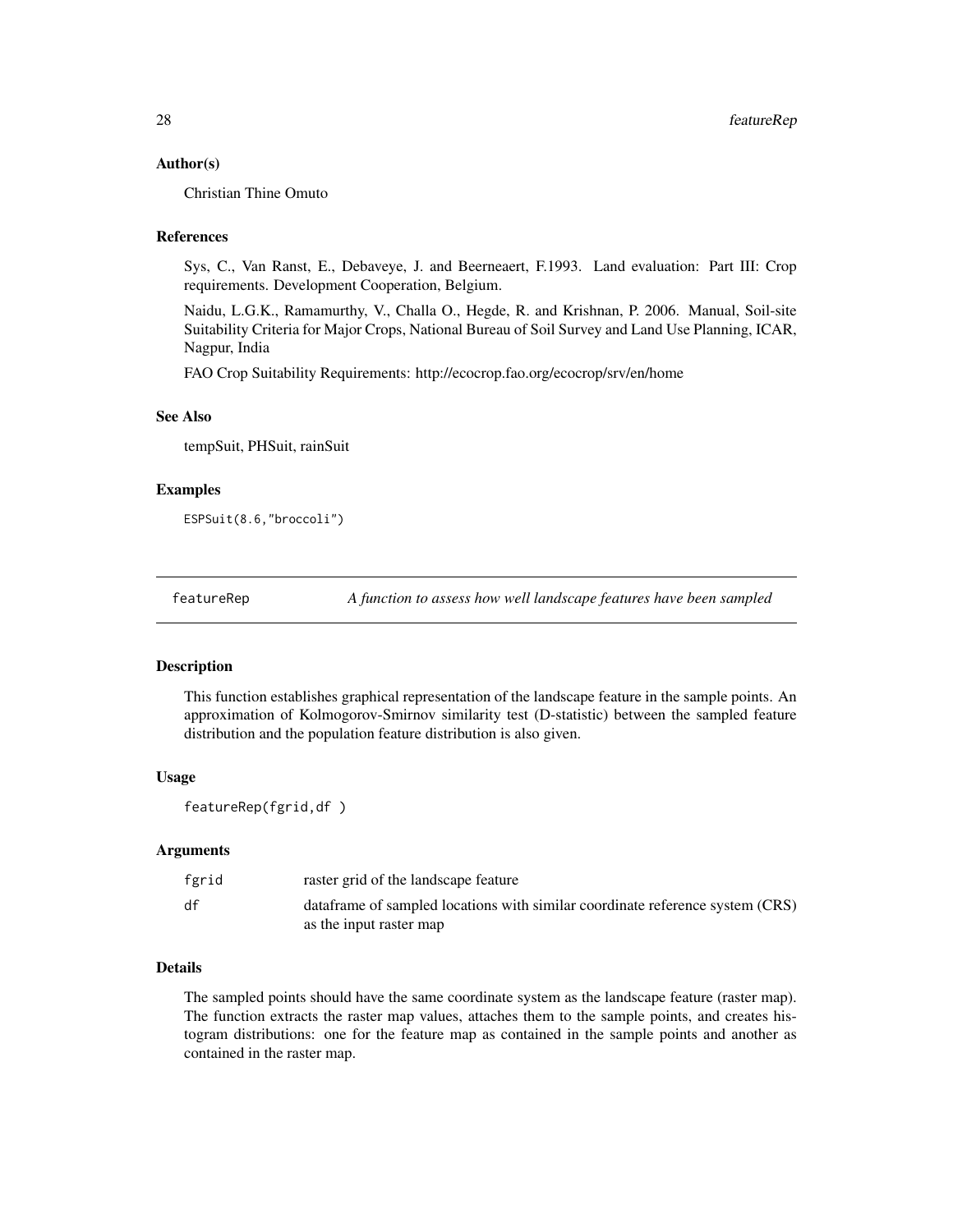## <span id="page-28-0"></span>fertilityRating 29

## Value

Histograms on back-to-back showing distribution of the landscape feature in the sampled points and on the map for similarity comparison

## Note

The input points dataframe and raster map must have similar coordinate reference system.

## Author(s)

Christian Thine Omuto

#### References

Kolmogorov, A. N. 1933. Sulla determinazione empirica di una legge di distribuzione. Giornale dell' Istituto Italiano degli Attuari 4: 83–91

Simard R, L'Ecuyer P. 2011. Computing the Two-Sided Kolmogorov–Smirnov Distribution. Journal of Statistical Software. 39 (11): 1–18. doi:10.18637/jss.v039.i11

## See Also

imageIndices, regmodelSuit

## Examples

```
library(Hmisc)
data(soil)
dem=suitabinput["dem"]
featureRep(dem,soil)
```
fertilityRating *A function for determining soil fertility levels for given soil property (fertility indicator)*

## Description

This function determines the fertility levels given values of a soil property

## Usage

fertilityRating(value, indicator = "nitrogen")

## Arguments

| value     | numerical value of soil property     |
|-----------|--------------------------------------|
| indicator | soil property as fertility indicator |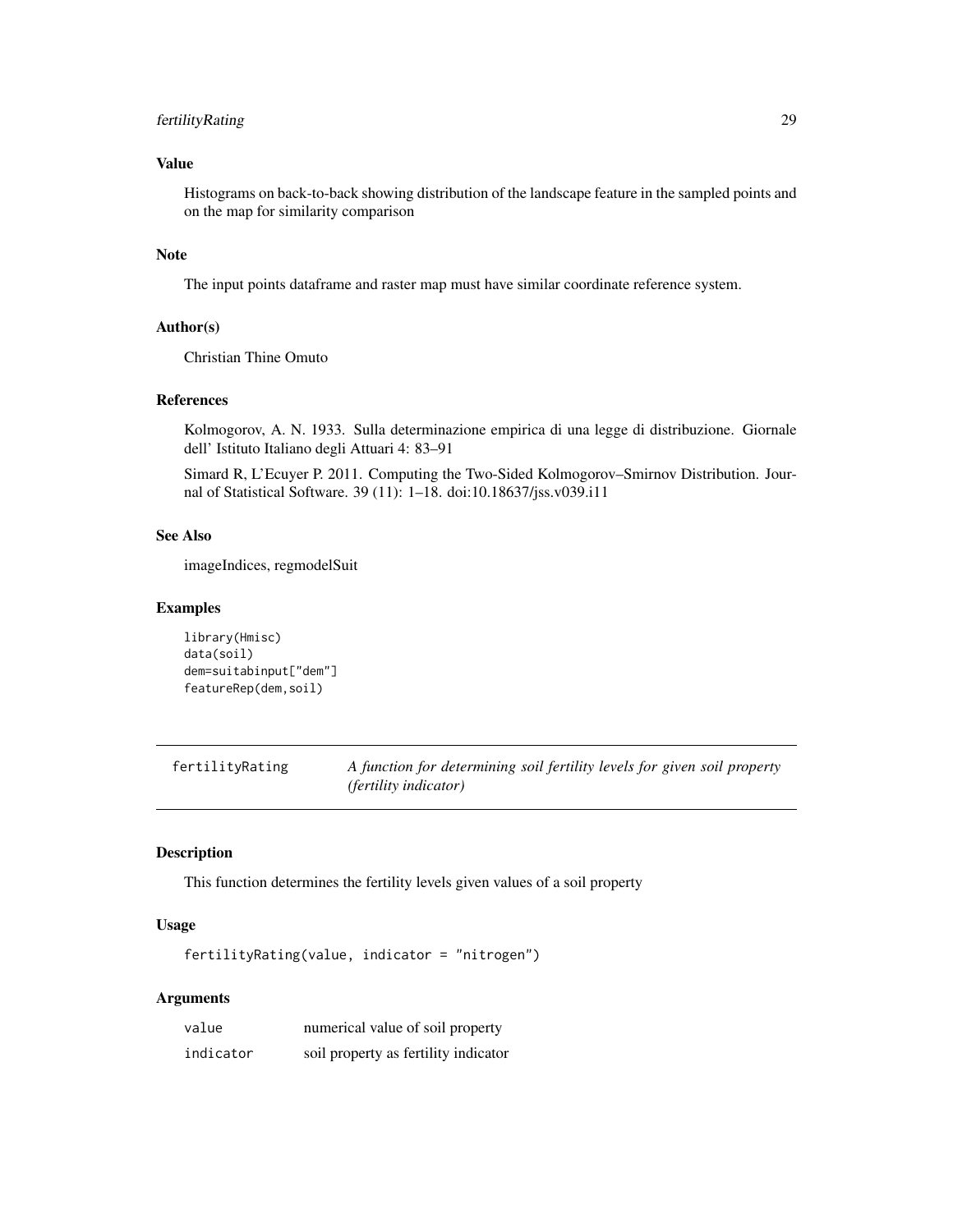## <span id="page-29-0"></span>Details

The units for input values are: nitrogen (percent), phosphorus (mg/kg); potassium (cmol(+)/kg);carbon(percent);iron(mg/kg);  $CEC$ (cmol(+)/kg)

#### Value

soil fertility class code for the given soil property (fertility indicator)

## Author(s)

Christian Thine Omuto

## References

FAO, 1976. A framework for land evaluation. FAO Soils Bulletin 32 Sanchez PA, Couto W, Buol SW. 1982. The fertility capability soil classification system: Interpretation, applicability, and modification

Sanchez PA, Palm CA, Buol SW. 2003. Fertility capability soil classification: a tool to help assess soil quality in the tropics. Geoderma 114, 157 –185.

## See Also

ECconversion1,ECconversion2, saltRating,suitability

## Examples

```
library(sp)
newmap=nutrindicator["iron"]
newmap$ironclass=fertilityRating(newmap$iron,"iron")
summary(newmap$iron)
spplot(newmap["ironclass"])
```
fertilitySuit *A function for assessing soil fertility suitability requirements for certain crops*

#### Description

This function determines the suitability classes for soil fertility requirements of selected agricultural crops

## Usage

fertilitySuit(value, crop)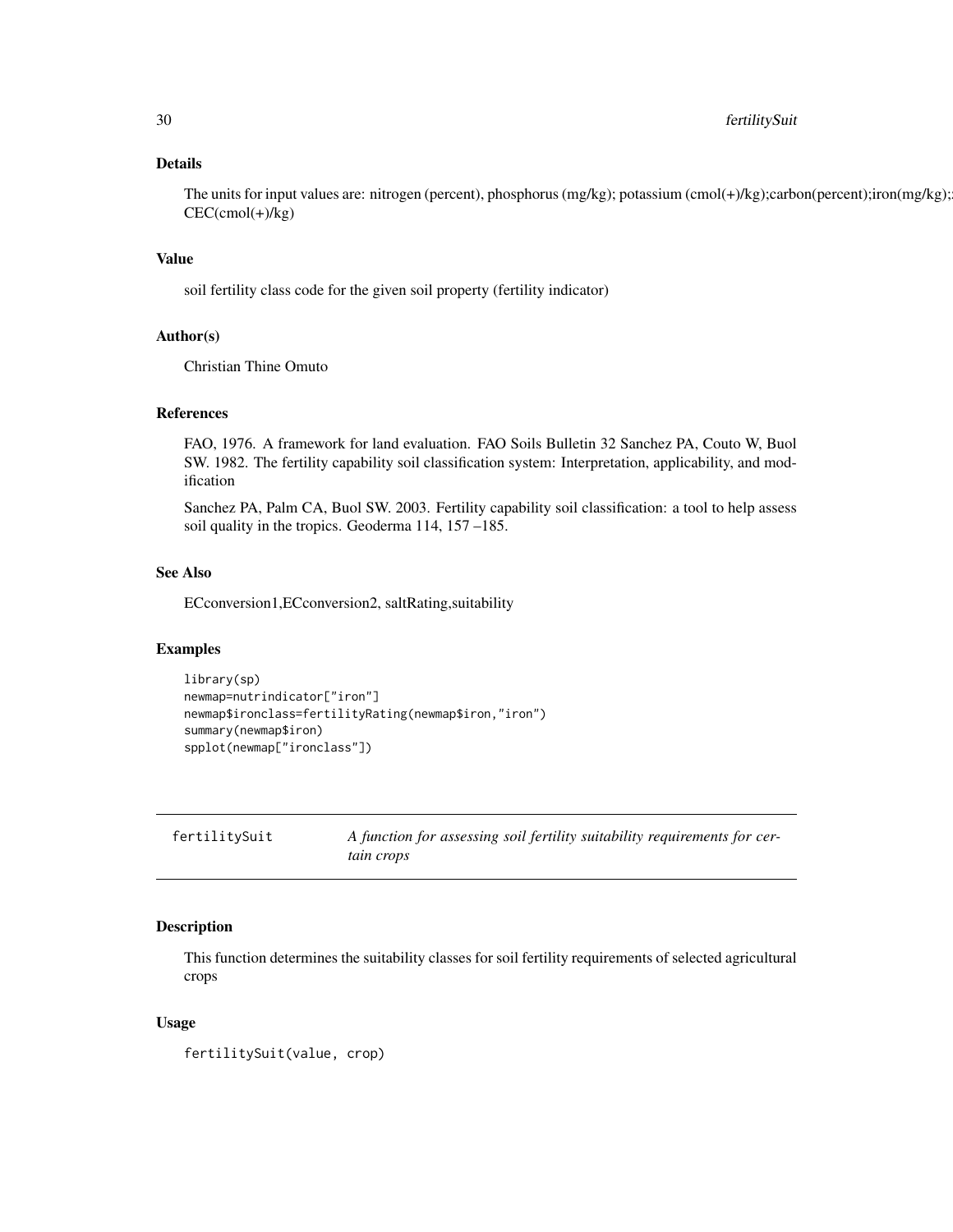#### fertilitySuit 31

#### Arguments

| value | Input soil fertility index.                                                |
|-------|----------------------------------------------------------------------------|
| crop  | The crop of interest for which soil fertility suitability class is sought. |

## Details

The input value can be map or just a numerical entry of soil fertility index

## Value

The output is fertility suitability class for the crop. The output is integer value for suitability class: 1- highly suitable; 2 - moderately suitable; 3 - marginally suitable; 4 - currently not suitable; 5 - not suitable

## Note

If the input value is raster map, then the output will also be a raster map of fertility suitability for the crop of interest

#### Author(s)

Christian Thine Omuto

#### References

Sys, C., Van Ranst, E., Debaveye, J. and Beerneaert, F.1993. Land evaluation: Part III: Crop requirements. Development Cooperation, Belgium.

Naidu, L.G.K., Ramamurthy, V., Challa O., Hegde, R. and Krishnan, P. 2006. Manual, Soil-site Suitability Criteria for Major Crops, National Bureau of Soil Survey and Land Use Planning, ICAR, Nagpur, India

FAO Crop Suitability Requirements: http://ecocrop.fao.org/ecocrop/srv/en/home

#### See Also

tempSuit, PHSuit, rainSuit

## Examples

```
library(sp)
library(FuzzyAHP)
fertilitySuit(1.56, "melon")
newmap=(nutrindicator)
newmap$carbon=fertilityRating((nutrindicator$soc),"carbon")
newmap$nitrogen=fertilityRating((nutrindicator$nitrogen),"nitrogen")
newmap$potassium=fertilityRating((nutrindicator$potassium),"potassium")
newmap$phosphorus=fertilityRating((nutrindicator$phosphorus),"phosphorus")
newmap$iron=fertilityRating((nutrindicator$iron),"iron")
newmap$zinc=fertilityRating((nutrindicator$zinc),"zinc")
newmap$manganese=fertilityRating((nutrindicator$manganese),"manganese")
```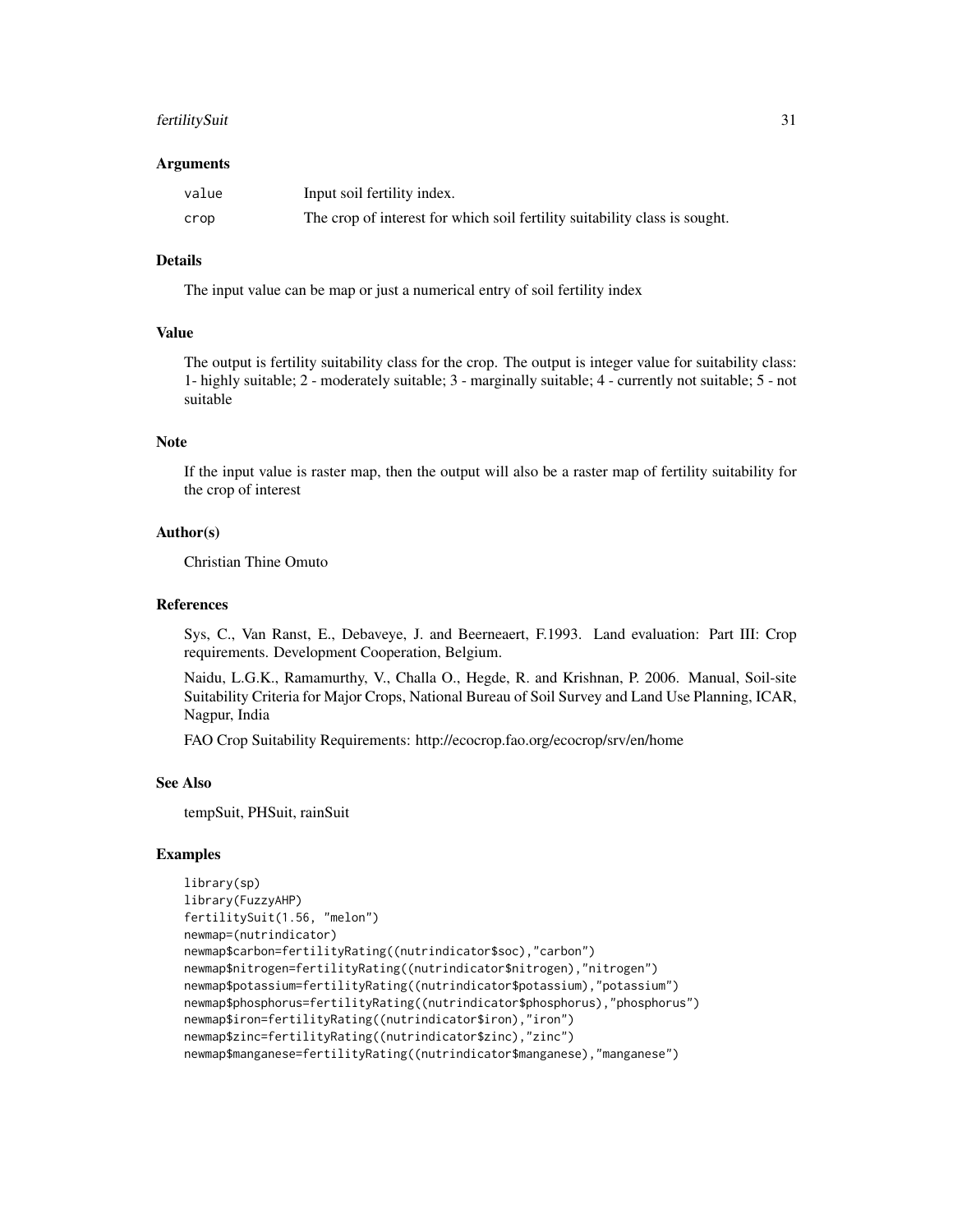```
newmap$copper=fertilityRating((nutrindicator$copper),"copper")
newmap$cec=fertilityRating((nutrindicator$cec),"cec")
newmap$boron=fertilityRating((nutrindicator$boron),"boron")
newmap$sulfur=fertilityRating((nutrindicator$sulfur),"sulfur")
newmap$soc=NULL
newmapT1=newmap@data
valuT=as.matrix(newmapT1)
data("nutrient")
nutriens=comparisonTable(nutrient)
newmapT1$fertility=suitability(nutrient, valuT)
newmap@data$fertility=newmapT1$fertility
newmap$fertilityokra=fertilitySuit(newmap$fertility,"okra")
str(newmap$fertilityokra)
spplot(newmap["fertilityokra"], main="Fertility suitability map for Okra")
```
imageIndices *A function for developing remote sensing indices for soil assessment*

## Description

The function determines commonly used remote sensing indices with relationship with soil surface or vegetation cover characteristics.

#### Usage

imageIndices(blue, green,red,nir,swir1,swir2,index)

#### Arguments

| blue  | blue image band with wavelength range: $0.452 - 0.512 \mu m$                               |
|-------|--------------------------------------------------------------------------------------------|
| green | green image band with wavelength range: 0.533-0.59 µm                                      |
| red   | red image band with wavelength range: 0.636-0.673 µm                                       |
| nir   | NIR image band with wavelength range: $0.851 - 0.879 \mu m$                                |
| swir1 | SWIR image band with wavelength range: 1.566-1.651 µm                                      |
| swir2 | SWIR image band with wavelength range: 2.107-2.294 um                                      |
| index | index from combination of image bands such as NDVI, SAVI, SI, etc. The<br>default is NDVI. |

## Details

The indices included in the package are: NDVI, NDSI (for salinity), NDSnI (for snow), SI1, SI2, SI3, SI4, SI5, SI6, SAVI, VSSI, NDSI, SR, CRSI, BI, ROCK

## Value

dimensionless remote sensing index

<span id="page-31-0"></span>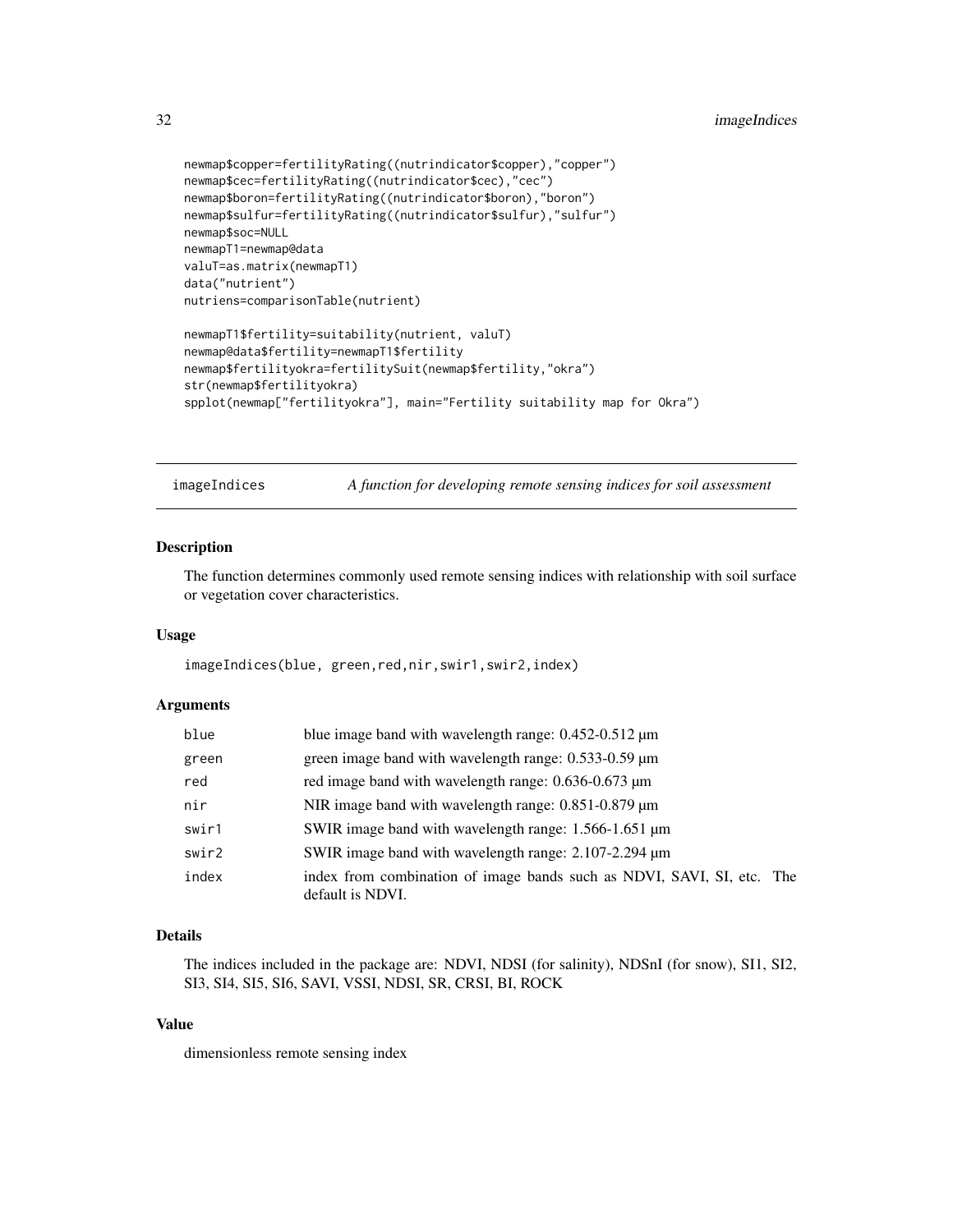#### <span id="page-32-0"></span>LGPSuit 33

## Author(s)

Christian Thine Omuto

## References

Gorji T, Yildirim A, Sertel E, Tanik A. 2019. Remote sensing approaches and mapping methods for monitoring soil salinity under different climate regimes. International Journal of Environment and Geoinformatics 6(1): 33-49 (2019)

## See Also

featureRep

#### Examples

imageIndices(0.15,0.05,0.18,0.25,0.36,0.45,"SAVI")

| LGPSuit | A function for assessing Length of Growing Period (LGP) suitability |
|---------|---------------------------------------------------------------------|
|         | requirements for certain crops and trees                            |

## Description

This function determines the suitability classes for length of growing period (LGP) requirements for selected agricultural crops and forest trees

## Usage

LGPSuit(value, crop)

#### Arguments

| value | Input length of growing period (LGP) in days.                                                 |
|-------|-----------------------------------------------------------------------------------------------|
| crop  | The crop of interest for which length of growing period (LGP) suitability class<br>is sought. |

## Details

The input value can be map or an integer value of LGP in days

#### Value

The output is LGP suitability class for the crop. The output is an integer for suitability class: 1 highly suitable; 2 - moderately suitable; 3 - marginally suitable; 4 - currently not suitable; 5 - not suitable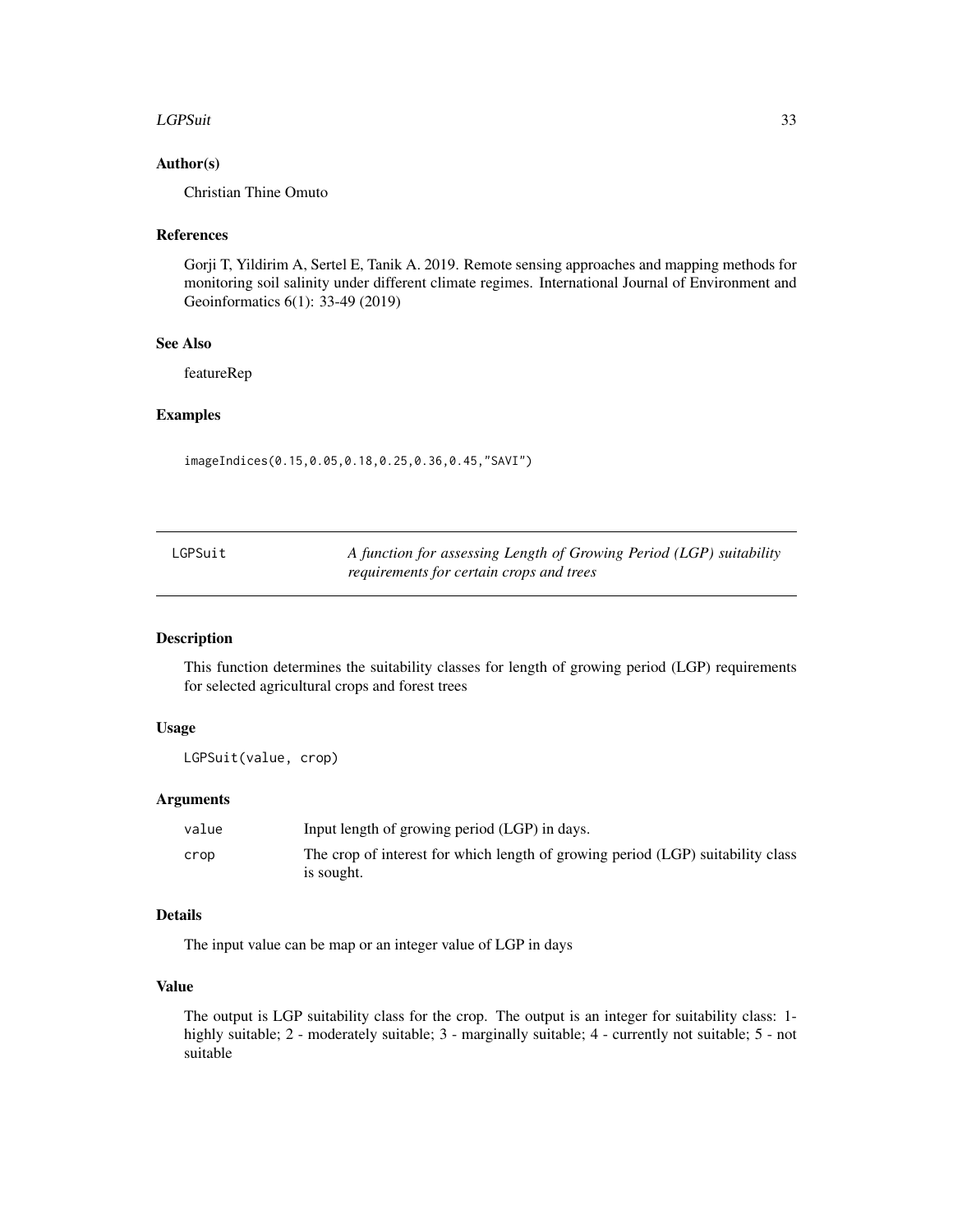## <span id="page-33-0"></span>Note

If the input value is raster map, then the output will also be a raster map of LGP suitability for the crop of interest

## Author(s)

Christian Thine Omuto

## References

Sys, C., Van Ranst, E., Debaveye, J. and Beerneaert, F.1993. Land evaluation: Part III: Crop requirements. Development Cooperation, Belgium.

Naidu, L.G.K., Ramamurthy, V., Challa O., Hegde, R. and Krishnan, P. 2006. Manual, Soil-site Suitability Criteria for Major Crops, National Bureau of Soil Survey and Land Use Planning, ICAR, Nagpur, India

FAO Crop Suitability Requirements: http://ecocrop.fao.org/ecocrop/srv/en/home

#### See Also

tempSuit, PHSuit, rainSuit

#### Examples

```
library(sp)
library(maptools)
LGPSuit(138,"cotton")
newmap = data.frame(LGP = c(1:6, 158, 160, 211),lon = c(1,1,1,2,2,2,3,3,3),lat = c(rep(c(0, 1.5, 3),3)))coordinates(newmap) = ~lon+lat
gridded(newmap) = TRUE
newmap = as(newmap, "SpatialGridDataFrame")
newmap$LGPmillet=LGPSuit(newmap$LGP,"millet")
spplot(newmap["LGPmillet"], main="LGP suitability map for finger millet")
```

| ME ECharm | Harmonizing soil electrical conductivity to equivalent conductivity of |
|-----------|------------------------------------------------------------------------|
|           | saturated paste extract                                                |

## Description

A function for harmonizing soil electrical conductivity to the equivalent conductivity of saturated paste extract using mixed effects approach

#### Usage

ME\_ECharm(EC, TEXCLASS, model, soilsolution)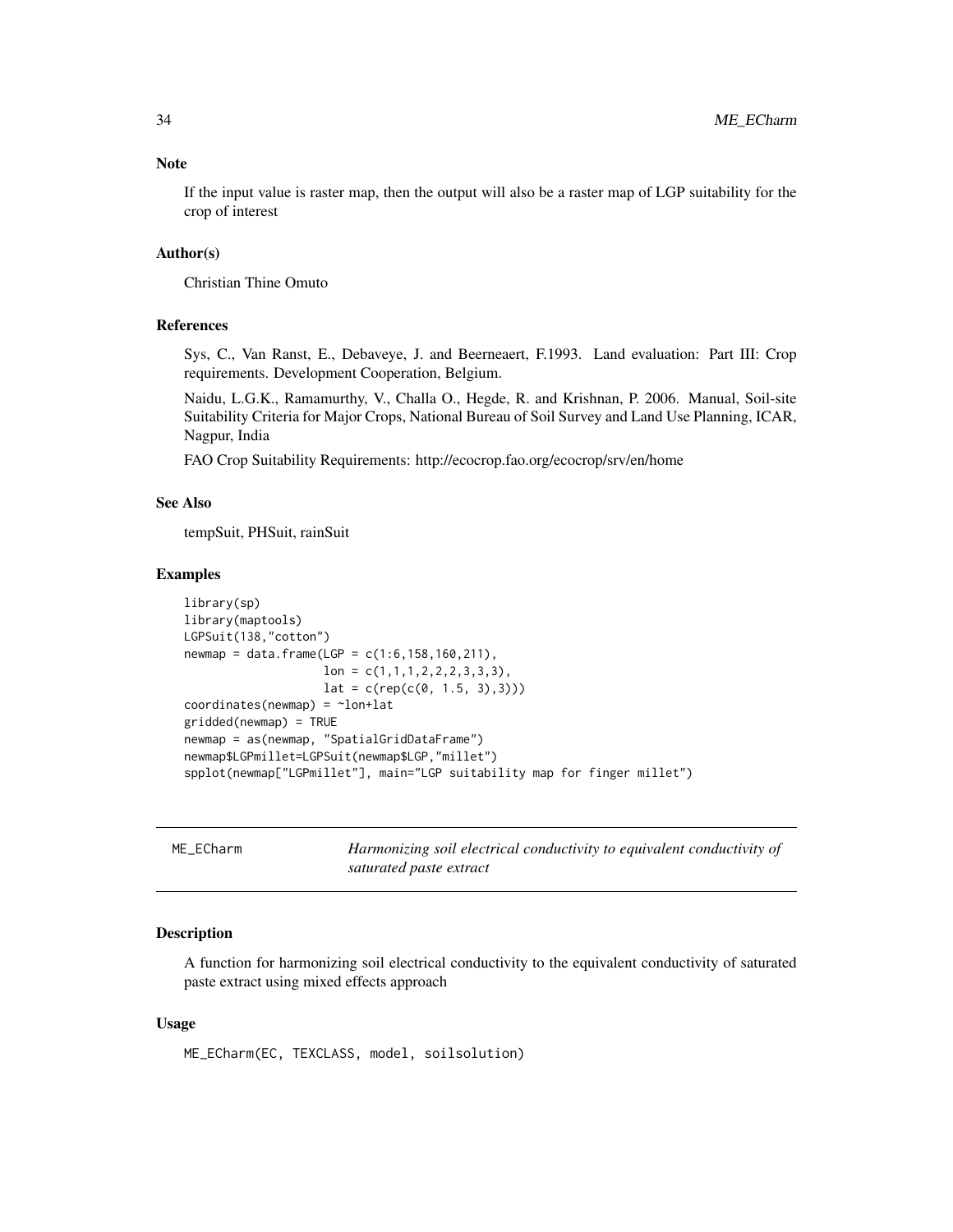### Arguments

| EC              | a vector or single value of soil electrical conductivity to be harmonized. It should<br>have been determined in a given soil solution (e.g. 1:2, 1:2.5 or 1:5)                                                                                                                                                   |
|-----------------|------------------------------------------------------------------------------------------------------------------------------------------------------------------------------------------------------------------------------------------------------------------------------------------------------------------|
| <b>TEXCLASS</b> | soil textural class of the soil whose electrical conductivity is to be harmonized.<br>String or test entry of USDA textural classes: Cl, ClLo, Lo, LoSa, Sa, SaCl, SaClLo, SaLo, SiCl, SiClLo, SiLo<br>The classes can be determined from Clay, Silt, and Sand proportions using cre-<br>ateTexturedata function |
| model           | functional model for relating EC to be harmonized and equivalent EC of satu-<br>rated paste extract. Models considered are second order polynomial, sigmoid,<br>spherical, gaussian, exponential, power, and linear functions. The default is<br>polynomial                                                      |
| soilsolution    | - soil: water mix ratio in which electrical conductivity was measured. The func-<br>tion is currently working on 1:2, 1:2.5, and 1:5. The default is $1:2$                                                                                                                                                       |

## Details

EC harmonization models, which were developed using global datasets, are designed to standardize soil electrical conductivity for applications in soil salt classification

## Value

numeric value of equivalent EC of saturated soil paste extract

## Note

The models are currently developed for soil solutions from 1:2, 1:2.5 and 1:5 soil:water mix ratios. The function only works with USDA soil textural classes. Convert other soil textural classes to USDA classes for all applications with this function.

## Author(s)

Christian Thine Omuto

#### References

Omuto, C. T., Vargas, R.-R., EL Mobarak, A., Nuha, M., Viatkin, K., & Yigini, Y. (2020). Mapping of salt-affected soils – Technical manual. FAO. https://doi.org/10.4060/ca9215en

Omuto, C. T., Minasny, B., McBratney, A. B., & Biamah, E. K. (2006). Nonlinear mixed effect modelling for improved estimation of water retention and infiltration parameters. Journal of Hydrology, 330(3–4), 748–758. https://doi.org/10.1016/j.jhydrol.2006.05.006

Pinheiro, J. C., & Bates, D. M. (2000). Mixed-Effects Models in Sand S-PLUS. Springer New York. https://doi.org/10.1007/978-1-4419-0318-1

## See Also

ECconversion1, ECconversion2, createTexturedata, ME\_PHharm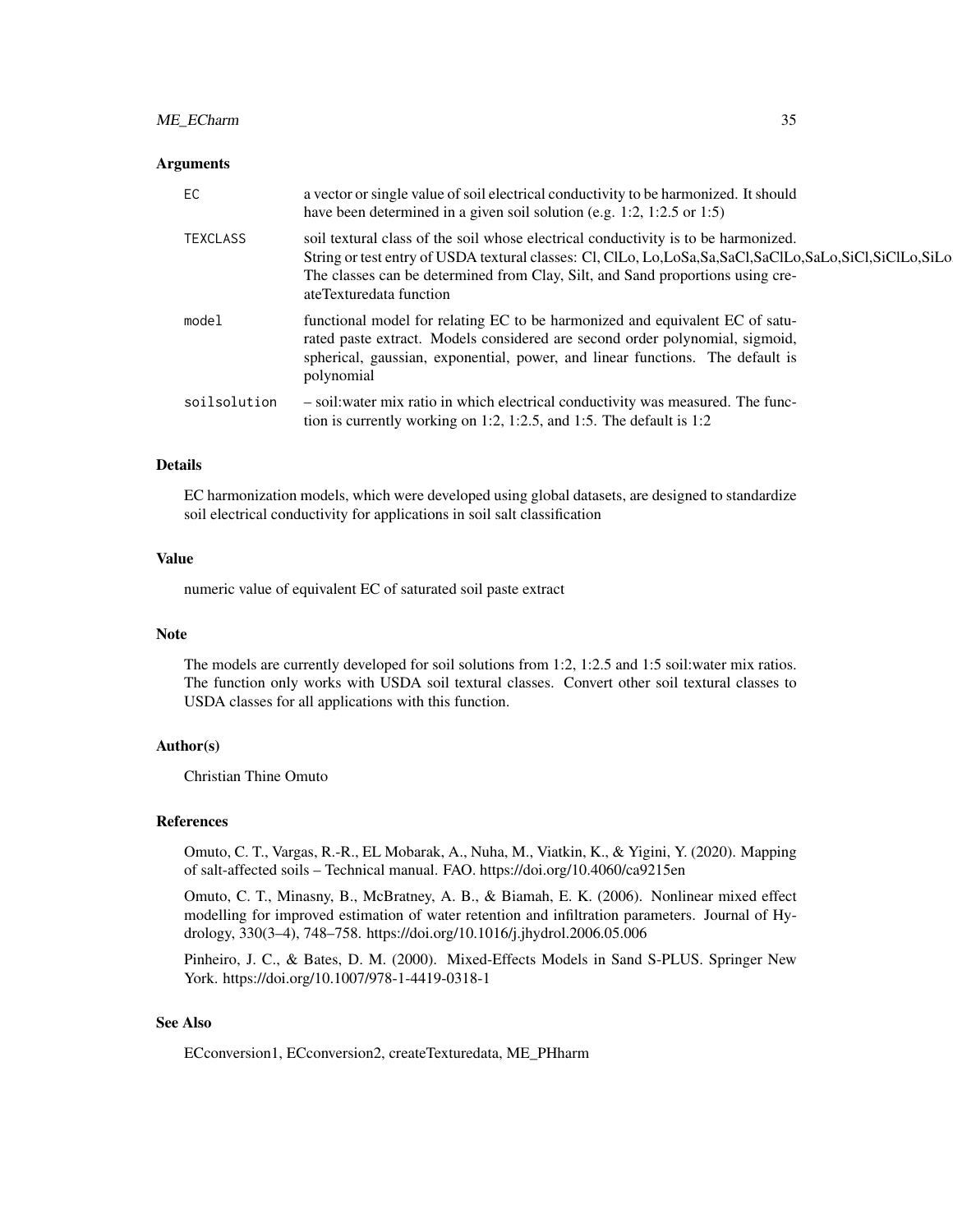## <span id="page-35-0"></span>Examples

```
ndata=data.frame(EC=c(1,0.34,5.07,12.17, 2.219),TEX=c("Cl","SaCl","LoSa", "SiCl","SaClLo"))
ndata$ESa1=ME_ECharm(ndata$EC,ndata$TEX,"power","1:5")
```
ME\_ECharmserve *Harmonization models for soil electrical conductivity*

#### Description

Mixed effects models for harmonizing soil electrical conductivity (EC)

## Details

Suit of mixed-effects models

|  | ME_PHharm |  |
|--|-----------|--|
|--|-----------|--|

Harmonizing soil pH (KCl or CaCl2) to the equivalent pH (water)

## Description

A function for harmonizing soil pH (KCl or CaCl2) to the equivalent pH (water) using mixed effects approach

#### Usage

ME\_PHharm(ph, TEXCLASS, model, phtype)

## Arguments

| ph              | a vector or single value of soil ph in KCl or CaCl2 to be harmonized                                                                                                                                                                                                                                              |
|-----------------|-------------------------------------------------------------------------------------------------------------------------------------------------------------------------------------------------------------------------------------------------------------------------------------------------------------------|
| <b>TEXCLASS</b> | soil textural class of the soil whose ph is to be harmonized. String or test entry of<br>USDA textural classes: Cl, ClLo, Lo, LoSa, Sa, SaCl, SaClLo, SaLo, SiCl, SiClLo, SiLo, Si, CS, MS, HCL, FS.<br>The classes can be determined from Clay, Silt, and Sand proportions using cre-<br>ateTexturedata function |
| model           | functional model for relating ph in KCl or CaCl to be harmonized and equivalent<br>ph (water). Models considered are second order polynomial, sigmoid, spherical,<br>gaussian, exponential, power, and linear functions. The default is polynomial                                                                |
| phtype          | KCl or CaCl2 solution for ph. The default is CaCl2                                                                                                                                                                                                                                                                |

#### Details

ph harmonization models, which were developed using global datasets, are designed to standardize soil ph for applications in soil salt classification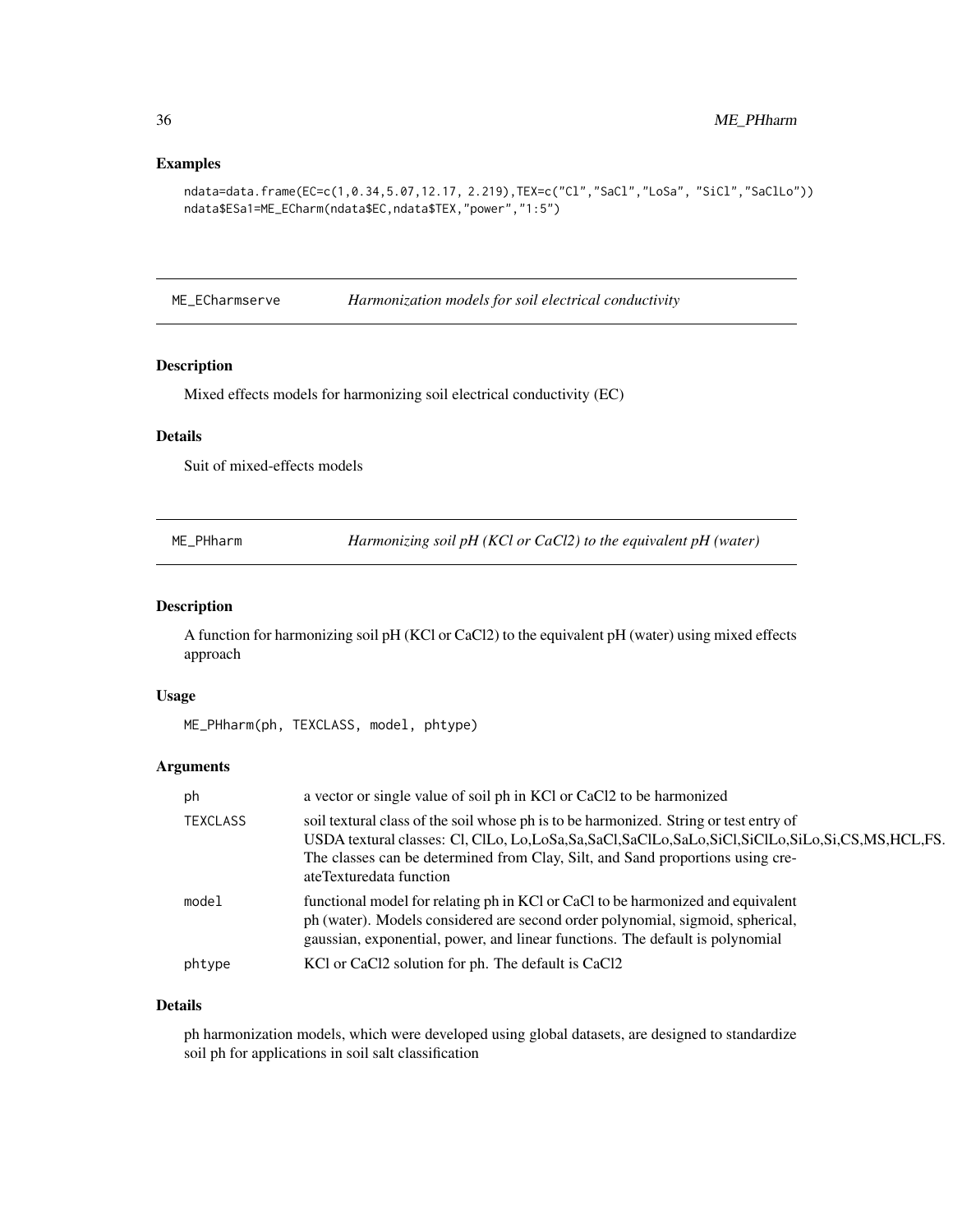# ME\_PHharmserve 37

# Value

numeric value of equivalent ph (water)

# Note

The function only works with USDA soil textural classes. Convert other soil textural classes to USDA classes for all applications with this function.

# Author(s)

Christian Thine Omuto

# See Also

ME\_ECharm, ECconversion1

## Examples

newdata=data.frame(ph=c(1,0.34,5.07,12.17, 2.219),tex=c("Cl","SaCl","LoSa", "Si","SaClLo")) newdata\$pH2=ME\_PHharm(newdata\$ph,newdata\$tex,"exponential","kcl")

ME\_PHharmserve *Harmonization models for soil pH*

#### Description

Mixed effects models for harmonizing soil pH

## Details

Suit of mixed-effects models

NPPmodel *A function for calculating net primary production using air temperature and mean rainfall amount*

## Description

This is an empirical function for deriving net primary production using climatic variables (mean temperature and rainfall amounts)

## Usage

NPPmodel(rain,temperature,model)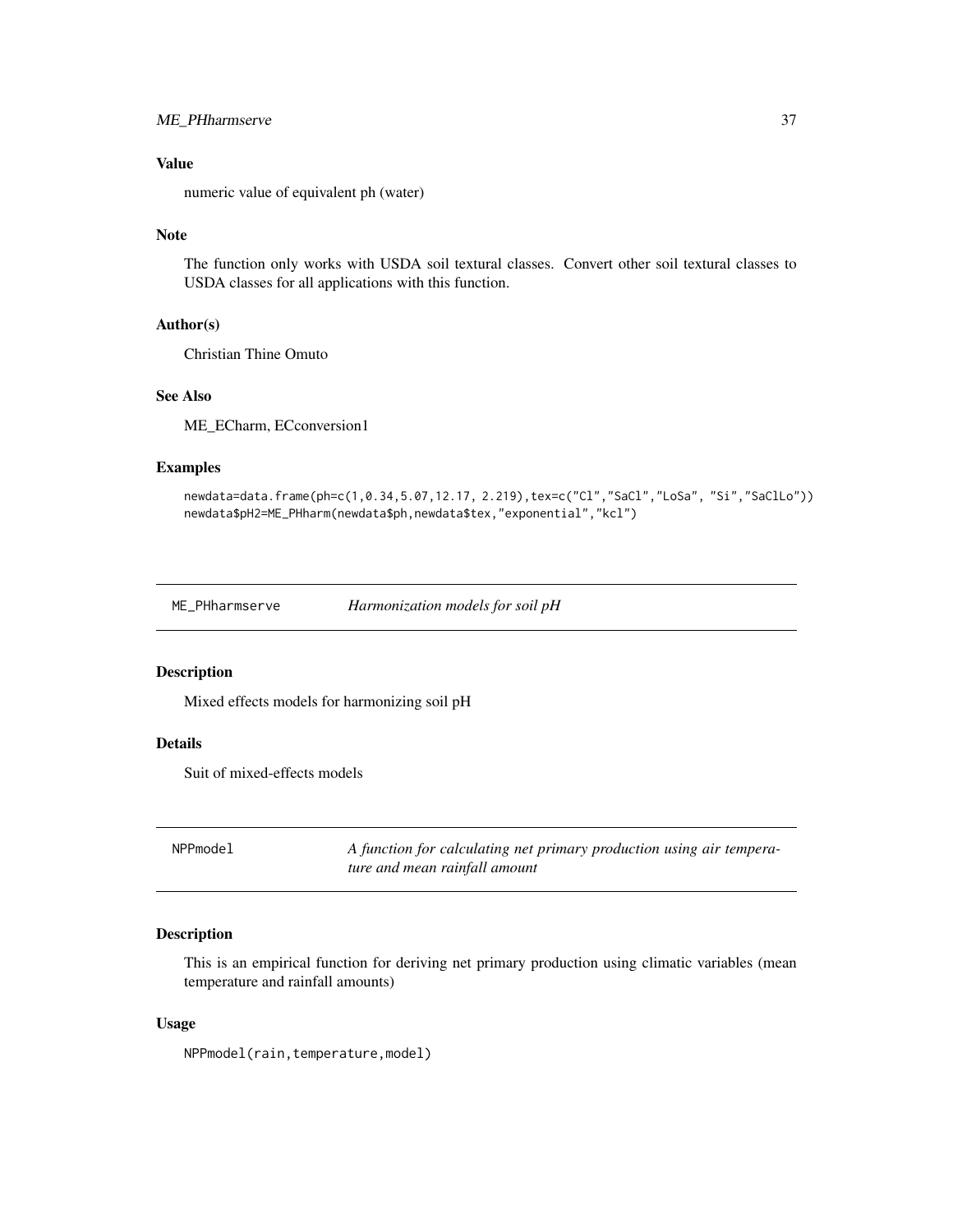### Arguments

| rain        | total annual rainfall amount in mm                                                                            |
|-------------|---------------------------------------------------------------------------------------------------------------|
| temperature | average annual air temperature amount in degrees Celsius                                                      |
| model       | model for calculating net primary production. Included models in the function<br>are Miami, Schurr, and NCEAS |

# Details

This function is based on empirical models for calculating annual net primary production (NPP) of dry matter

## Value

Net primary production (NPP) of dry matter in grams per square meter per year

#### Note

This empirical function estimates annual NPP in g/m2/year. It is a general model for all land cover types. It may be necessary to adjust it for certain cover types or geolocations

#### Author(s)

Christian Thine Omuto

# References

Schuur, E. A. G. 2003. Productivity and global climate revisited: the sensitivity of tropical forest growth to precipitation. Ecology 84:1165–1170

Lieth, H. 1975. Modeling the primary productivity of the world. Pages 237–264 in H. Lieth and R. H. Whittaker, editors. Primary productivity of the biosphere. Springer-Verlag, New York, New York, USA

Del Grosso, S., Parton, W., Stohlgren, T., Zheng, D., Bachelef, D., Prince, S., Hibbard, K., Olson, R. 2008. Global potential net primary production predicted from vegetation class, precipitation, and temperature. Ecology, 89(8): 2117-2126

#### See Also

RotCmoistcorrection, RotCtempcorrection, carbonTurnover

## Examples

```
NPPmodel(800,23,"miami")
NPPmodel(800,23,"schuur")
NPPmodel(800,23,"NCEAS")
```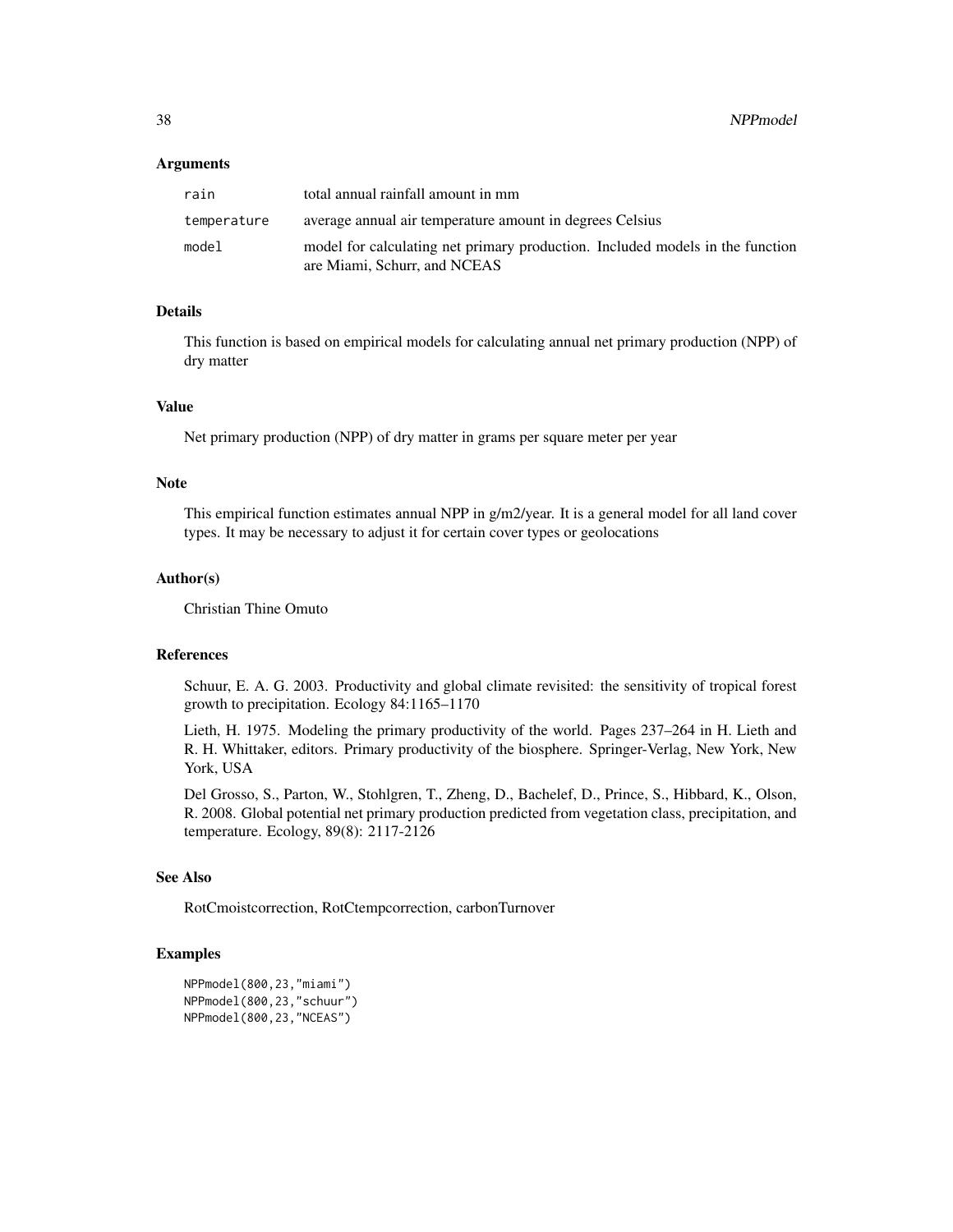# Description

This is an 11-factor table of decision ranking of soil nutrient indicators

# Usage

```
data("nutrient")
```
## Format

A dataframe with 11 factors for pairwise decision ranking of soil nutrient indicators.

# Details

The ranks are the recipricals of Saaty's scale of relative importance which are between 1 and 9

## Source

Hypothetical data of rank between soil nutrient indicators

# Examples

```
data(nutrient)
str(nutrient)
plot(nutrient)
```
nutrindicator *A grid stack map of indicators for crop fertility requirements*

# Description

A grid stack map of eleven variables for assessing soil fertility

#### Usage

data("nutrindicator")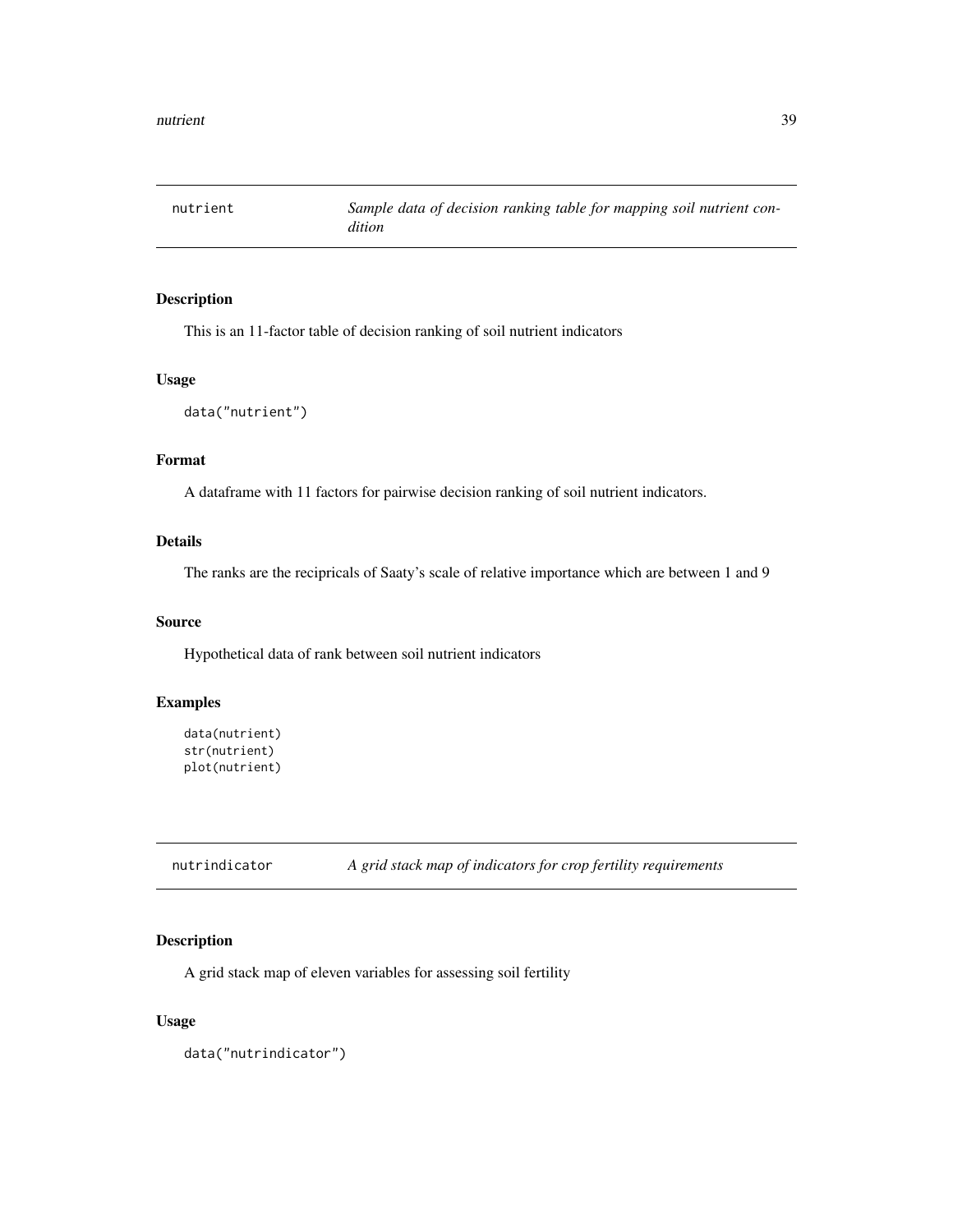## Format

Formal class 'SpatialGridDataFrame' [package "sp"] with 4 slots ..@ data :'data.frame': 16900 obs. of 11 variables: .. ..\$ soc : num [1:16900] 0.163 0.242 0.233 0.218 0.179 ... .. ..\$ nitrogen : num [1:16900] 0.0272 0.0242 0.0266 0.0275 0.0256 ... .. \$ phosphorus: num [1:16900] 9.4 8.22 8.92 7.45 8.3 ... .. ..\$ manganese : num [1:16900] 2.84 2.7 2.95 2.88 3.19 ... .. ..\$ potassium : num  $[1:16900]$  93.2 102.3 93.5 96.5 87.8 ...  $\ldots$   $\ldots$ \$ cec : num  $[1:16900]$  10.9 10.7 10 10.1 10.2  $\ldots$   $\ldots$   $\ldots$ \$ boron : num [1:16900] 0.172 0.16 0.171 0.172 0.174 ... .. ..\$ copper : num [1:16900] 0.368 0.421 0.37 0.369 0.412 ... .. ..\$ iron : num [1:16900] 0.238 0.231 0.241 0.239 0.242 ... .. ..\$ zinc : num [1:16900] 0.816 0.652 0.816 0.818 0.814 ... .. ..\$ sulfur : num [1:16900] 153 131 119 135 163 ... ..@ grid :Formal class 'GridTopology' [package "sp"] with 3 slots .. .. ..@ cellcentre.offset: Named num [1:2] 383216 3341506 .. .. .. ... attr(\*, "names")= chr [1:2] "x" "y" .. .. ..@ cellsize : num [1:2] 357 357 .. .. ..@ cells.dim : int [1:2] 130 130 ..@ bbox : num [1:2, 1:2] 383038 3341327 429478 3387767 .. ..- attr(\*, "dimnames")=List of 2 .. .. ..\$ : chr [1:2] "x" "y" .. .. ..\$ : chr [1:2] "min" "max" ..@ proj4string:Formal class 'CRS' [package "sp"] with 1 slot .. .. ..@ projargs: chr "+proj=utm +zone=41 +datum=WGS84 +units=m +no\_defs"

## Examples

data(nutrindicator) str(nutrindicator) #spplot(nutrindicator["nitrogen"])

pedoTransfer *A pedotransfer function to predict electrical conductivity or any other soil property using other soil properties*

## Description

This generic pedo-transfer function is used to approximate EC values from other existing and easyto-measure soil data

## Usage

pedoTransfer(method="linear", df, ...)

## Arguments

| method | modelling method to link EC and other soil predictors (properties). Default<br>method is linear |
|--------|-------------------------------------------------------------------------------------------------|
| df     | data frame containing measured EC and predictors of soil properies                              |
| .      | names of measured EC and list of predictors (soil properties) seperated by comma.               |
|        | The names should match the variables in the accompanying dataframe                              |

## Details

This generic model can be used even with other soil properties. For example, it can be used to predict porosity from bulk density, carbon, and texture components as long as they are in the database and have known/suspected relationship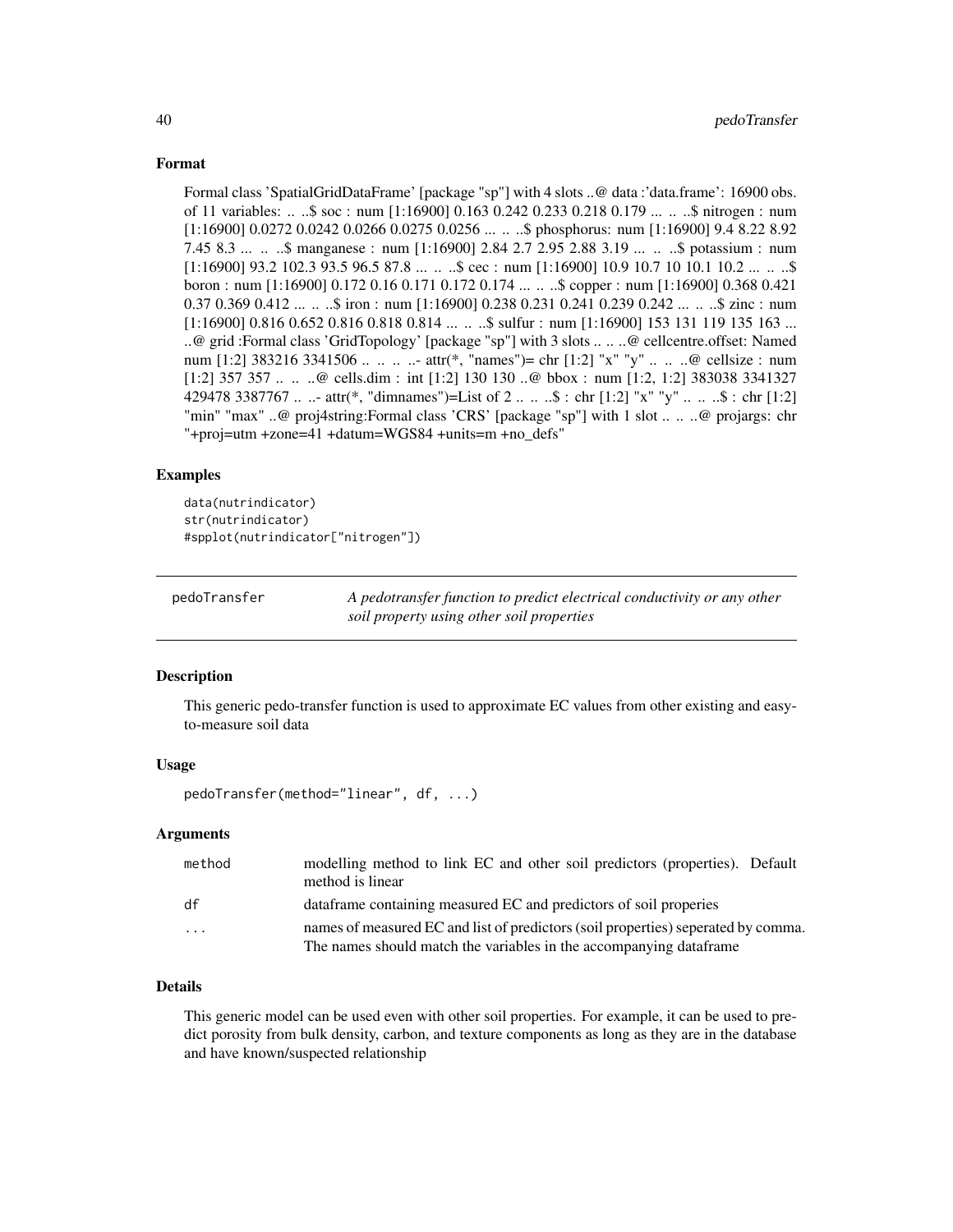## pedoTransfer 41

# Value

model for predicting EC given similar input data

## Note

This function can also be used to predict EC from apparent electrical conductivity of bulk soil, texture, and other important soil properties

## Author(s)

Christian Thine Omuto

## References

van Looy k, Bouma J, Herbst M, Koestel J, Minasny B, Mishra U, Montzka C, Nemes A, Pachepsky AY, Padarian J, Schaap MG, Tóth B, Verhoef A, Jan Vanderborght, van der Ploeg MJ, Weihermüller L, Zacharias S, Zhang Y, Vereecken H. 2017. Pedotransfer functions in Earth System Science: Challenges and Perspectives. Reviews of Geophysics 55(4): 1199-1256.

Sudduth KA, Kitchen RN, Wiebold WJ, Batchelor W. 2005. Relating apparent electrical conductivity to soil properties across the North-Central USA. Computers and Electronics in Agriculture, 46(1-3):263-283

## See Also

ECconversion1, ECconversion2, ECconversion4

## Examples

```
library(caret)
clay=as.data.frame(runif(120, 1,100))
silt=as.data.frame (runif(120,20,70))
sand=as.data.frame(runif(120,10.1,50.5))
pH=as.data.frame(runif(120,1,14))
EC=as.data.frame(runif(120,0.5,20.5))
OC=as.data.frame(runif(120,0.1,1.25))
soil4=cbind(EC,clay,silt,sand,OC,pH)
names(soil4)=c("EC","clay","silt","sand","OC","pH")
bound <- floor((nrow(soil4)/4)*3)
df.train <- soil4[sample(nrow(soil4)), ][1:bound, ]
df.test <- soil4[sample(nrow(soil4)), ][(bound+1):nrow(soil4[sample(nrow(soil4)), ]), ]
EC1.lm=pedoTransfer("randomforest",df.train,EC, clay,sand,silt,OC,pH)
df.test$EC1=predict(EC1.lm,newdata = df.test)
cor(df.test$EC,df.test$EC1)^2
plot(df.test$EC~df.test$EC1)
abline(1,1)
```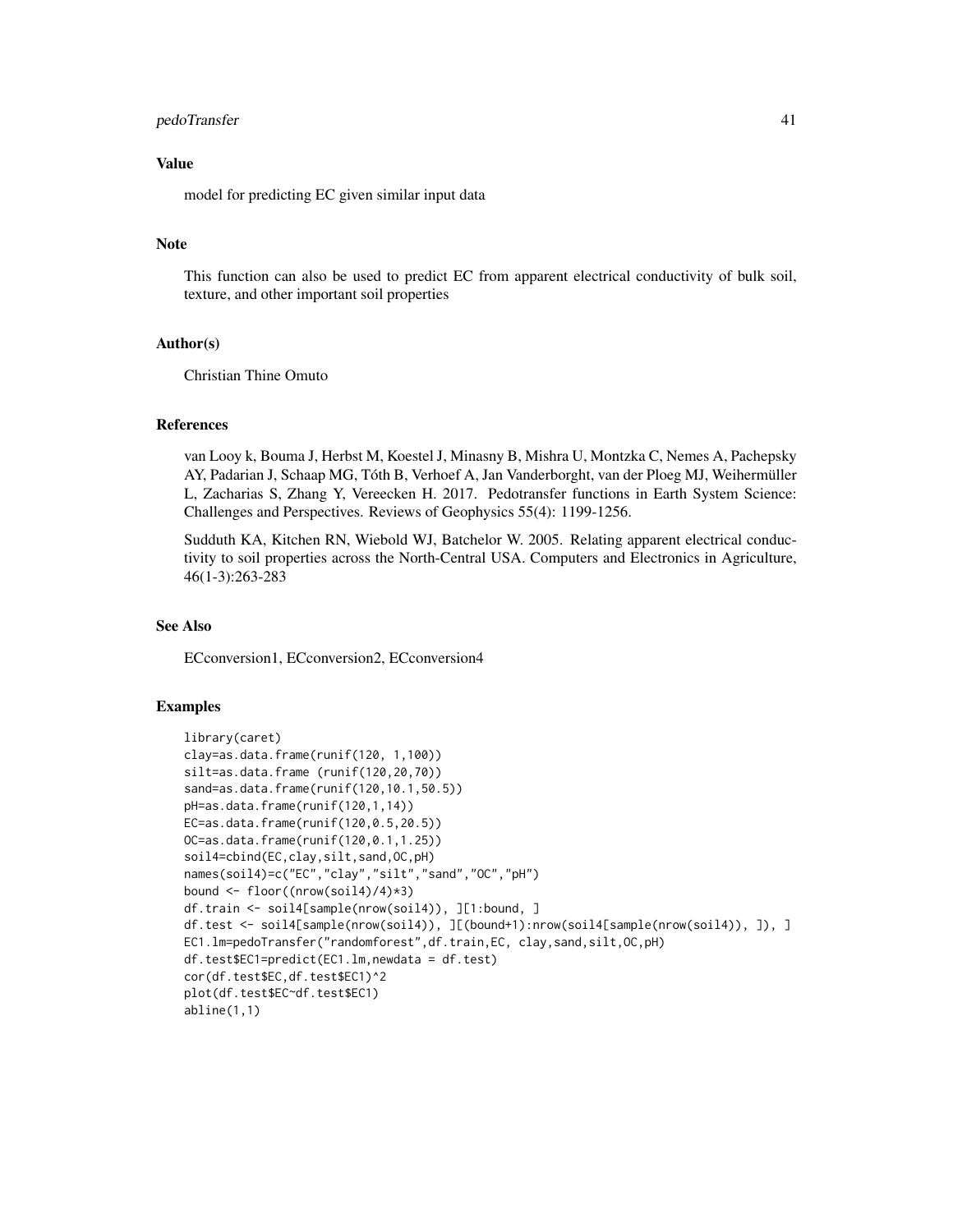permeabilityClass *A function to determine permeability class*

#### Description

This function determines the soil permeability classes according to the USDA soil textural classes

## Usage

```
permeabilityClass(texture)
```
# Arguments

texture soil textural class code

# Details

Soil textural class code is obtained using classnames("texture")

#### Value

permeability class code

## Author(s)

Christian Thine Omuto

## References

O'Geen, A. T. (2013) Soil Water Dynamics. Nature Education Knowledge 4(5):9

Soil Survey Staff. Soil Taxonomy A Basic System of Soil Classification for Making and Interpreting Soil Surveys. Agricultural Handbook No. 436. U.S. Government Printing Office Washington, DC, 1999.

# See Also

drainageSuit, erodFUN, erosivFUN

# Examples

```
library(sp)
permeabilityClass(11)
texture=suitabinput["texture"]
texture$permeability=permeabilityClass(texture$texture)
str(texture$permeability)
spplot(texture["permeability"])
```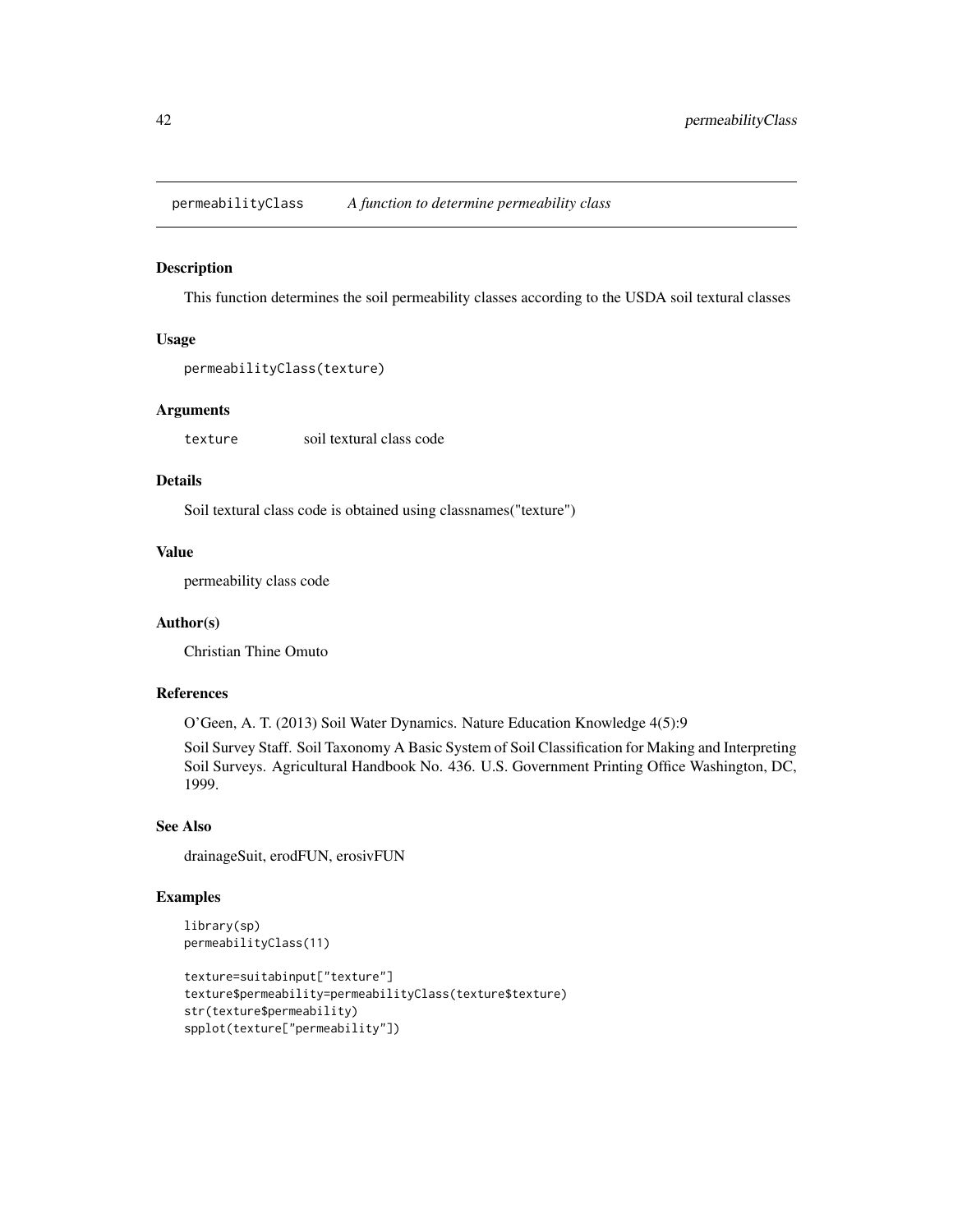PHConversion *Models for converting soil pH (KCL or CaCl) to the equivalent pH (water)*

## Description

A suit of functions for converting soil pH (KCl or CaCl2) to the equivalent pH (water)

## Usage

```
PHConversion(ph, model,phtype)
```
## Arguments

| ph     | a vector or single value of soil ph in KCl or CaCl2 to be converted to ph (water) |
|--------|-----------------------------------------------------------------------------------|
| model  | functional model for relating ph in KCl or CaCl to be converting and equiva-      |
|        | lent ph (water). Models considered are second order kabala, sadovski, davies,     |
|        | brennan functions. The default is kabala                                          |
| phtype | KCl or CaCl2 solution for ph. The default is CaCl2                                |

# Details

ph conversion models are those in the literature

# Value

numeric value of equivalent ph (water)

# Note

ph ranges between 1 and 14

## Author(s)

Christian Thine Omuto

#### References

Davies, B.E. (1971). A Statistical Comparison of pH Values of some English Soils after Measurement in both Water and 0.01M Calcium Chloride. Soil Science Society of America Journal 35, 551–552. https://doi.org/10.2136/sssaj1971.03615995003500040022x

Kabała, C., Musztyfaga, E., Gałka, B., Łabuńska, D., Mańczyńska, P. (2016). Conversion of Soil pH 1:2.5 KCl and 1:2.5 H2O to 1:5 H2O: Conclusions for Soil Management, Environmental Monitoring, and International Soil Databases. Pol. J. Environ. Stud. 25, 647–653. https://doi.org/10.15244/pjoes/61549

Miller, R.O., Kissel, D.E. (2010). Comparison of Soil pH Methods on Soils of North America. Soil Sci. Soc. Am. J. 74, 310–316. https://doi.org/10.2136/sssaj2008.0047

Sadovski, A.N. (2019). Study on pH in water and potassium chloride for Bulgarian soils. EURASIAN JOURNAL OF SOIL SCIENCE (EJSS) 8, 11–16. https://doi.org/10.18393/ejss.477560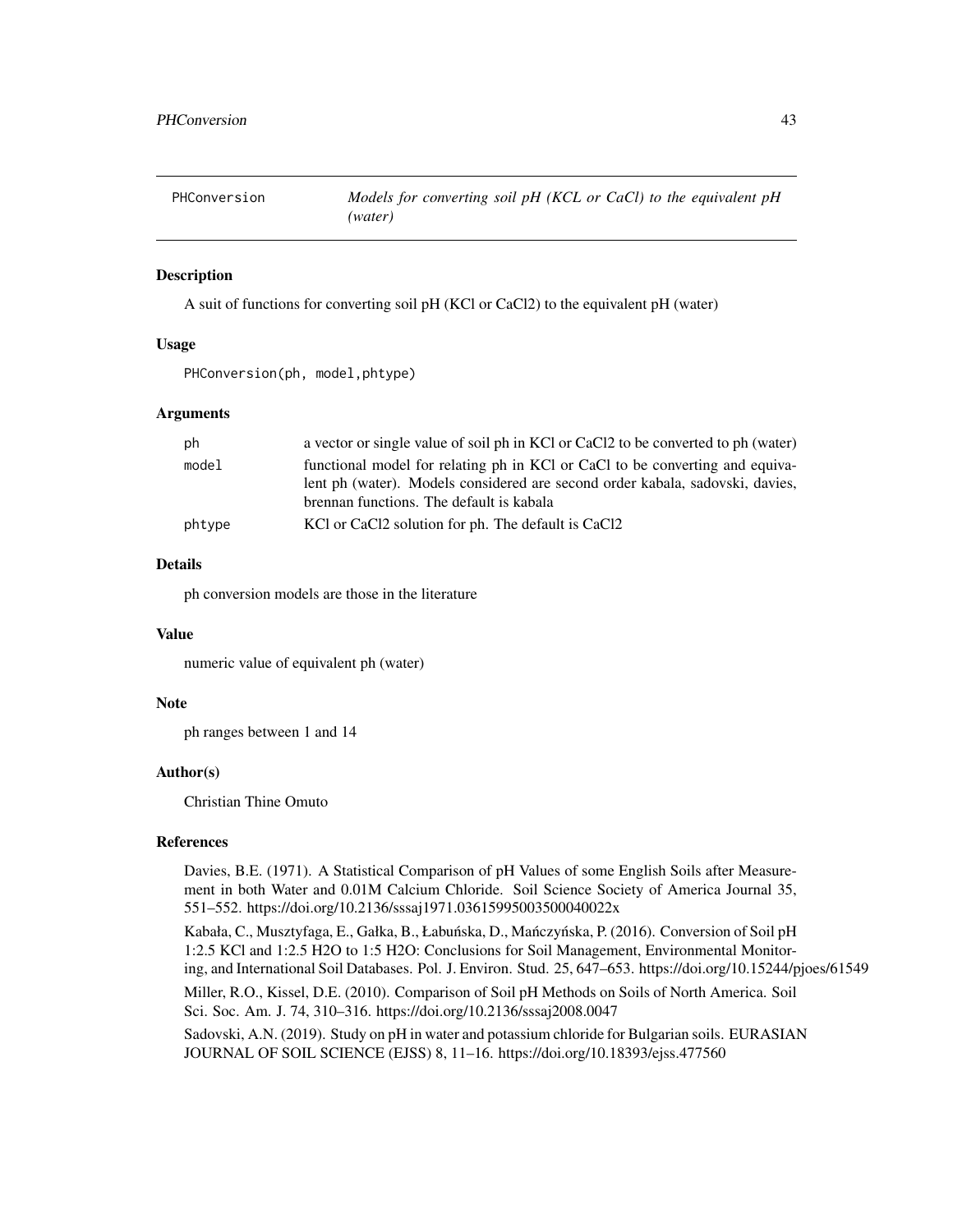## See Also

ME\_PHharm, ME\_ECharm, ECconversion1

#### Examples

```
testdata=data.frame(PHKC=c(6.45,8.34,5.07,12.17, 4.219),TEX=c("Cl","SaCl","LoSa", "Si","SaClLo"))
testdata$PHs1=PHConversion(testdata$PHKC,"kabala","kcl")
```
PHharm\_Info *Performance information for soil pH (water) harmonization models*

## **Description**

Information index for relative predictive performance of soil pH harmonization models

## Usage

PHharm\_Info(solution)

## Arguments

solution solution solution for measuring soil pH

# Details

Solution for measuring soil pH. It's given in quotation marks. Current models consider "cacl2" and "kcl" ratios. Default solution is "cacl2"

## Value

Graphical display of the predictive performance index for the harmonization models in different regions of the world: Africa, Asia, Near East and North Africa (NENA), Latin America and Caribbean (LAC), north America, and Europe. The performance index ranges between 0 (poor) to 1 (best).

#### Note

The function currently works for cacl2 and kcl. These solutions must be entered in quotation marks.Due to periodic update,internet connectivity is needed for the function to work.

## Author(s)

Christian Thine Omuto

## See Also

ECharm\_Info, SASdata\_densityInfo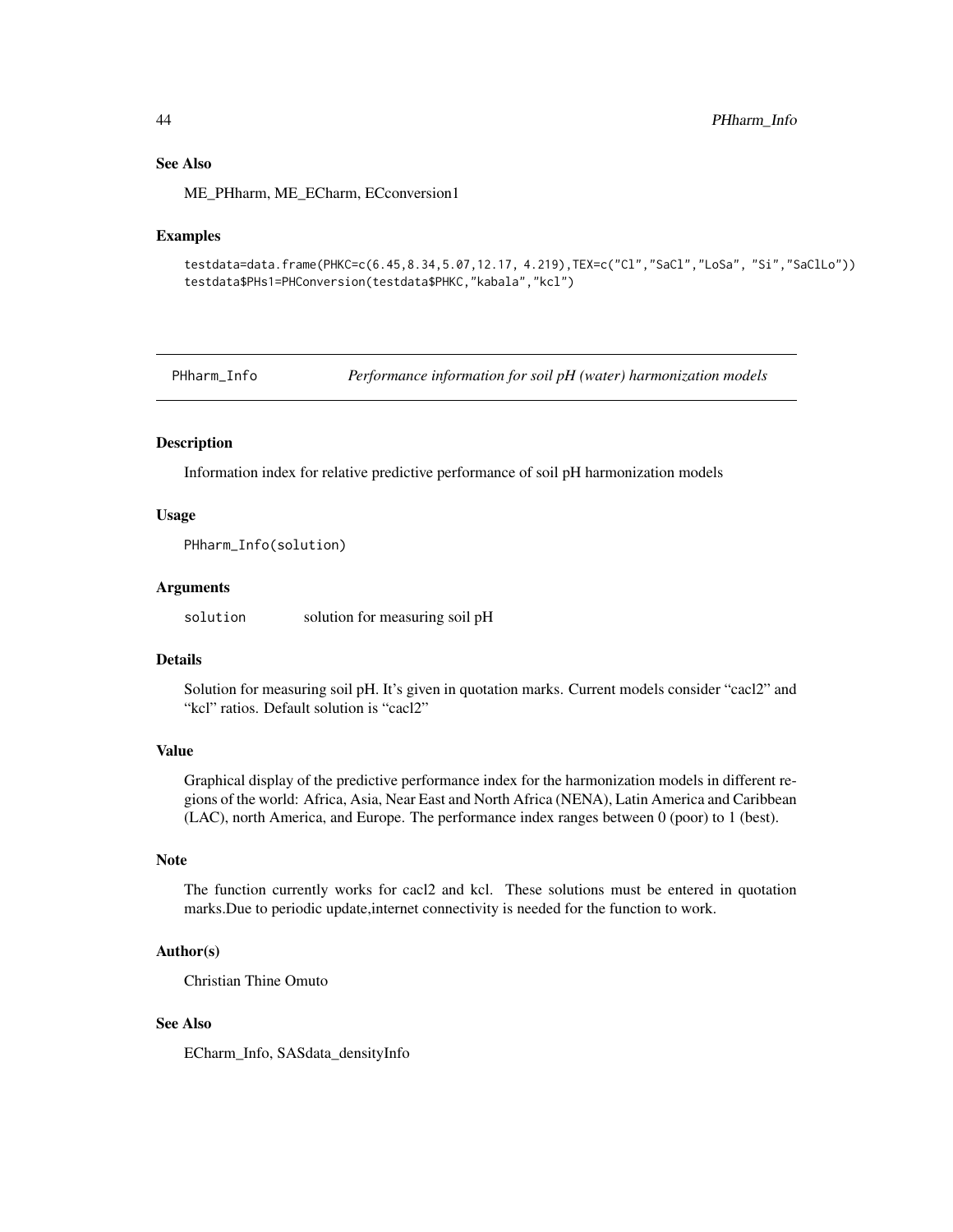#### PHSuit 25 and 25 and 26 and 26 and 26 and 26 and 26 and 26 and 26 and 26 and 26 and 26 and 26 and 26 and 26 and 26 and 26 and 26 and 26 and 26 and 26 and 26 and 26 and 26 and 26 and 26 and 26 and 26 and 26 and 26 and 26 an

### Examples

PHharm\_Info("kcl")

PHSuit *A function for assessing pH suitability requirements for certain crops and trees*

# Description

This function determines the suitability classes for soil pH requirements for selected agricultural crops and forest trees

#### Usage

PHSuit(value, crop)

## **Arguments**

| value | Input soil pH.                                                      |
|-------|---------------------------------------------------------------------|
| crop  | The crop of interest for which soil pH suitability class is sought. |

## Details

The input value can be map or just a numerical entry of soil pH of a saturated paste extract

## Value

The output is pH suitability class for the crop. The output is integer value of suitability class: 1 highly suitable; 2 - moderately suitable; 3 - marginally suitable; 4 - currently not suitable; 5 - not suitable

# Note

If the input value is raster map, then the output will also be a raster map of pH suitability for the crop of interest

## Author(s)

Christian Thine Omuto

## References

Sys, C., Van Ranst, E., Debaveye, J. and Beerneaert, F.1993. Land evaluation: Part III: Crop requirements. Development Cooperation, Belgium.

Naidu, L.G.K., Ramamurthy, V., Challa O., Hegde, R. and Krishnan, P. 2006. Manual, Soil-site Suitability Criteria for Major Crops, National Bureau of Soil Survey and Land Use Planning, ICAR, Nagpur, India

FAO Crop Suitability Requirements: http://ecocrop.fao.org/ecocrop/srv/en/home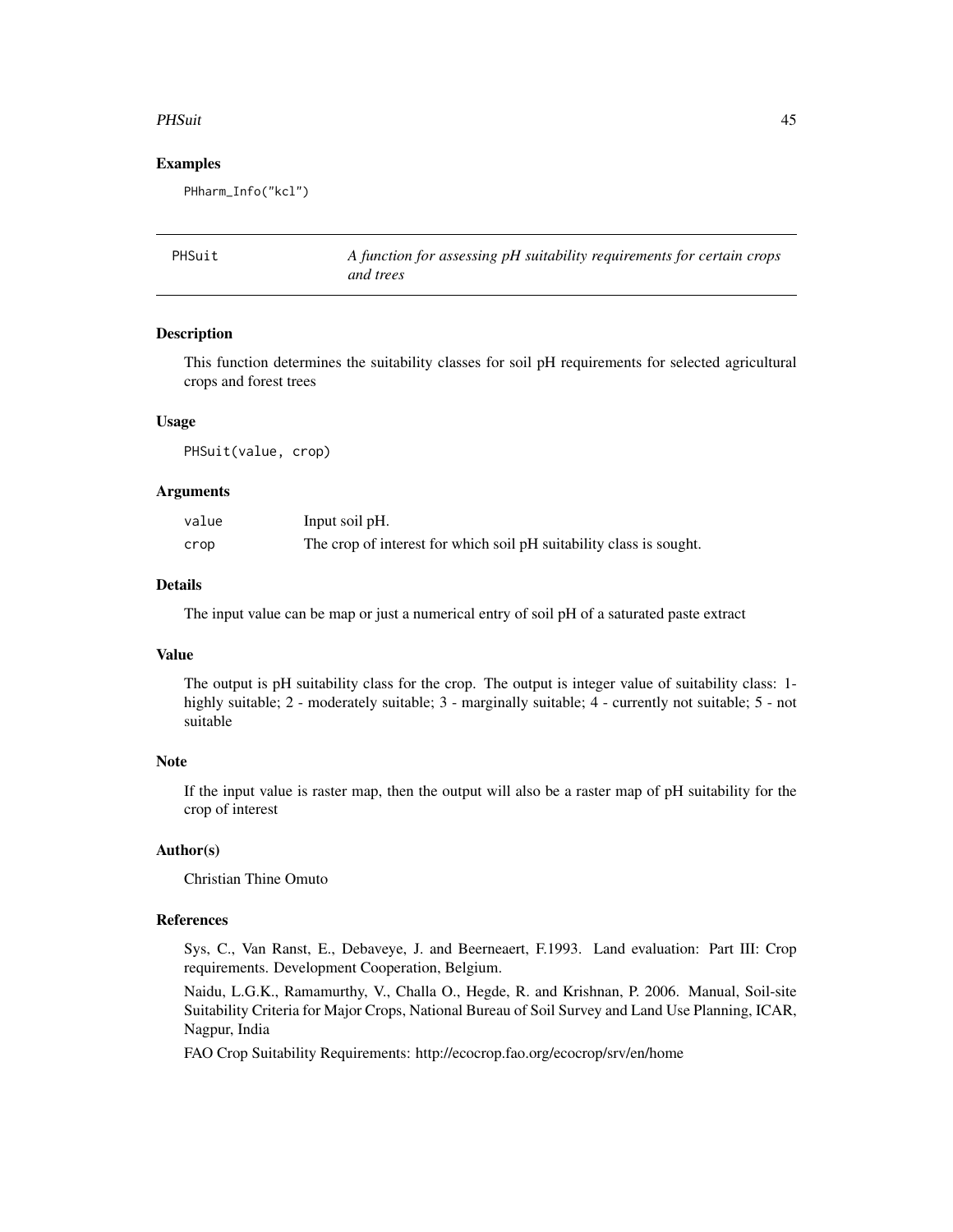# See Also

tempSuit, ECSuit, rainSuit

## Examples

```
PHSuit(8.4,"cauliflower")
```

| predUncertain | Function to develop spatial map of modelling uncertainty using boot- |
|---------------|----------------------------------------------------------------------|
|               | strap approach                                                       |

# Description

This functions uses bootstrap approach to estimate spatial maps of modelling prediction interval width and standard deviation

## Usage

```
predUncertain(indata,fgrid, k, z, model="rf")
```
## Arguments

| indata         | one column input spatial dataframe containing the target soil variable or its trans-<br>formation |
|----------------|---------------------------------------------------------------------------------------------------|
| fgrid          | Input grid or raster stack containing predictors set for the target soil variable                 |
| k              | Set limit for number of realizations/simulations for bootstrap algorithm                          |
| $\overline{z}$ | Confidence interval level in percent (for example 95)                                             |
| model          | The model for predicting target soil variable using the predictors (for example<br>linear)        |

#### Details

One-variable input dataframe is prefered or at least the first column should have the target soil variable to predict. It should not contain NAs. The number of realizations k need not be too high because the software multiplies it exponentially and may slow down the computing process if set to a high value. For example k=5 will results into more than 40 realizations created

# Value

a two-layer raster stack map of prediction width and standard deviation

#### Note

The input dataframe and predictors need to have similar coordinate reference system (CRS). In addition, the input dataframe should not have missing entrie (NAs)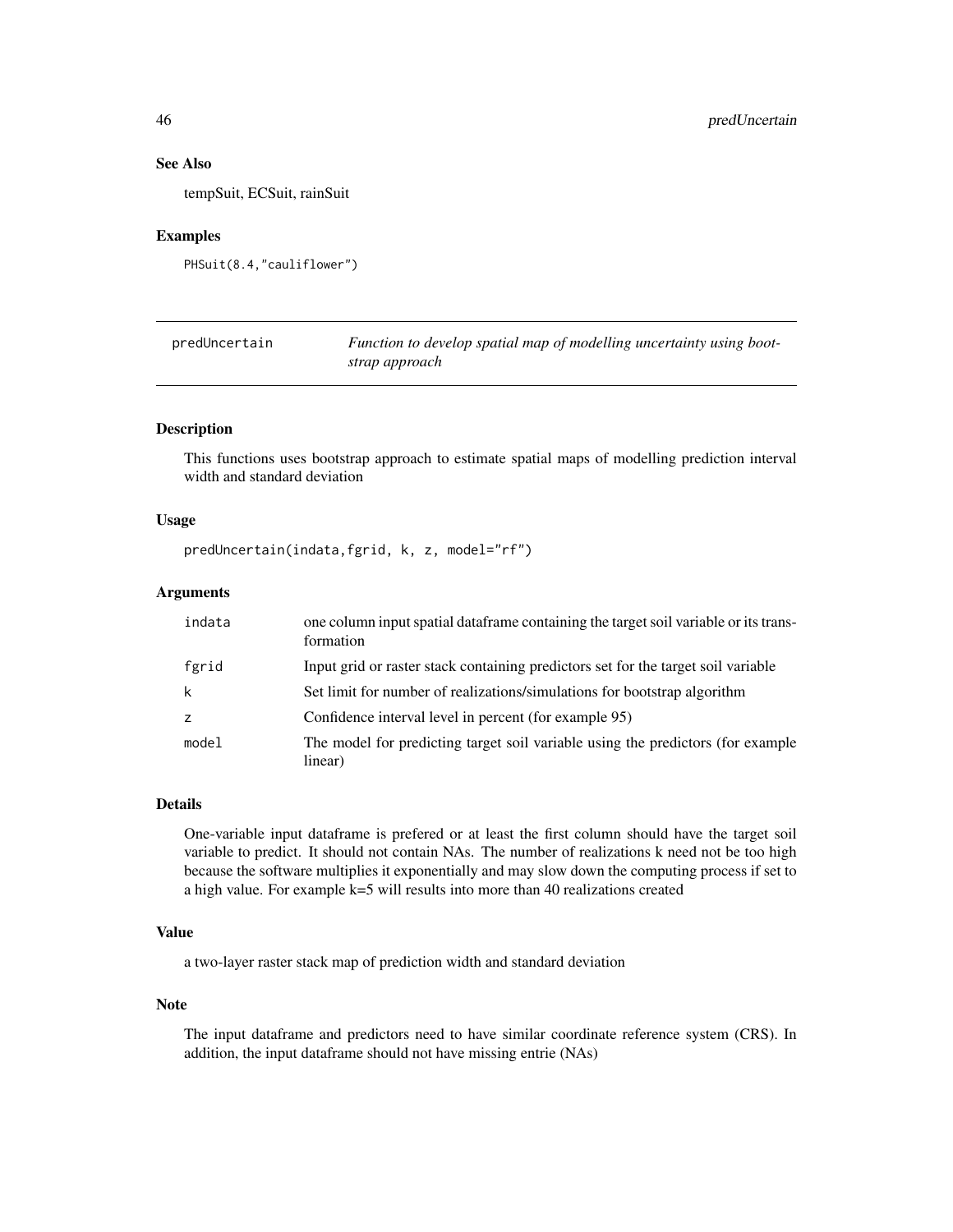#### rainSuit 47

## Author(s)

Christian Thine Omuto

# References

Efron B. 1992. Jackknife-after-bootstrap standard errors and influence functions. Journal of the Royal Statistical Society. Series B (Methodological), 83–127.

## See Also

regmodelSuit, pedoTransfer, imageIndices

#### Examples

```
library(raster)
library(caret)
soil1=soil[,c("OC")]
predictere=suitabinput[c("depthcodes","rain","texture","dem")]
```

```
pred_uncert=predUncertain(soil1,predictere,3,90,"rf")
plot(pred_uncert)
```

| rainSuit | A function for assessing rainfall suitability requirements for certain |
|----------|------------------------------------------------------------------------|
|          | crops and trees                                                        |

# Description

This function determines the suitability classes for rainfall requirements of selected agricultural crops and forest trees

#### Usage

rainSuit(value, crop)

## Arguments

| value | Input rainfall amounts in mm.                                        |
|-------|----------------------------------------------------------------------|
| crop  | The crop of interest for which rainfall suitability class is sought. |

## Details

The input value can be map or just numerical entry of annual rainfall amount in mm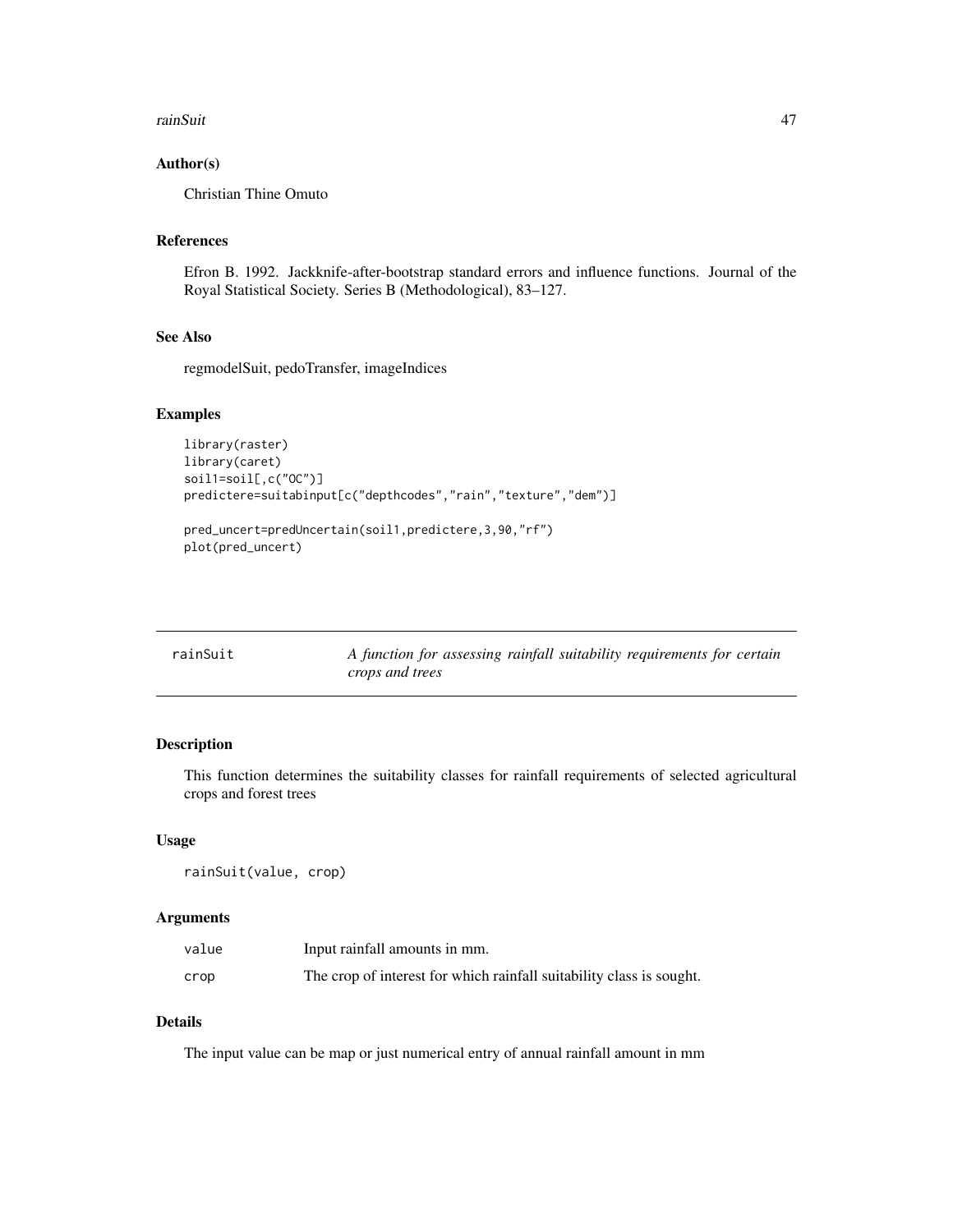## Value

The output is rainfall suitability class for the crop. The output is an integer for suitability class: 1 highly suitable; 2 - moderately suitable; 3 - marginally suitable; 4 - currently not suitable; 5 - not suitable

## **Note**

This function assumes rainfall as the source of water for crop development

# Author(s)

Christian Thine Omuto

## References

Sys, C., Van Ranst, E., Debaveye, J. and Beerneaert, F.1993. Land evaluation: Part III: Crop requirements. Development Cooperation, Belgium.

Naidu, L.G.K., Ramamurthy, V., Challa O., Hegde, R. and Krishnan, P. 2006. Manual, Soil-site Suitability Criteria for Major Crops, National Bureau of Soil Survey and Land Use Planning, ICAR, Nagpur, India

FAO Crop Suitability Requirements: http://ecocrop.fao.org/ecocrop/srv/en/home

# See Also

tempSuit, ESPSuit, classCode

#### Examples

```
library(sp)
rain=(suitabinput["rain"])
rain$rainmiaz=rainSuit(rain$rain,"wheat")
summary(rain$rainmiaz)
spplot(rain["rainmiaz"])
```
reclassifyMap *A function for re-classifying raster maps based on input look-up table*

# Description

This function re-classifies an input raster maps based on input look-up table that specifies transition from map classes (or range of classes) to a new class (or range of classes)

## Usage

```
reclassifyMap(fgrid,df)
```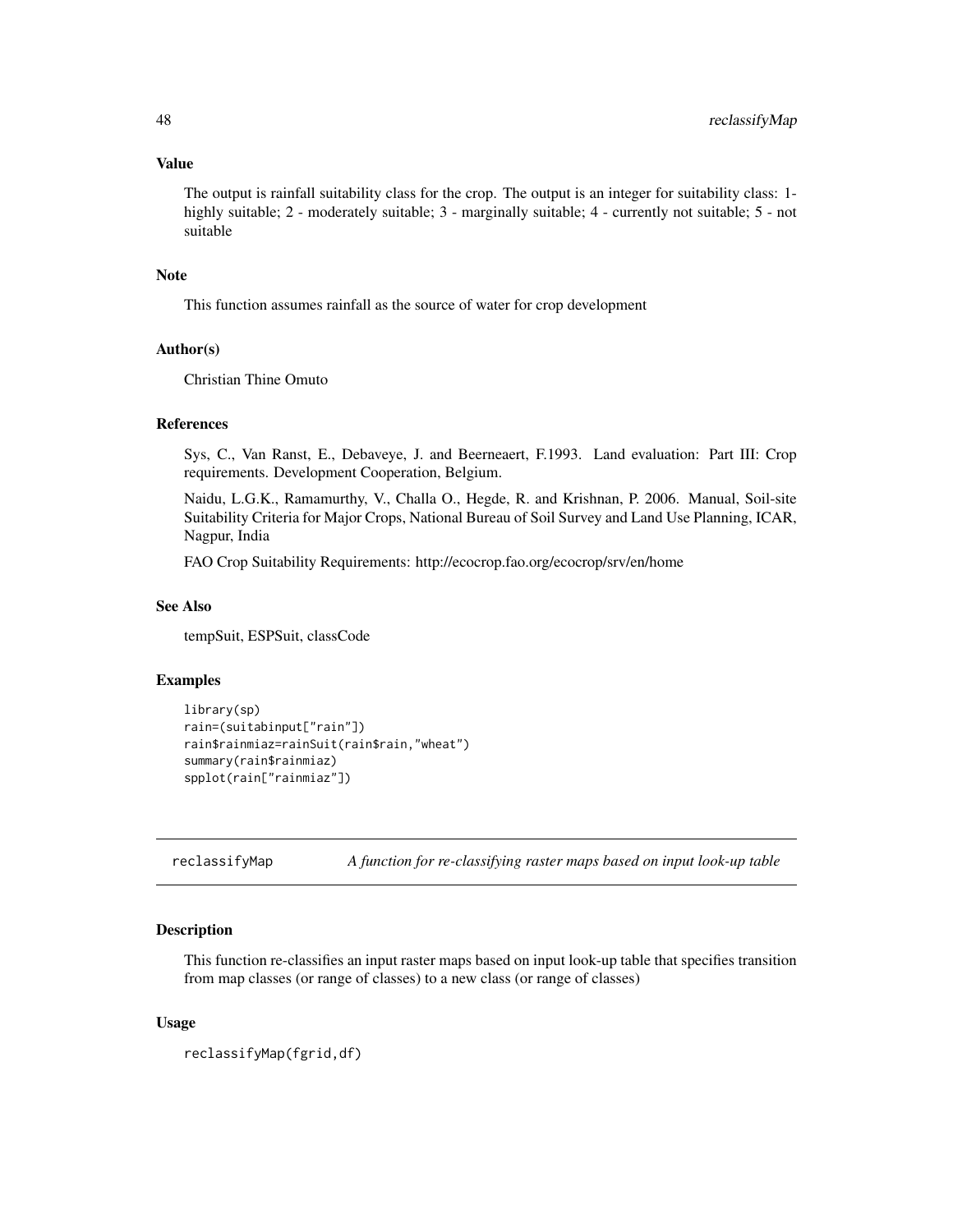# regmodelSuit 49

#### Arguments

| fgrid | Input raster map to be reclassified       |
|-------|-------------------------------------------|
| df    | Input look-up table for re-classification |

# Details

The look-up table should have at least two columns in which the first column contains the classes in the input map and the second column contains the new classes to be assigned

# Value

The output is a reclassified raster map

## Author(s)

Christian Thine Omuto

# References

Robert Hijman. Raster Package in R. https://www.rdocumentation.org/packages/raster

## See Also

depthSuit, classCode, rainSuit

# Examples

```
library(sp)
LUT=data.frame(map=c(1,2,3,4,5,6),new=c(100,20,30,40,60,80))
newmap=(suitabinput["depthcodes"])
newmap$depth=reclassifyMap(newmap["depthcodes"],LUT)
newmap$melon=depthSuit(newmap$depth,"melon")
summary(newmap$depth)
spplot(newmap["depth"])
```

| regmodelSuit | A function for guiding selection of predition model for modelling soil |
|--------------|------------------------------------------------------------------------|
|              | condition                                                              |

# Description

This function evaluates suitability of most predition models in mapping soil condition using a set of predictors

## Usage

```
regmodelSuit(df, ...)
```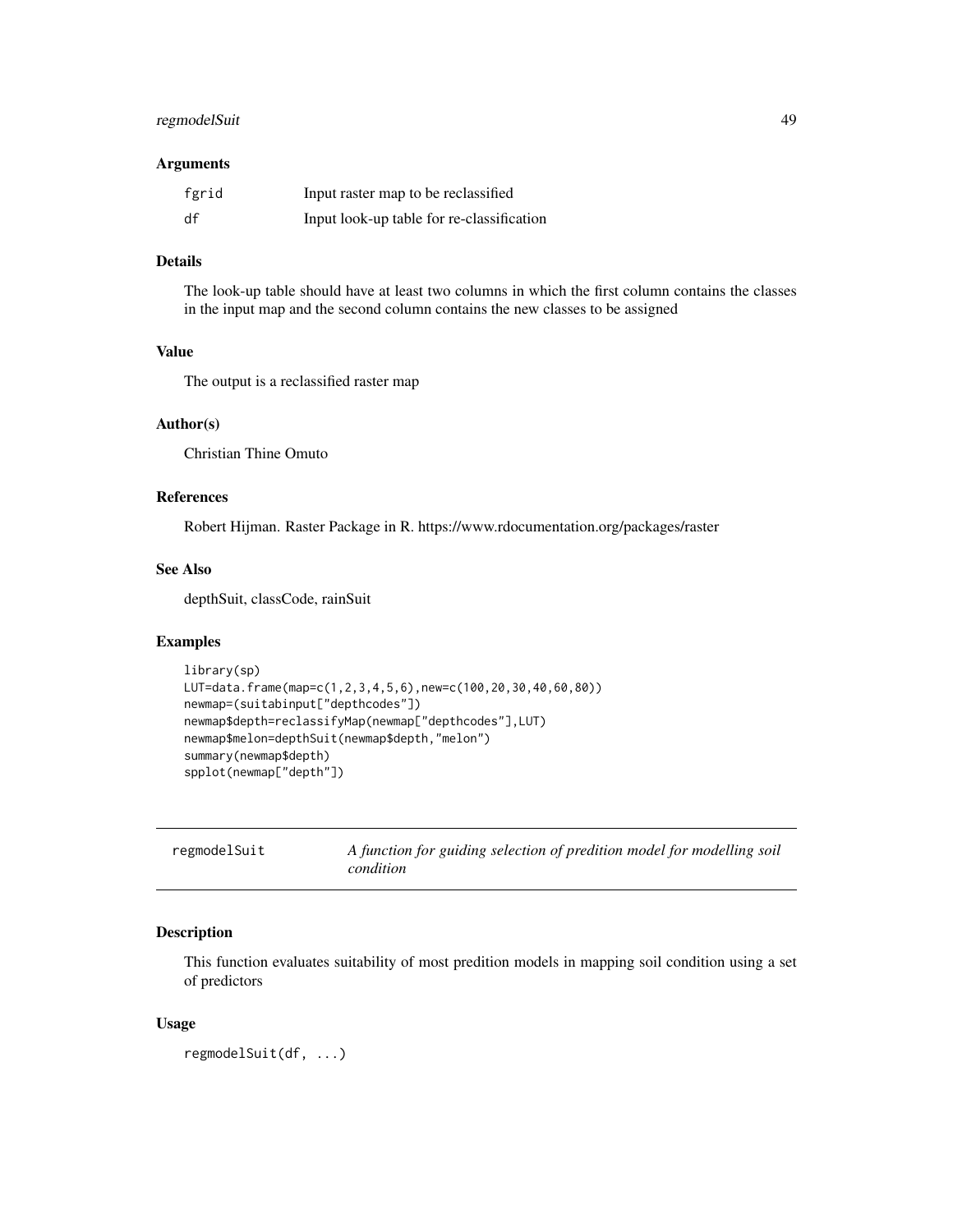#### Arguments

| df      | a data frame of target soil property and its predictors                 |
|---------|-------------------------------------------------------------------------|
| $\cdot$ | name of the target soil variable to predict and names of its predictors |

## Details

The name of the target soil variable to predict and names of its predictors are seperated by commas and are similar to column names of the corresponding variables in the supplied dataframe. The name of the target soil variable starts the list and followed by the names of its predictors. For example, if the dataframe has EC, landcover,DEM, Slope, NDVI, etc., then the input could be (soil,EC,landcover,Slope,DEM).

## Value

A table of model statistics such as root mean square error (RMSE), mean absolute error (MAE), r-squared (R2) and Nash-Sutcliffe coefficient of efficiency (NSE) for the popular models in digital soil mapping

## Note

The function carries 5-fold cross-validation. Sometimes it may give a warning of missing resample performance with some models. It's important to ensure no NA in the data used for modelling

#### Author(s)

Christian Thine Omuto

#### References

Nash, J. E.; Sutcliffe, J. V. 1970. River flow forecasting through conceptual models part I — A discussion of principles. Journal of Hydrology. 10 (3): 282–290

## See Also

suitability, pedoTransfer, pedoTransfer, predUncertain

#### Examples

```
library(caret)
library(sp)
data(soil)
soil1=soil[,c("EC")]
soil1=subset(soil1,!is.na(soil1$EC))
overlay.ov=over(soil1, suitabinput)
soil1$dem=overlay.ov$dem
soil1$rain=overlay.ov$rain
soil1$ph=overlay.ov$ph
soil2=soil1@data[,c("EC","dem","rain","ph")]
```
regmodelSuit(soil2,EC,dem,rain,ph)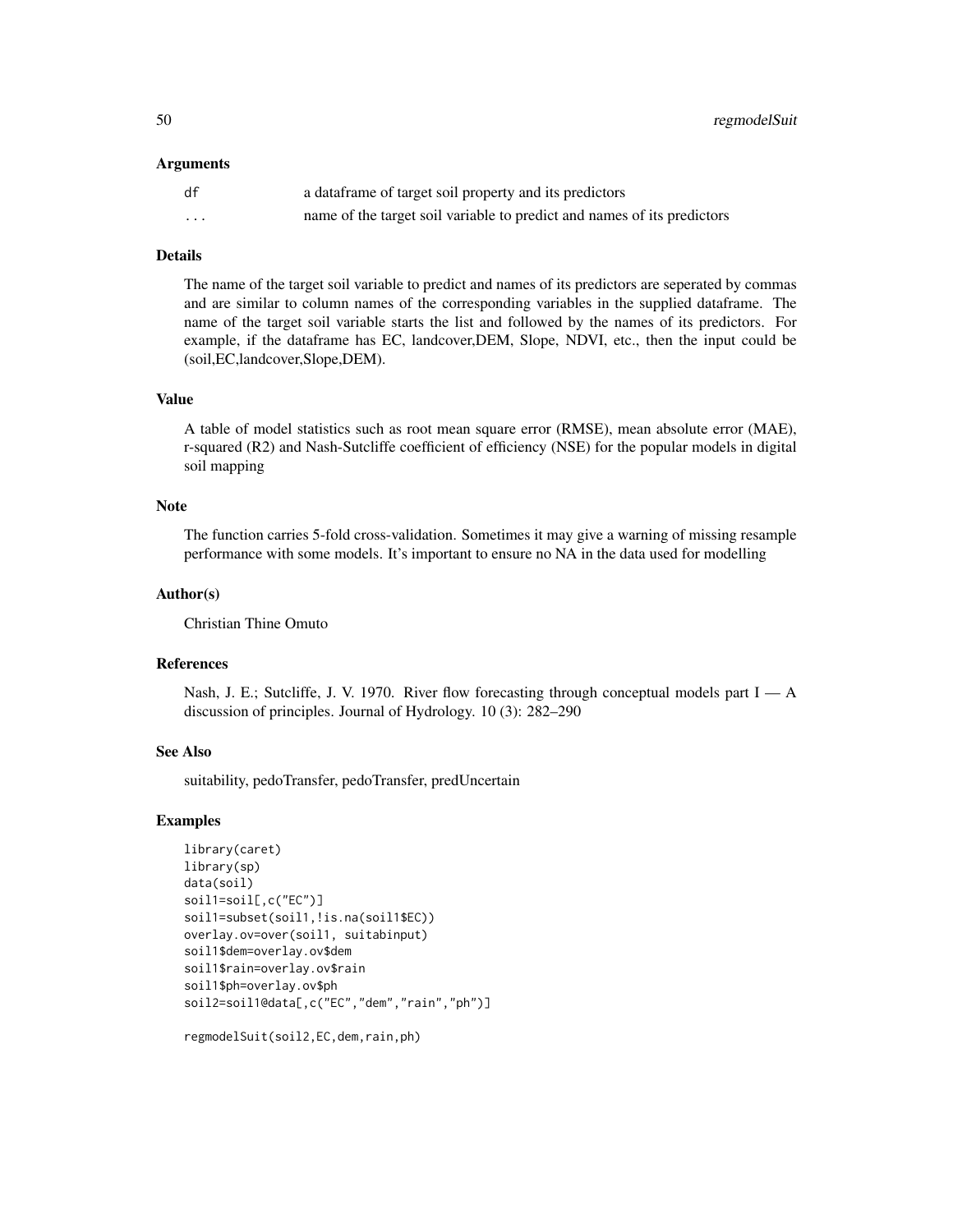RotCmoistcorrection *A function for estimating moisture effects in RothC carbon turnover modelling*

## Description

This function estimates the scalar constant representing the moisture effects in RothC carbon turnover modelling in the soil

#### Usage

```
RotCmoistcorrection(P, E, S.Thick, clay, pE, fk)
```
## Arguments

| P       | the total rainfall amount in mm                                                                                      |
|---------|----------------------------------------------------------------------------------------------------------------------|
| Ε       | the total evapotranspiration amounts in mm. It can be pan evapotranspiration or<br>potential evapotranspiration rate |
| S.Thick | thickness of soil depth in cm (measured from the soil surface)                                                       |
| clay    | clay content in percent                                                                                              |
| pE      | proportion of pan evapotranspiration representing potential evapotranspiration<br>rate.                              |
| fk      | A constant to correct for soil cover. For bare soil, fk=1.8 and for soil with cover,<br>$fk=1$                       |

## Details

E can be given as pan evapotranspiration or potential evapotranspiration. If potential evapotranspiration is used for E, then  $pE = 1$  and if pan evapotranspiration is used for E then  $pE=0.75$ .

# Value

A scalar constant for moisture effects on carbon decomposition rates

#### Note

This function can be used with monthly or annual input data to produce time-dependent scalars

#### Author(s)

Christian Thine Omuto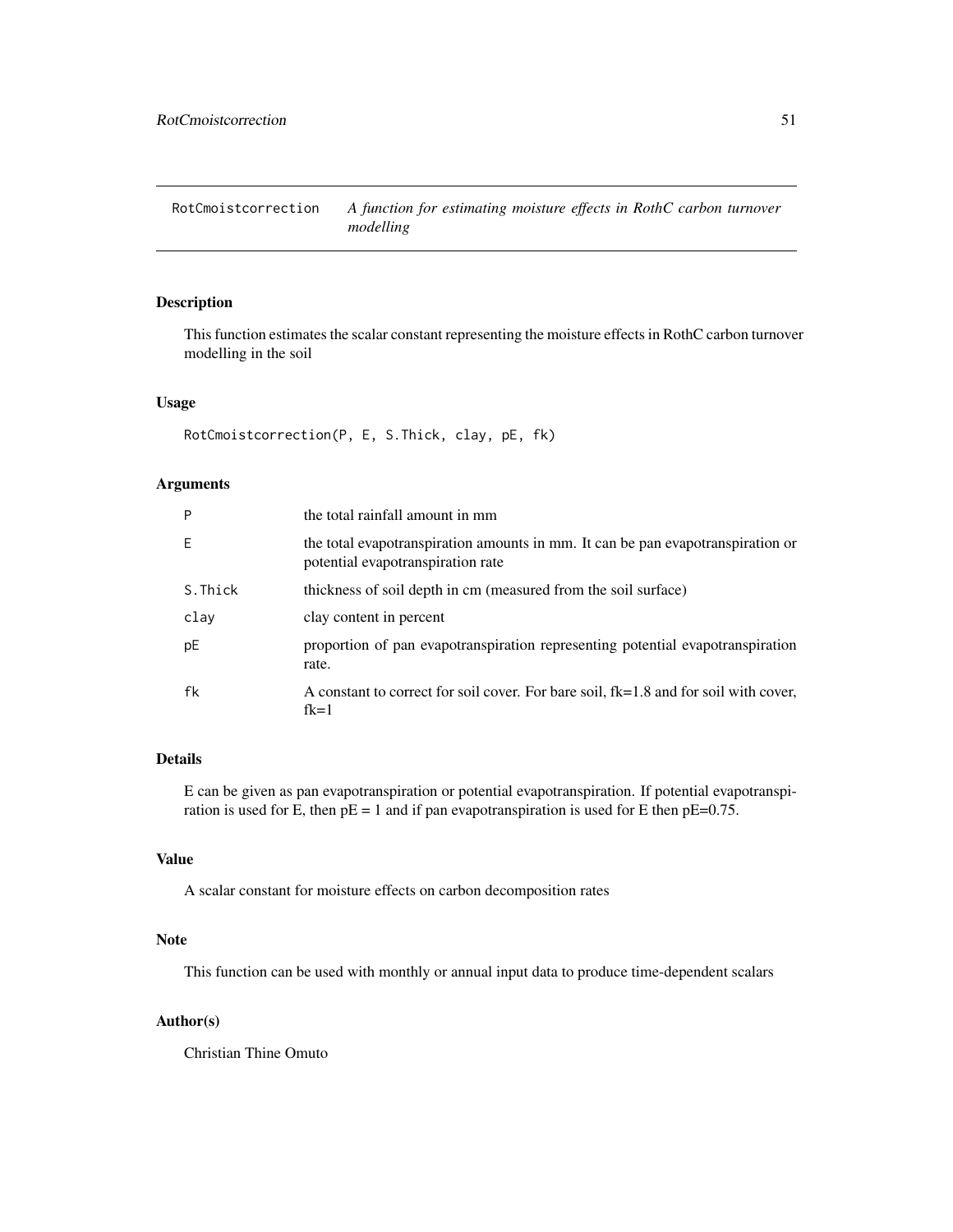### References

Burke, I., Kaye, J., Bird, S., Hall, S., McCulley, R., Sommerville, G. 2003. Evaluating and testing models of terrestrial biogeochemistry: the role of temperature in controlling decomposition, Models in ecosystem science, Princeton University Press, Princeton, New Jersey, USA, 225–253, 2003

Adair, E., Parton, W., Del Grosso, S., Silver, W., Harmon, M.,Hall, S., Burke, I., and Hart, S. 2008. Simple three-pool model accurately describes patterns of long-term litter decomposition in diverse climates, Global Change Biology, 14: 2636–2660

Coleman, K. and Jenkinson, D. 2014. ROTHC-26.3 A model for the turnover of carbon in soils: Model description and users guide (Windows version). Rothamsted Research Harpenden Herts AL5 2JQ

## See Also

RotCtempcorrection, NPPmodel, carbonTurnover

## Examples

```
clay=34.5
depth=30
precip=c(73,59,63,51,52,57,34,55,58,56,76,71)
evapo=c(8,10,27,49,83,99,103,91,69,34,16,8)
inCl=data.frame(seq(1,12,1),precip,evapo)
colnames(inCl)=c("month","rain","ET")
inCl$mcor=RotCmoistcorrection(inCl$rain,inCl$ET,depth,clay,0.75,1)
inCl$mcor
```

| RotCtempcorrection | A function for estimating temperature effects in organic matter decom- |
|--------------------|------------------------------------------------------------------------|
|                    | <i>position rates in the soil</i>                                      |

## Description

This function estimates the scalar constant for temperature effects in RothC carbon turnover modelling in the soil

#### Usage

```
RotCtempcorrection(temperature)
```
## Arguments

temperature mean air temperature in degrees Celsius

## Details

mean air temperature canbe monthly or annual mean temperature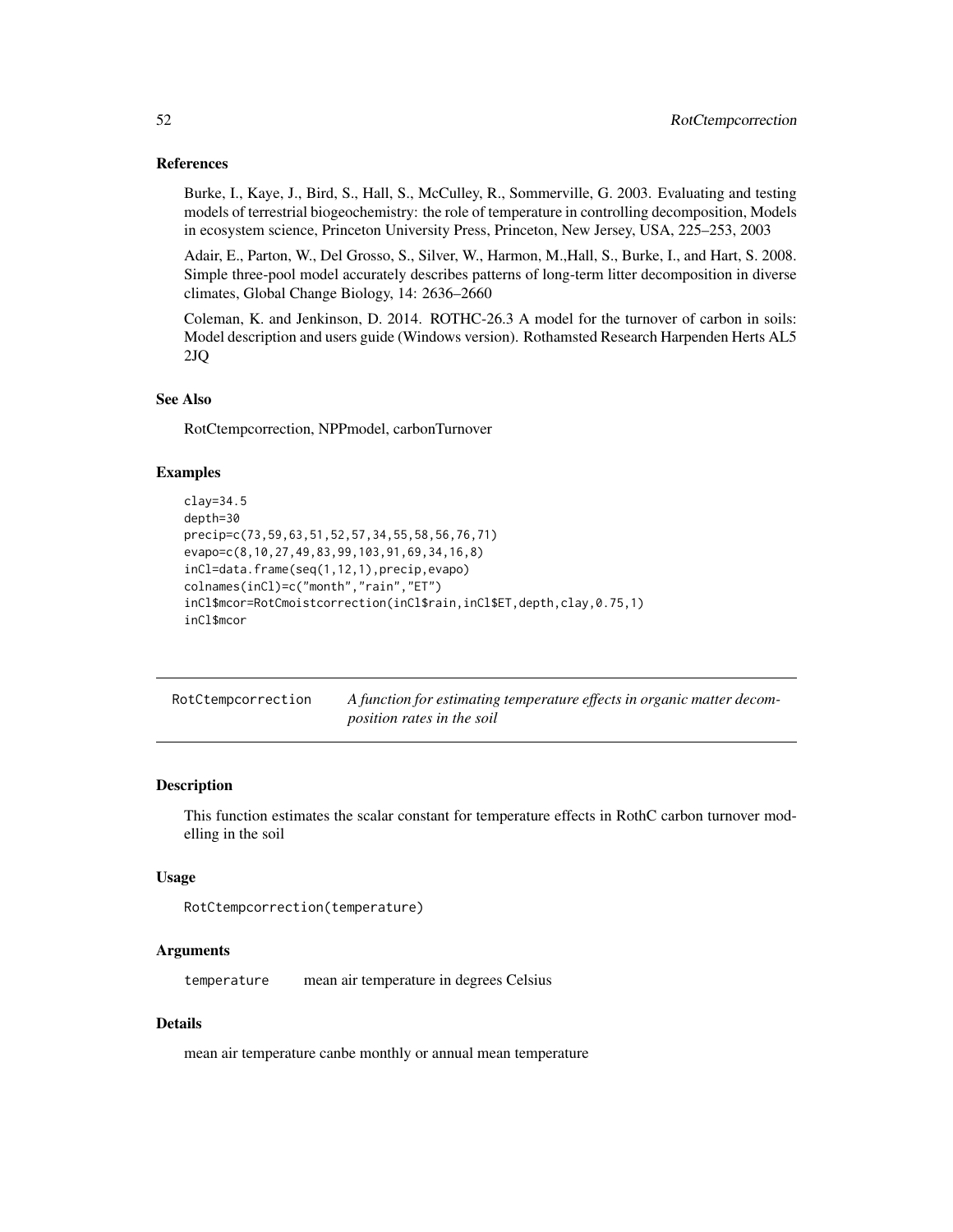#### saltClass 53

# Value

A scalar constant for temperature effects on carbon decomposition rates

## Note

This function can be used with monthly or annual input data to produce time-dependent scalars The function works with temperatures greater than -18.2 degrees Celsius

#### Author(s)

Christian Thine Omuto

#### References

Burke, I., Kaye, J., Bird, S., Hall, S., McCulley, R., Sommerville, G. 2003. Evaluating and testing models of terrestrial biogeochemistry: the role of temperature in controlling decomposition, Models in ecosystem science, Princeton University Press, Princeton, New Jersey, USA, 225–253, 2003

Adair, E., Parton, W., Del Grosso, S., Silver, W., Harmon, M.,Hall, S., Burke, I., and Hart, S. 2008. Simple three-pool model accurately describes patterns of long-term litter decomposition in diverse climates, Global Change Biology, 14: 2636–2660

Coleman, K. and Jenkinson, D. 2014. ROTHC-26.3 A model for the turnover of carbon in soils: Model description and users guide (Windows version). Rothamsted Research Harpenden Herts AL5 2JQ

# See Also

RotCmoistcorrection, NPPmode, carbonTurnover

## Examples

```
airTemp=22.1
RotCtempcorrection(airTemp)
```
saltClass *A function to classify types of salt-affected soils using EC, PH, and ESP*

#### Description

This function determines the major classes of salt-affected soils using Electrical Conductivity (EC), soil reaction (pH), and Exchangeable Sodium Percent (ESP) according to FAO or USDA classification schemes

# Usage

```
saltClass(ec,ph,ESP,criterion="FAO")
```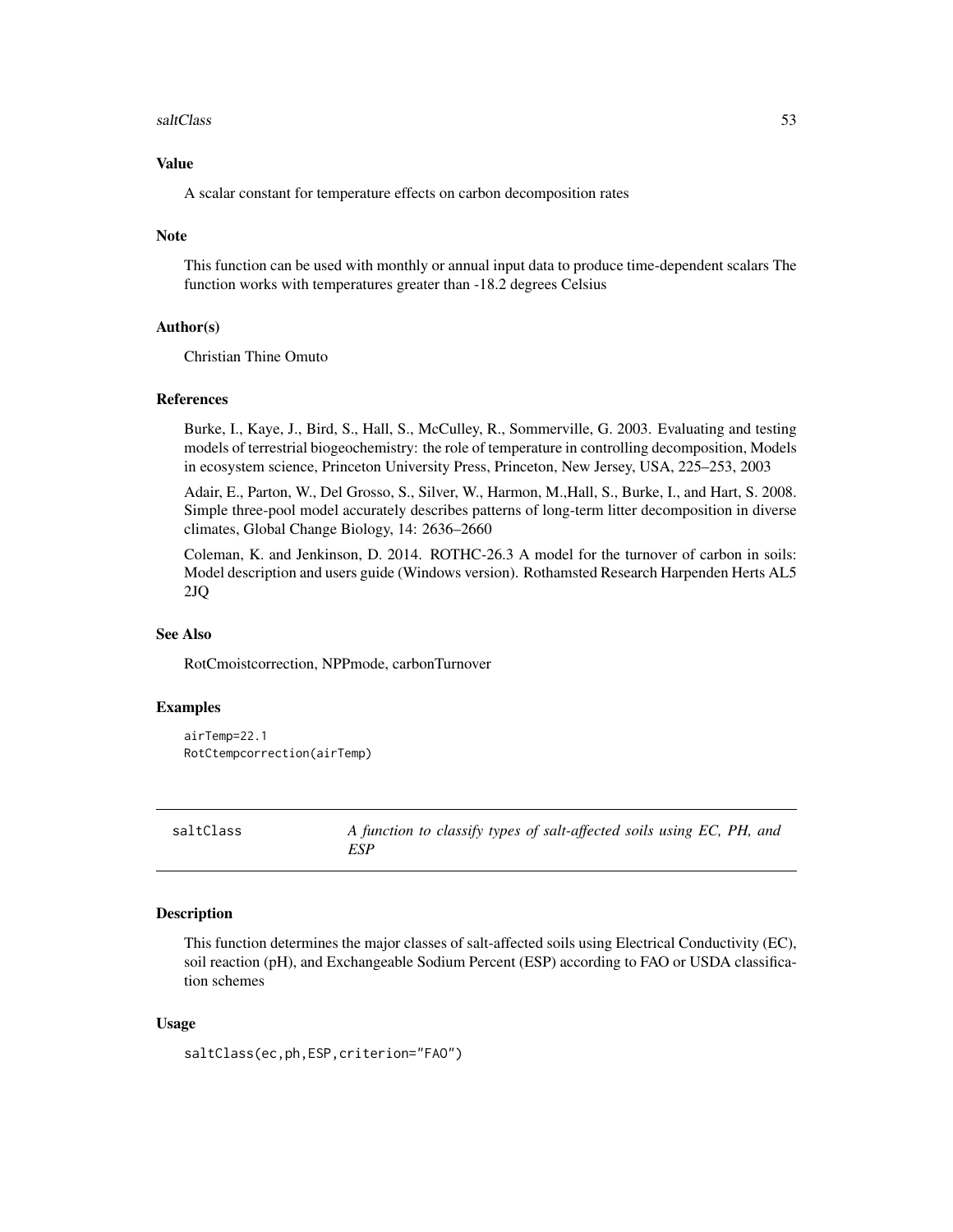## Arguments

| ec        | Electrical Conductivity in dS/m of saturated soil paste extract or its equivalent            |
|-----------|----------------------------------------------------------------------------------------------|
| ph        | soil reaction (pH)                                                                           |
| ESP       | Exchangeable Sodium Percent                                                                  |
| criterion | The criterion to use for classifying the soil problem. Either FAO or USDA can<br>be selected |

## Value

saltClass returns integer classes of salt problems in the soil. The classes are 1, 2, 3, 4, 5 corresponding to None, Saline, Saline-sodic, Sodic, and Alkaline categories.

# Note

ESP is mandatory when using this function. The "error: 1 \* ESP : non-numeric argument to binary operator" is flagged when ESP entry is missing. In case ESP is missing, saltRating is suggested.

## Author(s)

Christian Thine Omuto

#### References

FAO.2006. Guidelines for soil description. FAO. Rome

Richards, L. A. (ed.) 1954. Diagnosis and Improvement of Saline and Alkali Soils. U.S. Department Agriculture Handbook 60. U.S. Gov. Printing Office, Washington, DC.

## See Also

saltRating, saltSeverity, classnames, classCode

## Examples

```
library(sp)
saltClass(6.12,7.84, ESP=1,"FAO")
ec=suitabinput["ec"]
ph=suitabinput["ph"]
soc=nutrindicator["soc"]
clay=textureinput["clay"]
texture=suitabinput["texture"]
newmap=ec
newmap$ph=ph$ph
newmap$ECe=ECconversion1(ec$ec,soc$soc,clay$clay,texture$texture,"1:2.5", "FAO")
newmap$salinity=saltClass(newmap$ECe,newmap$ph, ESP=1,"FAO")
newmap$saltclass=classCode(newmap$salinity,"saltclass")
newmap$salineclass1=as.factor(newmap$saltclass)
spplot(newmap["saltclass"], main="Classes of salt-affected soils")
summary(newmap$salineclass1)
```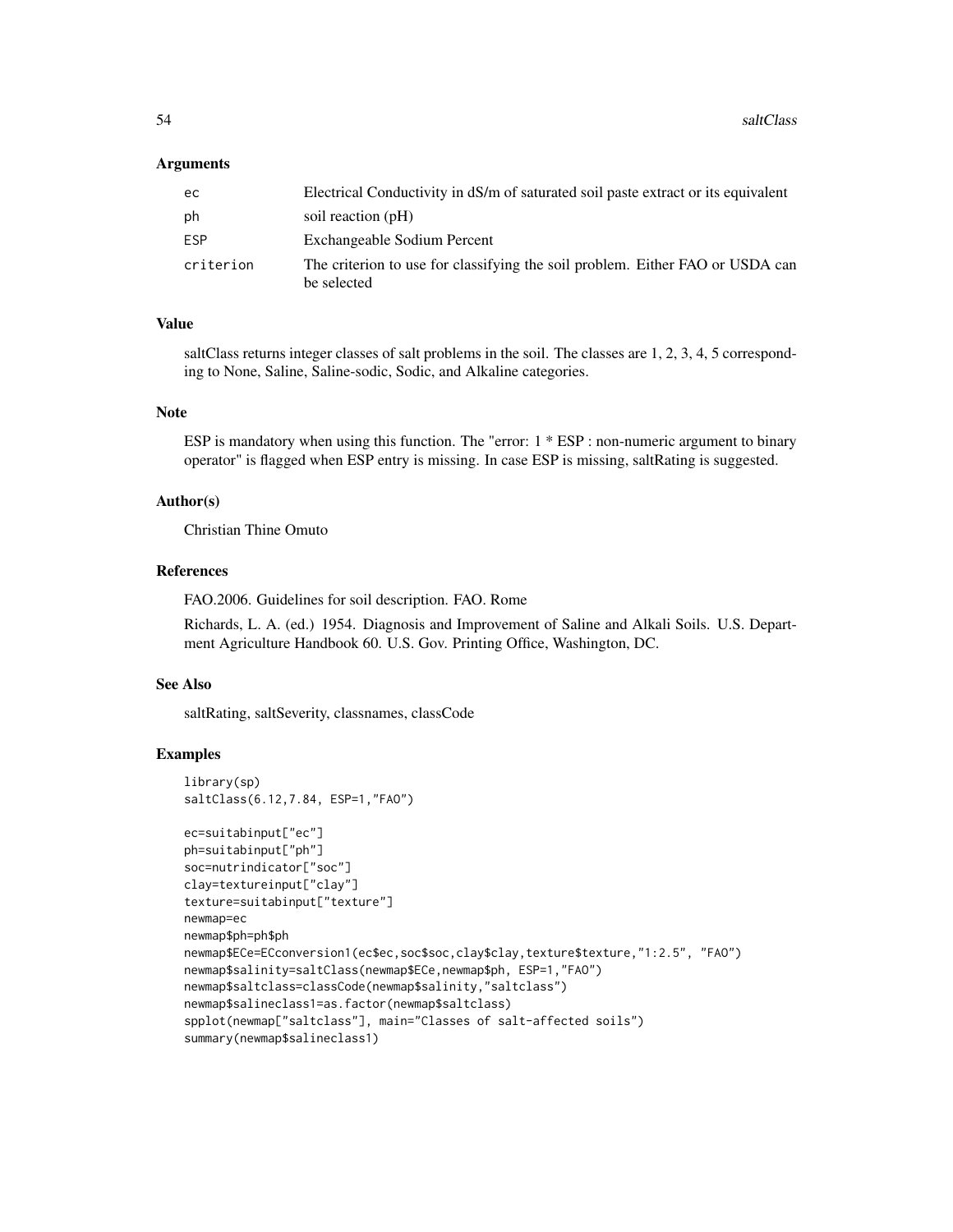# Description

This function determines classes of salt-affected soils using Electrical Conductivity and pH according to FAO or USDA salt classification schemes

## Usage

```
saltRating(ec,ph,criterion="FAO")
```
## Arguments

| ec        | Electrical Conductivity in dS/m of saturated soil paste extract or its equivalent           |
|-----------|---------------------------------------------------------------------------------------------|
| ph        | soil reaction (pH)                                                                          |
| criterion | The method to use for classifying salt-affected soil. Either FAO or USDA can<br>be selected |

# Value

The output is an integer value for soil salt class. The class name for any integer code is obtained from classCode function

#### Note

This function gives approximate classification. A better classification is achieved when indicator of sodium ions is included (e.g. ESP)

# Author(s)

Christian Thine Omuto

#### References

FAO.2006. Guidelines for soil description. FAO. Rome

Richards, L. A. (ed.) 1954. Diagnosis and Improvement of Saline and Alkali Soils. U.S. Department Agriculture Handbook 60. U.S. Gov. Printing Office, Washington, DC.

## See Also

saltClass, saltSeverity, classCode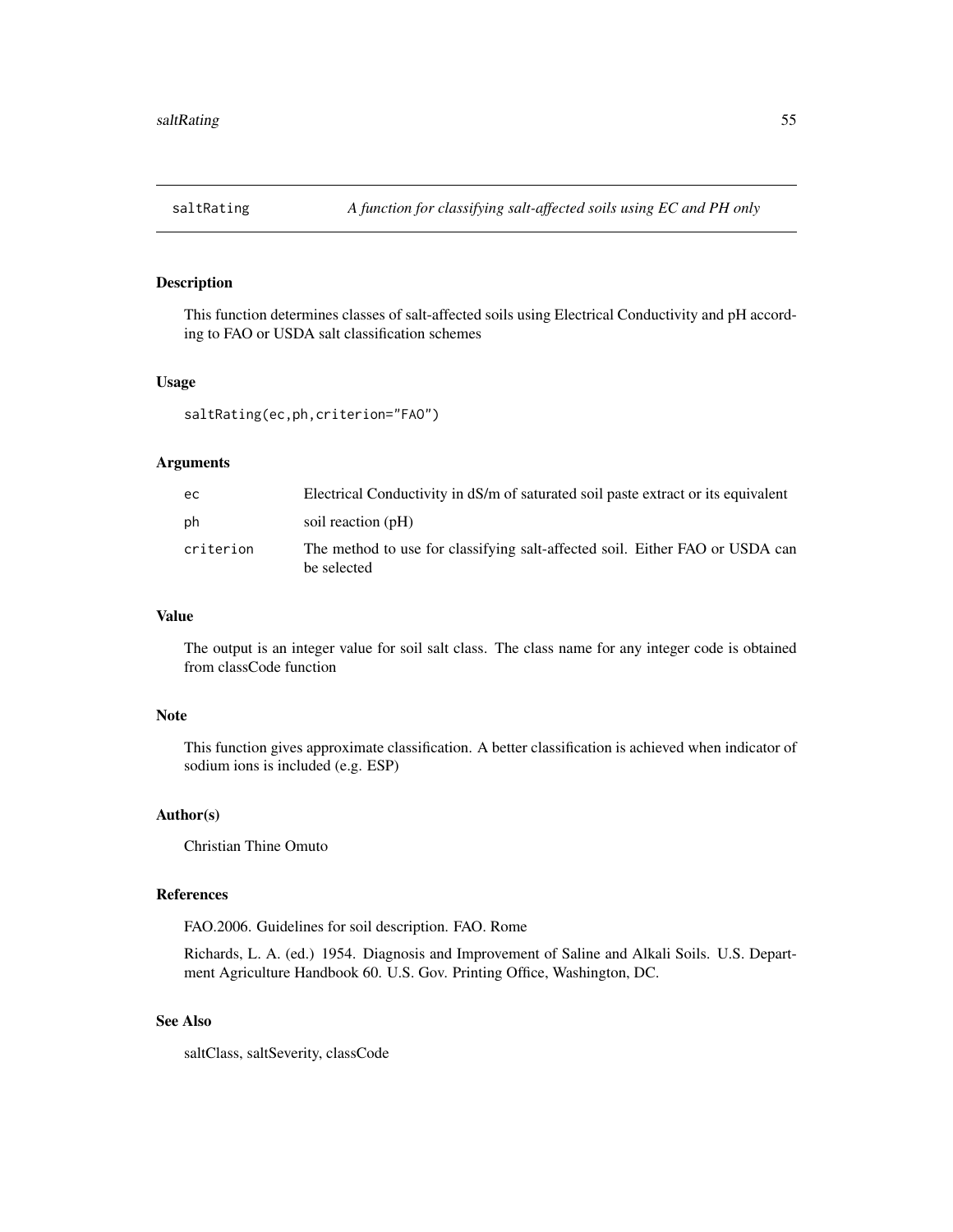## Examples

```
library(sp)
saltRating(11.2,8.14, "USDA")
ec=suitabinput["ec"]
ph=suitabinput["ph"]
soc=nutrindicator["soc"]
clay=textureinput["clay"]
texture=suitabinput["texture"]
newmap=ec
newmap$ph=ph$ph
newmap$ECe=ECconversion1(ec$ec,soc$soc,clay$clay,texture$texture,"1:1", "FAO")
newmap$salinity=saltRating(newmap$ECe,newmap$ph,"FAO")
newmap$salineclass=classCode(newmap$salinity,"saltclass")
newmap$salineclass1=as.factor(newmap$salineclass)
spplot(newmap["salineclass"], main="Soil Salinity Class")
summary(newmap$salinity)
```
saltSeverity *A function to classify severity levels of salt problems in the soil* 

# Description

This function classifies degree/severity of salt problems in the soil according to EC, pH and ESP levels

#### Usage

```
saltSeverity(ec,ph,ESP,method="FAO")
```
## Arguments

| ec         | electrical conductivity in dS/m of saturated soil paste extract or its equivalent                                                |
|------------|----------------------------------------------------------------------------------------------------------------------------------|
| ph         | soil reaction (pH)                                                                                                               |
| <b>ESP</b> | Exchangeable sodium percent                                                                                                      |
| method     | classification method for severity/degree of salt problems. FAO, USDA and<br>Amrhein methods are included. Default method is FAO |

# Details

This function requires input EC, pH and ESP values to process the classification. They can be maps or numerical entries

# Value

Integer classes of ranging between 1-17. The names of integer codes are obtained using classCode function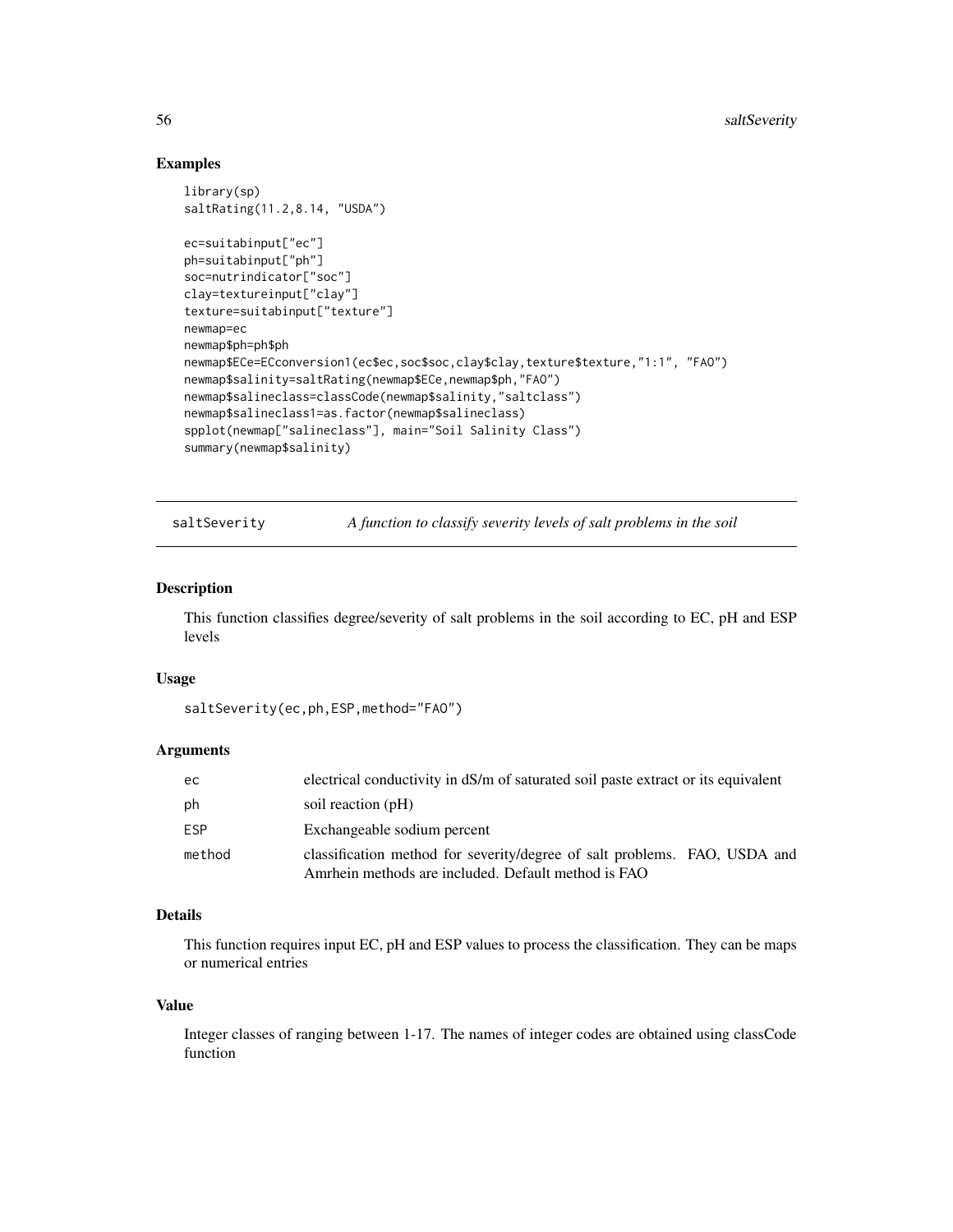# Note

The function strictly requires input EC, pH, and ESP

# Author(s)

Christian Thine Omuto

# **References**

Abrol, IP, Yadav JSP, Massoud FI. 1988. Salt-affected soils and their management. FAO Soils Bulletin 39. FAO, Rome

Amrhein C. 1996. Australian sodic soils: Distribution, properties, and management. Soil Science 161. pp412.

FAO. 2006. Guidelines for soil description. FAO, Rome

Richards LA. 1954. Diagnosis and improvements of saline and alkali soils. Agriculture Handbook No. 60. USDA, Washington

# See Also

saltClass, classCode, saltRating

## Examples

```
library(sp)
library(rgdal)
saltSeverity(4.5,7.8,11.6,"USDA")
ec=suitabinput["ec"]
ph=suitabinput["ph"]
soc=nutrindicator["soc"]
clay=textureinput["clay"]
texture=suitabinput["texture"]
newmap=ec
newmap$ph=ph$ph
newmap$ECe=ECconversion1(ec$ec*0.1,soc$soc,clay$clay,texture$texture,"1:5", "FAO")
newmap$salt=saltSeverity(newmap$ECe,newmap$ph,0.84,"FAO")
newmap$salineclass=classCode(newmap$salt,"saltseverity")
spplot(newmap["salineclass"], main="Salinity Code")
```
SASdata\_densityInfo *Global spatial distribution of locations with measured soil properties for salt-affected soils (SAS) information*

## Description

Global distribution of sampling points with measured soil property data for SAS information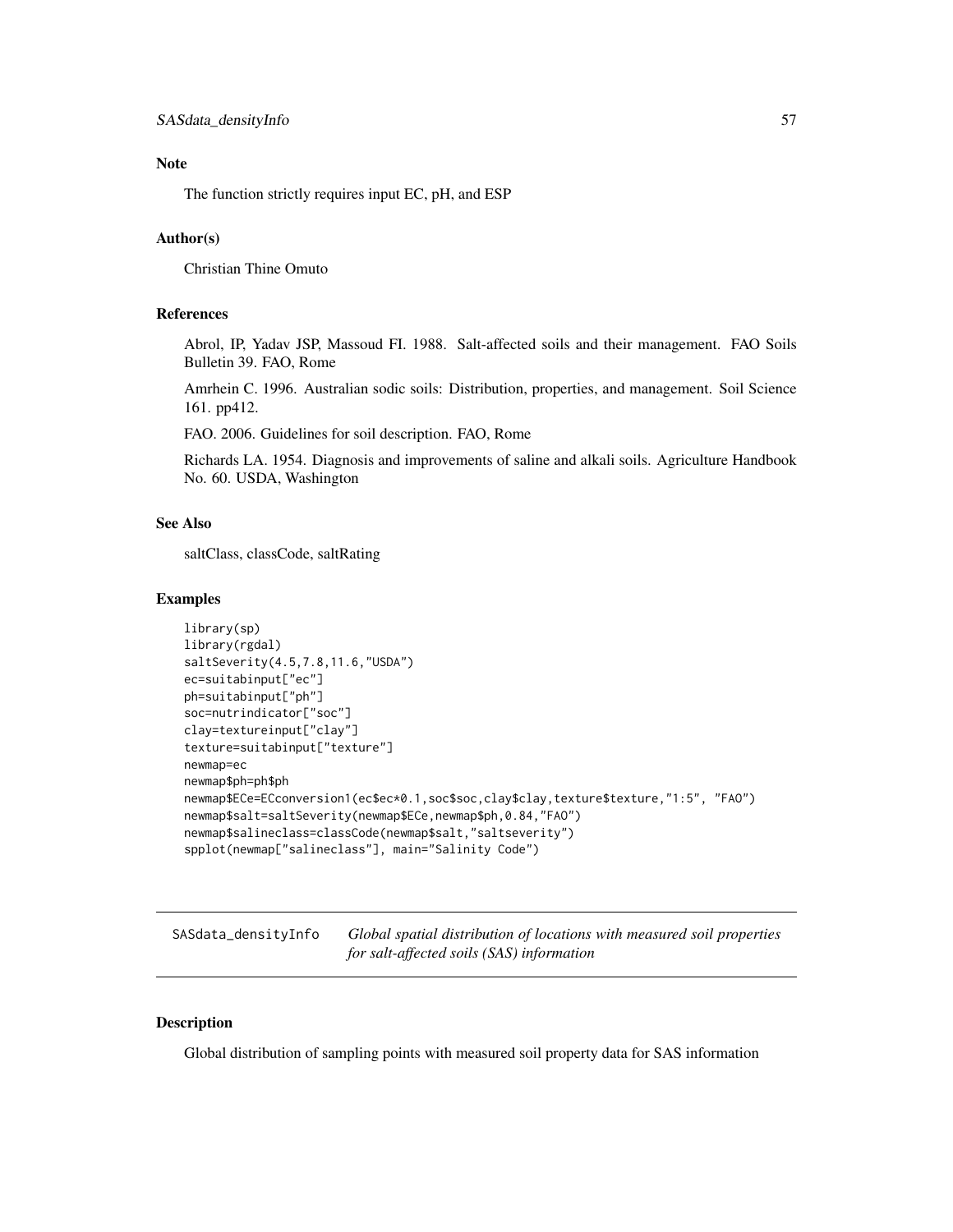## Usage

SASdata\_densityInfo(data)

#### Arguments

data type of measured soil data in the global database of SAS information. There are three categories of soil data: ec, ph, texture.

# Details

The function accepts three input alternatives for querrying available SAs information: "ec", "ph", and "texture". The default is "ec"

#### Value

Spatial maps of sampling locations with measured soil data for SAS information. They include maps of electrical conductivity (ec), pH, texture (sand, silt, clay percentages), and cation exchange capacity (CEC). Locations for CEC are similar to those for texture.

#### Note

The function currently works for ec, ph, and texture. Distribution of locations for texture is similar to those for CEC. The input for this function must be entered in quotation marks.Due to periodic update,internet connectivity is needed for the function to work.

# Author(s)

Christian Thine Omuto

# References

Batjes, N.H., Ribeiro, E., van Oostrum, A., 2020. Standardised soil profile data to support global mapping and modelling (WoSIS snapshot 2019). Earth Syst. Sci. Data 12, 299–320. https://doi.org/10.5194/essd-12-299-2020

FAO/IIASA/ISRIC/ISS-CAS/JRC, 2012. Harmonized World Soil Database (version 1.2). FAO and IIASA, Rome.

## See Also

ECharm\_Info, PHharmInfo

## Examples

SASdata\_densityInfo("ec")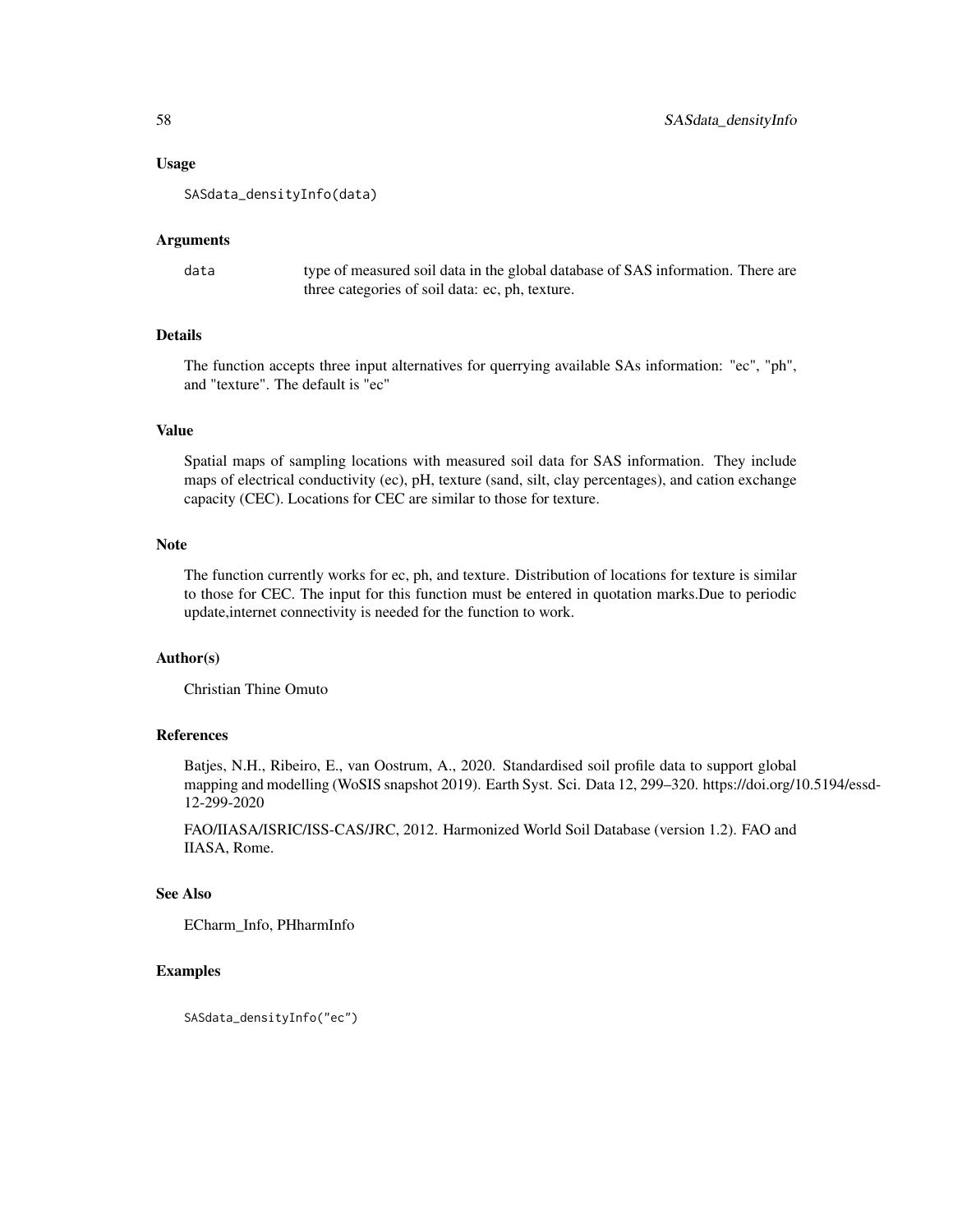# Description

This function determines the suitability classes for slope requirements of selected agricultural crops and forest trees

## Usage

slopeSuit(value, crop)

#### Arguments

| value | Input land slope in degrees.                                      |
|-------|-------------------------------------------------------------------|
| crop  | The crop of interest for which slope suitability class is sought. |

## Details

The input value can be map or just a numerical entry of slope in degrees

#### Value

The output is slope suitability class for the crop. The output is an integer value for suitability class: 1- highly suitable; 2 - moderately suitable; 3 - marginally suitable; 4 - currently not suitable; 5 - not suitable

## Note

The input slope value must be in degrees

## Author(s)

Christian Thine Omuto

#### References

Sys, C., Van Ranst, E., Debaveye, J. and Beerneaert, F.1993. Land evaluation: Part III: Crop requirements. Development Cooperation, Belgium.

Naidu, L.G.K., Ramamurthy, V., Challa O., Hegde, R. and Krishnan, P. 2006. Manual, Soil-site Suitability Criteria for Major Crops, National Bureau of Soil Survey and Land Use Planning, ICAR, Nagpur, India

FAO Crop Suitability Requirements: http://ecocrop.fao.org/ecocrop/srv/en/home

## See Also

LGPSuit, tempSuit, suitability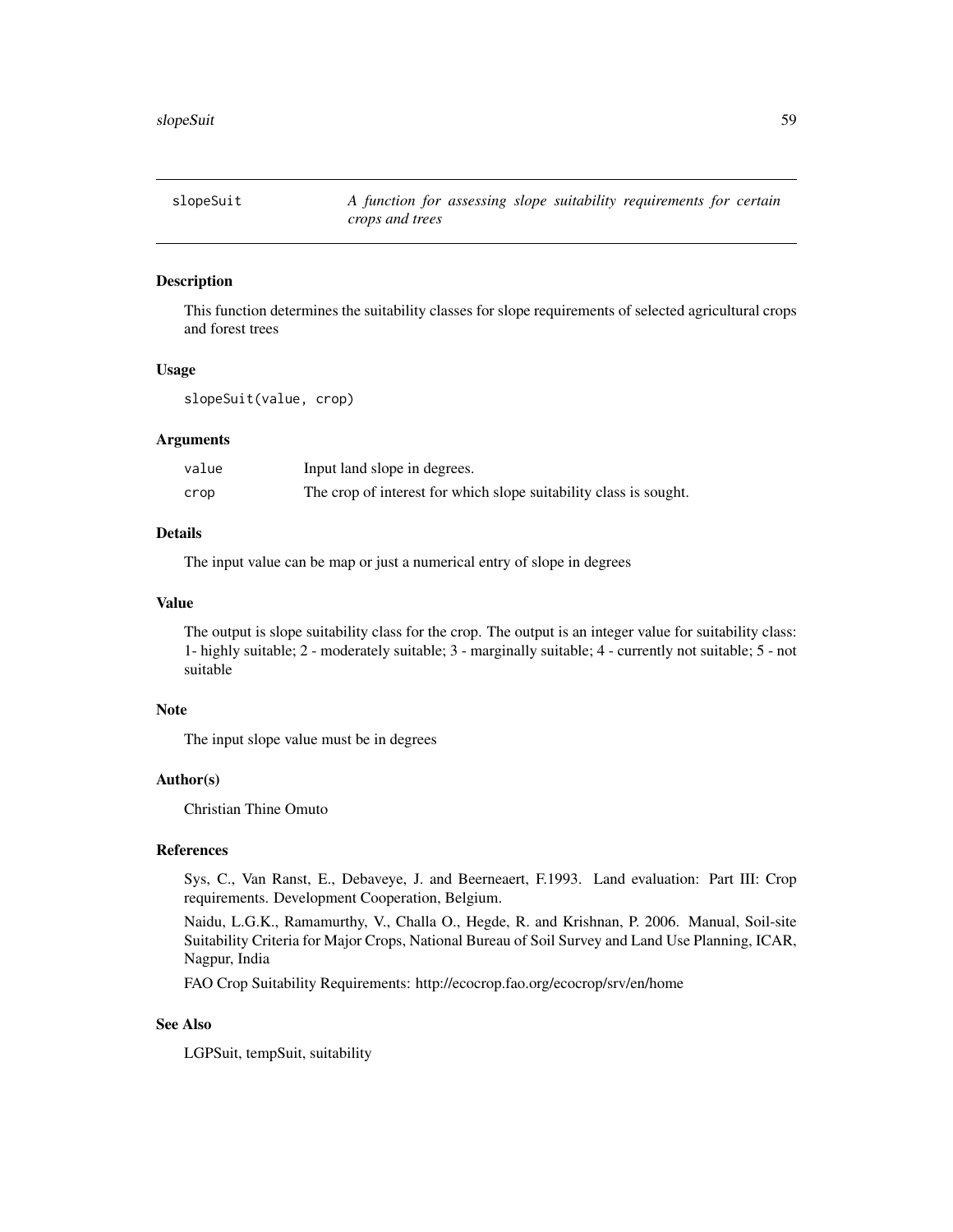## Examples

```
slopeSuit(23.4,"carrot")
library(sp)
slopeSuit(23.4,"carrot")
slope=suitabinput["slope"]
slope$tea=slopeSuit(slope$slope,"tea")
slope$carrot=slopeSuit(slope$slope,"carrot")
summary(slope$carrot)
spplot(slope["carrot"])
```
sloplenFUN *A function for estimating slope-length factor for soil erosion*

# Description

Th function estimates slope length factor for erosion risk assessment. It has options for choosing different algorithms

## Usage

sloplenFUN(ls,slope,method)

# Arguments

| ls     | length of slope in metres                                                  |
|--------|----------------------------------------------------------------------------|
| slope  | slope of land in degrees                                                   |
| method | method for deriving slope-length factor. The methods included are: WSmith, |
|        | Renard, Remortel, Zhang, Nearing, Smith, Foster, David, Morgan, and Moore. |

## Details

Slope (degrees) and length of slope (metres) are relief parameters in erosion risk assessment.

# Value

a dimensionless quantity of slope-length factor of erosion risk

# Note

The slope must be in degrees. The warning given is a reminder to that the slope is given in degrees

## Author(s)

Christian Thine Omuto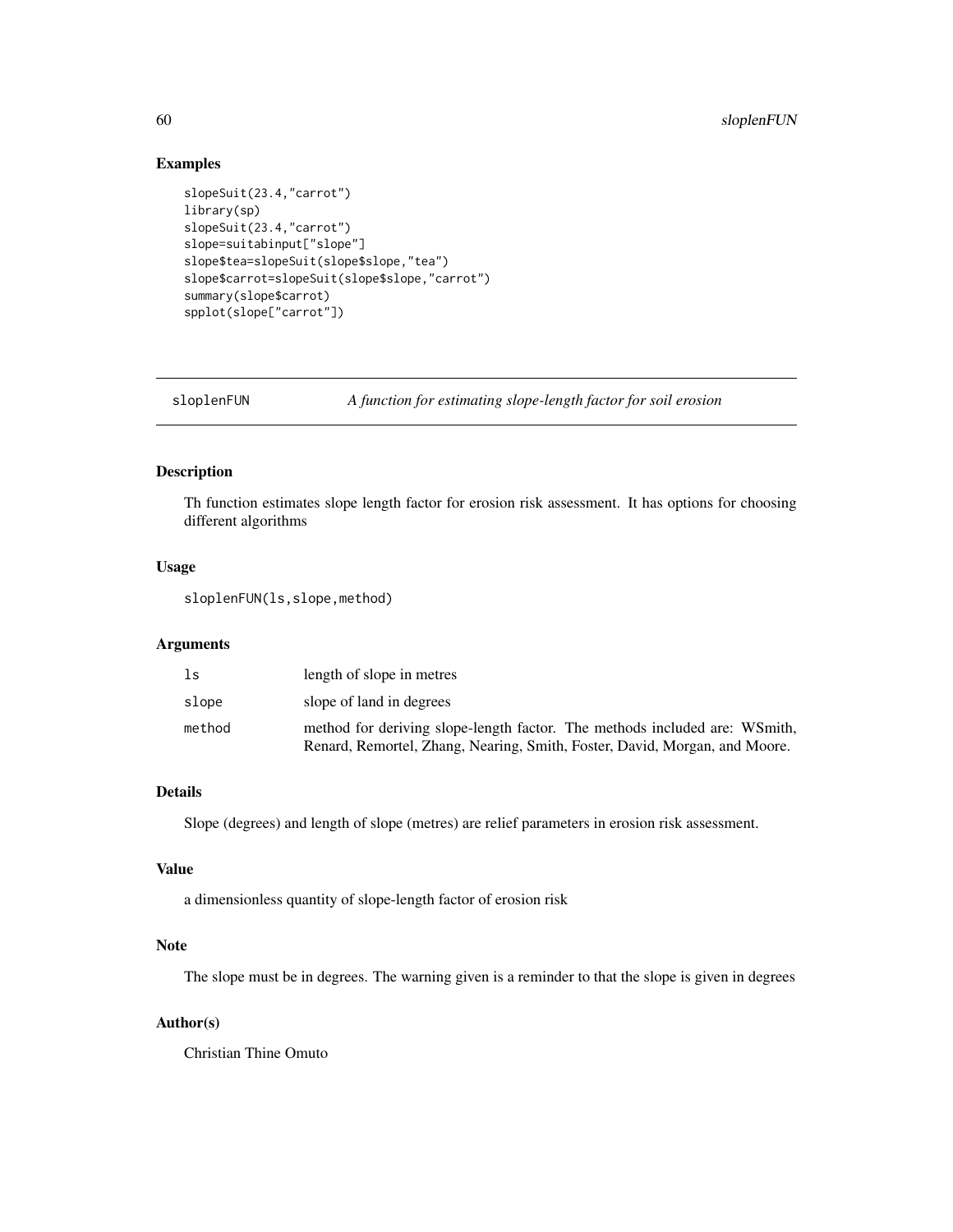#### SOCSuit 61

## References

Benavidez R, Bethana J, Maxwell D, Norton K. 2018. A review of the (Revised) Universal Soil Loss Equation ((R)USLE): with a view to increasing its global applicability and improving soil loss estimates. Hydrol. Earth Syst. Sci., 22, 6059–6086

Omuto CT and Vargas R. 2009. Combining pedometrics, remote sensing and field observations for assessing soil loss in challenging drylands: a case study of northwestern Somalia. Land Degrad. Develop. 20: 101–115

## See Also

erosivFUN, erodFUN, slopeSuit

#### Examples

```
library(sp)
sloplenFUN(60,14.88,"Renard")
newmap=suitabinput["slope"]
newmap$LSrenard=sloplenFUN(60,(newmap$slope),"Renard")
newmap$LSwsmith=sloplenFUN(60,(newmap$slope),"WSmith")
spplot(newmap["LSrenard"])
spplot(newmap["LSwsmith"])
```

| SOCSuit | A function for assessing soil carbon suitability requirements for cer- |
|---------|------------------------------------------------------------------------|
|         | tain crops and trees                                                   |

## Description

This function determines the suitability classes for soil organic carbon requirements of selected agricultural crops and forest trees

## Usage

SOCSuit(value, crop)

## Arguments

| value | Input soil organic carbon content in percent.                                   |
|-------|---------------------------------------------------------------------------------|
| crop  | The crop of interest for which soil organic carbon suitability class is sought. |

## Details

The input value can be map or just a numerical entry of soil organic carbon in percent

## Value

The output is SOC suitability class for the crop. The output is an integer value for suitability class: 1- highly suitable; 2 - moderately suitable; 3 - marginally suitable; 4 - currently not suitable; 5 - not suitable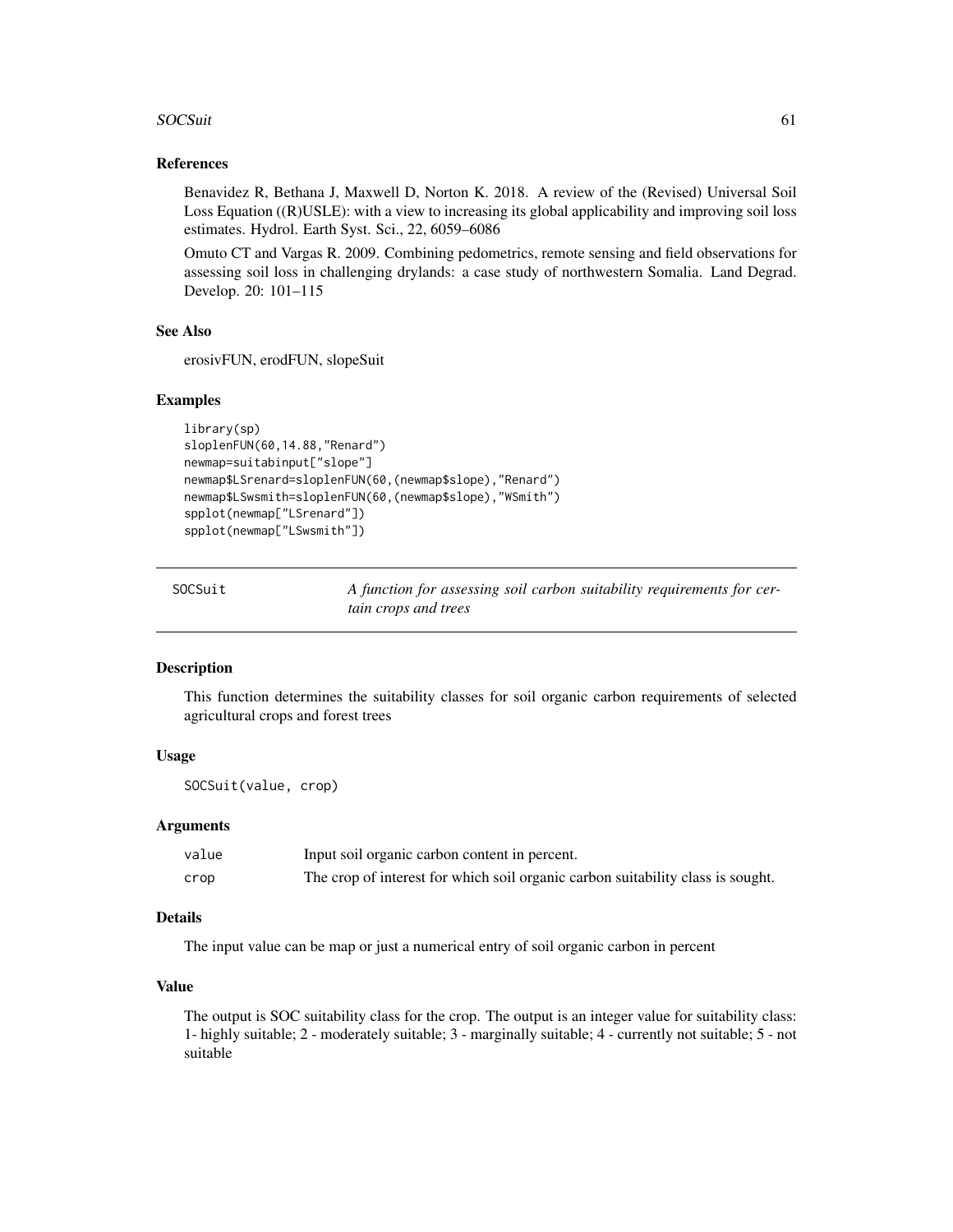## Author(s)

Christian Thine Omuto

## References

Sys, C., Van Ranst, E., Debaveye, J. and Beerneaert, F.1993. Land evaluation: Part III: Crop requirements. Development Cooperation, Belgium.

Naidu, L.G.K., Ramamurthy, V., Challa O., Hegde, R. and Krishnan, P. 2006. Manual, Soil-site Suitability Criteria for Major Crops, National Bureau of Soil Survey and Land Use Planning, ICAR, Nagpur, India

FAO Crop Suitability Requirements: http://ecocrop.fao.org/ecocrop/srv/en/home

## See Also

depthSuit, carbonateSuit, suitability

## Examples

```
library(sp)
soc1=nutrindicator["soc"]
soc1$pyrethrum=SOCSuit(soc1$soc,"pyrethrum")
summary(soc1$pyrethrum)
spplot(soc1["pyrethrum"])
```
soil *Sample soil dataset for salinity mapping*

## Description

Horizon sample dataset for mapping soil salinity

#### Usage

data("soil")

## Format

The format is: Formal class 'SpatialPointsDataFrame' [package "sp"] with 5 slots ..@ data :'data.frame': 152 obs. of 17 variables: .. ..\$ Sample : Factor w/ 152 levels "1","10","100",..: 1 65 76 87 98 109 120 131 142 2 ... .. ..\$ ProfileID: Factor w/ 87 levels "1","2","3","4",..: 5 53 53 55 55 56 6 7 57 8 ... .. ..\$ Latitude : num [1:152] -30.2 -30.3 -30.3 -30.3 -30.3 ... .. ..\$ Longitude: num [1:152] 62.2 62.1 62.1 62.1 62.1 ... .. ..\$ Horizon : Factor w/ 2 levels "A","B": 1 1 2 1 2 2 1 1 2 1 ... .. ..\$ Depth : Factor w/ 43 levels "0 - 100","0 - 17",..: 8 14 37 8 29 42 8 8 38 8 ... .. ..\$ Sand : num [1:152] 43.2 61.2 57.2 55.2 65.2 83.2 63.2 63.2 45.2 59.2 ... .. ..\$ Silt : num [1:152] 44 24 29 32 22 9 24 24 40 24 ... .. ..\$ Clay : num [1:152] 12.8 14.8 13.8 12.8 12.8 7.8 12.8 12.8 14.8 16.8 ... .. ..\$ OC : num [1:152] 0.36 0.465 0.39 0.36 0.42 0.87 0.075 0.375 0.84 0.33 ... .. ..\$ PH : num [1:152] 8.6 8.37 8.31 8.76 7.81 ... .. ..\$ EC : num [1:152] 0.8 2.58 0.98 0.532 1.87 18.5 0.43 0.302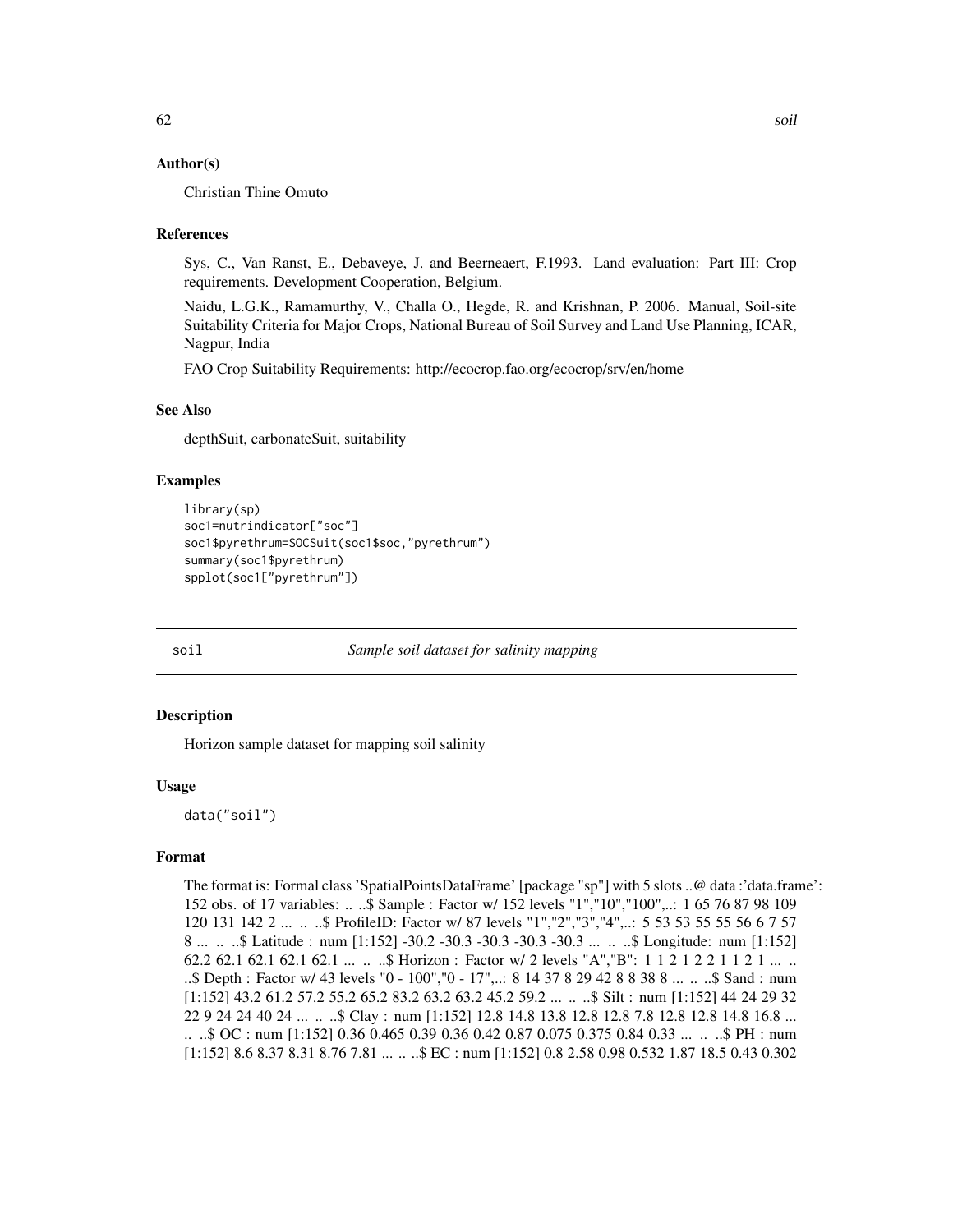#### stoneSuit 63

0.345 2.7 ... .. .\$ CaCo3 : num [1:152] 15.2 18.5 20.5 15.8 20 ... . ..\$ K : num [1:152] 67 162 120 124 177 91 127 72 123 158 ... .. ..\$ Na : num [1:152] 1073 707 689 646 691 ... .. ..\$ CEC : num [1:152] 6 11 18 9 10.4 6 6.4 16 10 4.9 ... .. ..\$ ESP : Factor w/ 22 levels "0","1","10","11",..: 11 19 17 20 20 8 17 20 15 11 ... ..@ coords.nrs : num(0) ..@ coords : num [1:152, 1:2] 420924 418226 418226 415334 415334 ... .. ..- attr(\*, "dimnames")=List of 2 .. .. ..\$ : NULL .. .. ..\$ : chr [1:2] "coords.x1" "coords.x2" ..@ bbox : num [1:2, 1:2] 386582 3343117 427796 3386711 .. ..- attr(\*, "dimnames")=List of 2 .. .. ..\$ : chr [1:2] "coords.x1" "coords.x2" .. .. ..\$ : chr [1:2] "min" "max" ..@ proj4string:Formal class 'CRS' [package "sp"] with 1 slot .. .. ..@ projargs: chr "+proj=utm +zone=41 +datum=WGS84 +units=m +no\_defs"

#### Details

A dataset with 87 points of soil horizons for mapping salinity

## Source

Hypothetical dataset for salinity mapping

## References

Hypothetical dataset for salinity mapping

#### Examples

data(soil) str(soil)

| stoneSuit | A function for assessing stoniness suitability requirements for certain |
|-----------|-------------------------------------------------------------------------|
|           | crops and trees                                                         |

## Description

This function determines the suitability classes for stoniness requirements of selected agricultural crops and forest trees

## Usage

```
stoneSuit(value, crop)
```
## Arguments

| value | Input level of stoniness in percent.                                  |
|-------|-----------------------------------------------------------------------|
| crop  | The crop of interest for which stoniness suitability class is sought. |

## Details

The input value can be map or just a numerical entry of stoniness in percent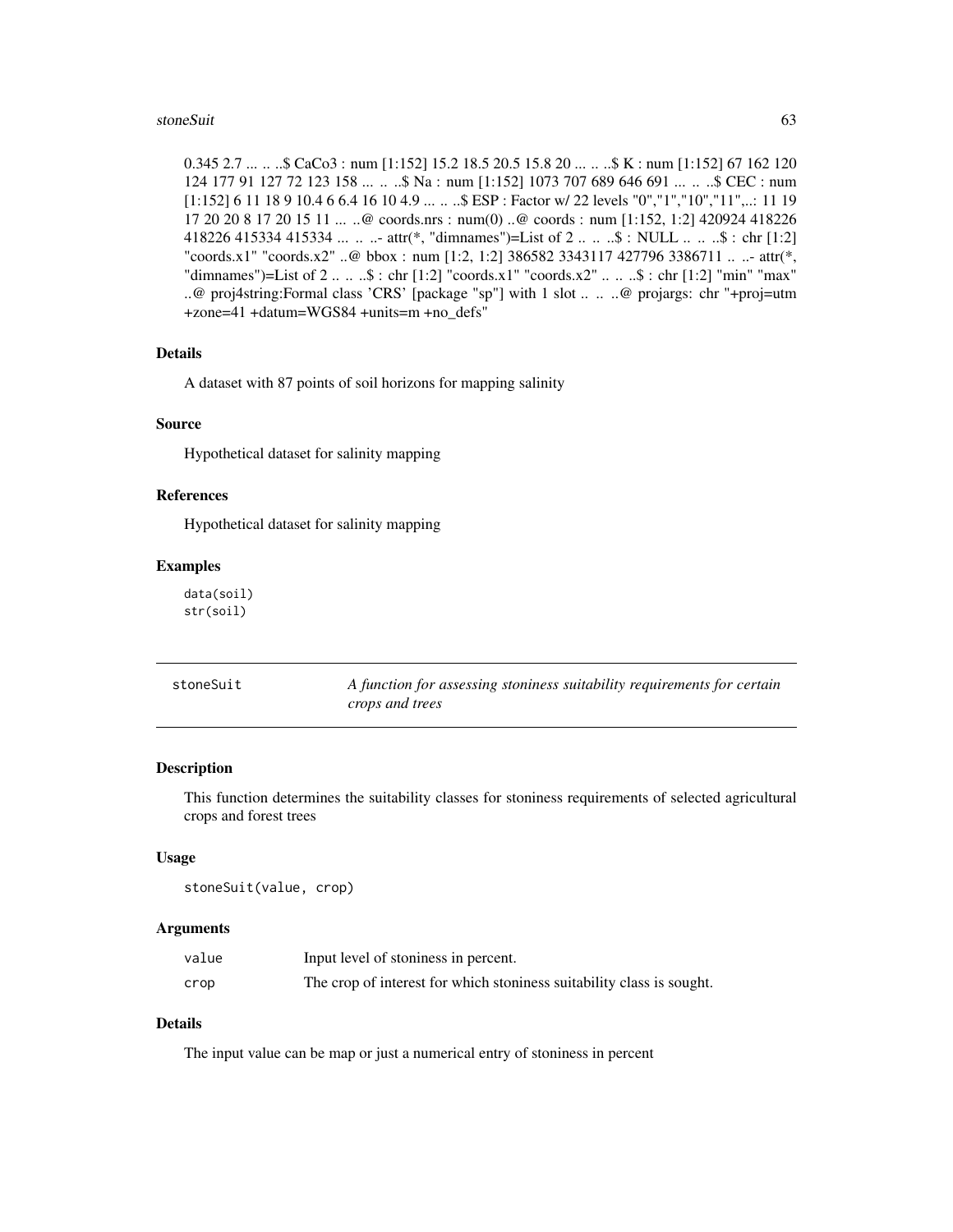## Value

The output is stoniness suitability class for the crop. The output is an integer value for suitability class: 1- highly suitable; 2 - moderately suitable; 3 - marginally suitable; 4 - currently not suitable; 5 - not suitable

## Note

Output raster map of stoniness for the crop of interest is given if the input value is raster map

# Author(s)

Christian Thine Omuto

## References

Sys, C., Van Ranst, E., Debaveye, J. and Beerneaert, F.1993. Land evaluation: Part III: Crop requirements. Development Cooperation, Belgium.

Naidu, L.G.K., Ramamurthy, V., Challa O., Hegde, R. and Krishnan, P. 2006. Manual, Soil-site Suitability Criteria for Major Crops, National Bureau of Soil Survey and Land Use Planning, ICAR, Nagpur, India

FAO Crop Suitability Requirements: http://ecocrop.fao.org/ecocrop/srv/en/home

## See Also

tempSuit, PHSuit, rainSuit

## Examples

stoneSuit(15,"grape")

suitability *A function to determine soil suitability for agricultural crops*

## Description

This function determines soil condition classes (such as suitability, fertility, etc.) given a set of indicators.

#### Usage

suitability(df,data)

#### Arguments

| df   | normalized pairwise decision (nxn) matrix for comparing n soil suitability (con-<br>dition) factors |
|------|-----------------------------------------------------------------------------------------------------|
| data | a (nxm) matrix of n suitability (condition) factors for m locations (pixels)                        |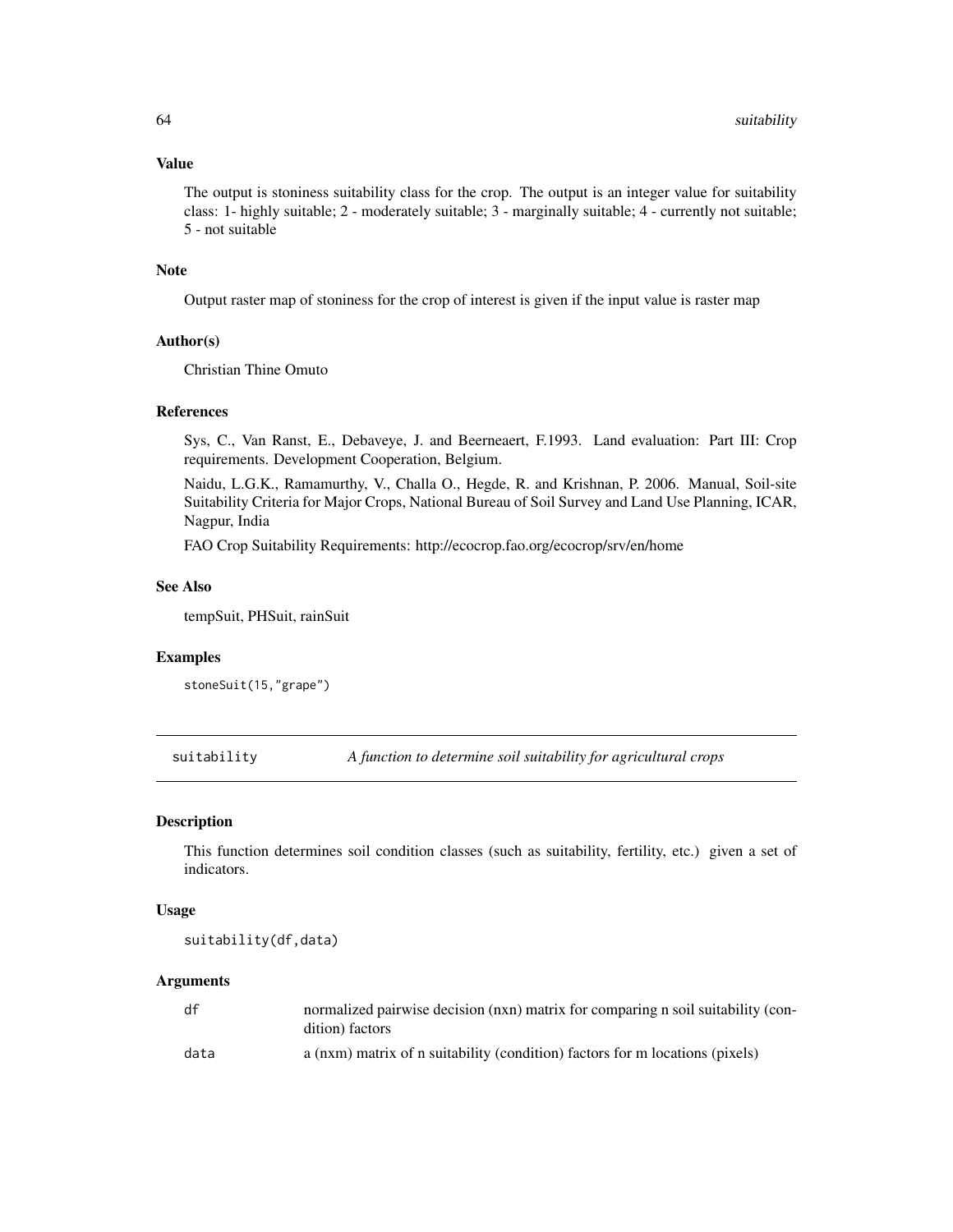#### suitability 65

# Value

A vector of soil suitability (condition) class between 0 and 5.

# Note

It's important to normalize and assess the adequacy of the decision matrix before using this function

## Author(s)

Christian Thine Omuto

# References

FAO, 1976. A framework for land evaluation. FAO Soils Bulletin 32 Saaty TL. 1980. The Analytic Hierarchy Process. McGraw-Hill, New York

## See Also

fertilityRating, suitabilityClass

## Examples

```
library(sp)
newmap=(nutrindicator)
newmap$carbon=fertilityRating((nutrindicator$soc),"carbon")
newmap$nitrogen=fertilityRating((nutrindicator$nitrogen),"nitrogen")
newmap$potassium=fertilityRating((nutrindicator$potassium),"potassium")
newmap$phosphorus=fertilityRating((nutrindicator$phosphorus),"phosphorus")
newmap$iron=fertilityRating((nutrindicator$iron),"iron")
newmap$zinc=fertilityRating((nutrindicator$zinc),"zinc")
newmap$manganese=fertilityRating((nutrindicator$manganese),"manganese")
newmap$copper=fertilityRating((nutrindicator$copper),"copper")
newmap$cec=fertilityRating((nutrindicator$cec),"cec")
newmap$boron=fertilityRating((nutrindicator$boron),"boron")
newmap$sulfur=fertilityRating((nutrindicator$sulfur),"sulfur")
newmap$soc=NULL
newmapT1=newmap@data
valuT=as.matrix(newmapT1)
data("nutrient")
nutriens=comparisonTable(nutrient)
newmapT1$fertility=suitability(nutrient, valuT)
```

```
newmap@data$fertility=newmapT1$fertility
newmap$fertilityclass2=classCode(newmap$fertility,"fertility")
spplot(newmap["fertility"])
summary(newmap$fertilityclass2)
```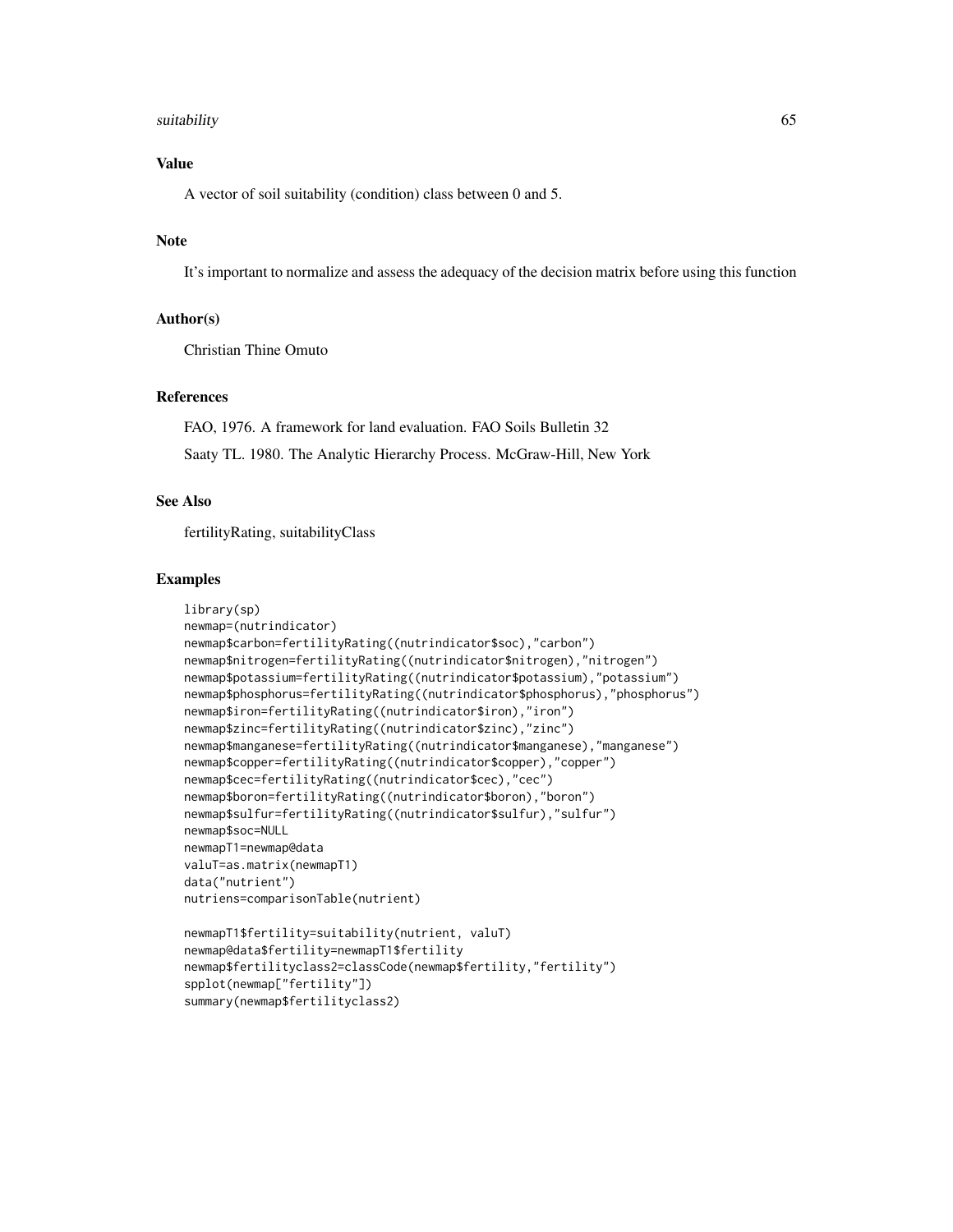## Description

This function determines the suitability class to which a given indicator value falls based on the crop requirement

## Usage

suitabilityClass(value,crop,factor)

## Arguments

| value  | Input indicator value.                                                             |
|--------|------------------------------------------------------------------------------------|
| crop   | The crop of interest for which suitability is determined.                          |
| factor | The suitability factor for crop requirement. Example factors include: rain, slope, |
|        | carbonate, EC, ESP, depth, ph, temperature,                                        |

# Value

The output is rainfall suitability class for the crop. The output is integer value for suitability class: 1- highly suitable; 2 - moderately suitable; 3 - marginally suitable; 4 - currently not suitable; 5 - not suitable

## Note

This function assumes rainfall as the source of water for crop development. The input slope value must be in degrees

## Author(s)

Christian Thine Omuto

#### References

Sys, C., Van Ranst, E., Debaveye, J. and Beerneaert, F.1993. Land evaluation: Part III: Crop requirements. Development Cooperation, Belgium.

Naidu, L.G.K., Ramamurthy, V., Challa O., Hegde, R. and Krishnan, P. 2006. Manual, Soil-site Suitability Criteria for Major Crops, National Bureau of Soil Survey and Land Use Planning, ICAR, Nagpur, India

FAO Crop Suitability Requirements: http://ecocrop.fao.org/ecocrop/srv/en/home

## See Also

suitability,slopeSuit, tempSuit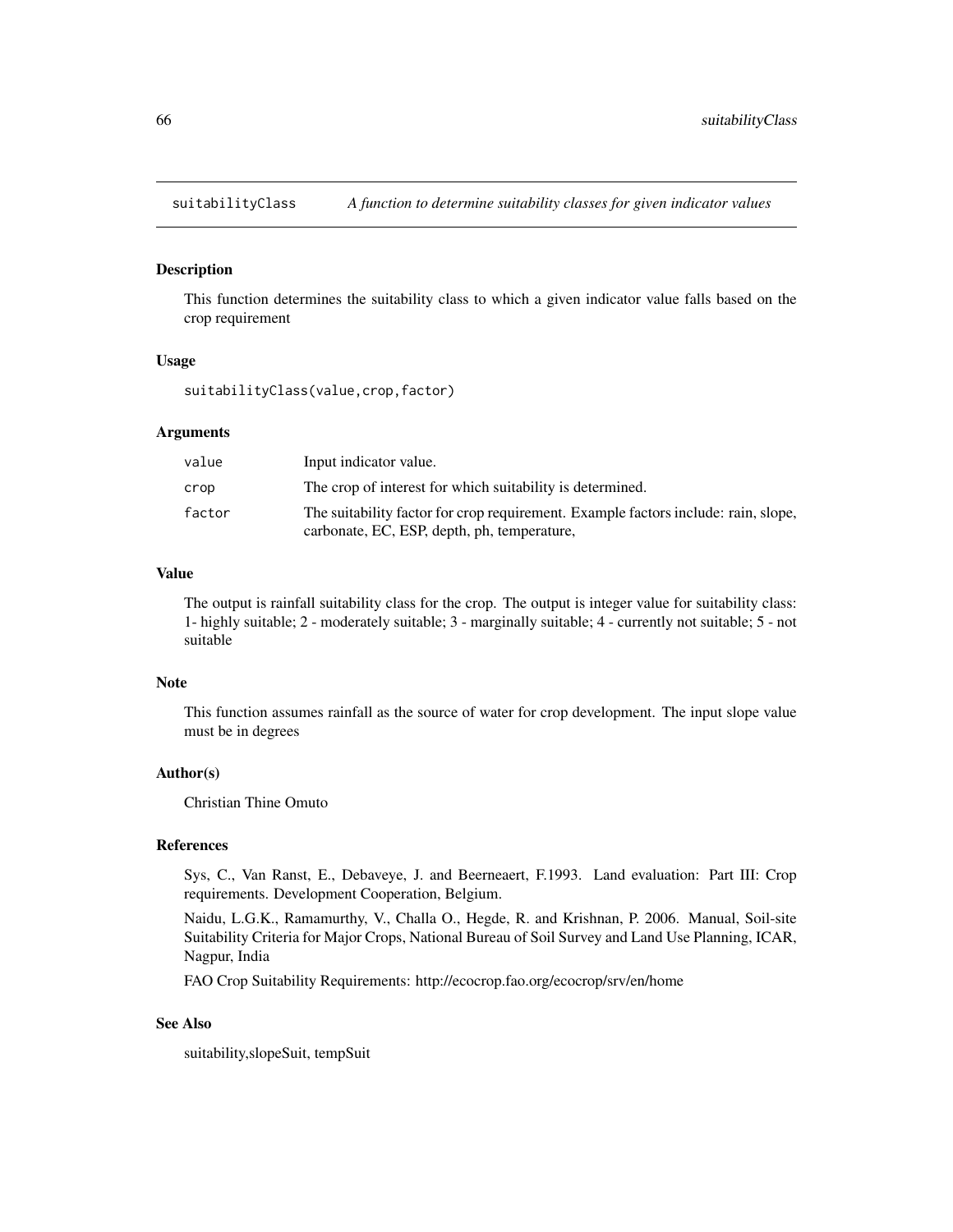#### suitabinput 67 (67 km) and the suitabinput 67 (67 km) and the suitabinput 67 (67 km) and the suitabinput 67 (67

## Examples

```
library(sp)
library(raster)
suitabilityClass(20.14,"saffron","slope")
slope=suitabinput["slope"]
slope$tea=slopeSuit(slope$slope,"tea")
slope$saffron=suitabilityClass(slope$slope,"saffron","slope")
summary(slope$saffron)
spplot(slope["tea"], main="Slope suitability for tea")
spplot(slope["saffron"], main="Slope suitability for saffron")
```

| suitabinput<br>ments |  | Sample grid stack map of nutrient indicators for crop fertility require- |
|----------------------|--|--------------------------------------------------------------------------|
|----------------------|--|--------------------------------------------------------------------------|

## Description

A grid stack map of nine variables for assessing crop suitabilities

## Usage

data("suitabinput")

#### Format

The format is: Formal class 'SpatialGridDataFrame' [package "sp"] with 4 slots ..@ data :'data.frame': 16900 obs. of 11 variables: .. ..\$ cac03 : num [1:16900] 21.8 20.6 21.2 22 22.3 ... .. ..\$ ec : num  $[1:16900]$  2.5 2.38 2.15 2.36 2.24 ... ... \$ depthcodes: num  $[1:16900]$  3 1 3 3 3 3 3 3 1 1 ... ... \$ rain : num [1:16900] 282 279 260 279 276 ... .. ..\$ texture : int [1:16900] 5 5 5 5 5 5 5 5 11 11 ... .. ..\$ dem : num [1:16900] 489 489 489 485 487 ... .. ..\$ drainage : int [1:16900] 2 5 2 2 2 5 7 5 5 5 ... .. ..\$ stones : num [1:16900] 6 9 6 6 6 6 6 9 9 9 ... .. ..\$ structure : int [1:16900] 3 8 7 5 5 5 7 5 9 9 ... .. ..\$ ph : num [1:16900] 8.76 8.83 8.73 8.71 8.69 ... .. ..\$ slope : num [1:16900] 0.969 0.969 0.969 0.969 0.969 ... ..@ grid :Formal class 'GridTopology' [package "sp"] with 3 slots .. .. ..@ cellcentre.offset: Named num [1:2] 383216 3341506 .. .. .. ..- attr(\*, "names")= chr [1:2] "x" "y" .. .. ..@ cellsize : num [1:2] 357 357 .. .. ..@ cells.dim : int [1:2] 130 130 ..@ bbox : num [1:2, 1:2] 383038 3341327 429478 3387767 .. ..- attr(\*, "dimnames")=List of 2 .. .. ..\$ : chr [1:2] "x" "y" .. .. ..\$ : chr [1:2] "min" "max" ..@ proj4string:Formal class 'CRS' [package "sp"] with 1 slot .. .. ..@ projargs: chr "+proj=utm +zone=41 +datum=WGS84 +units=m +no\_defs"

#### Examples

```
data(suitabinput)
summary(suitabinput$depthcodes)
hist(suitabinput$dem)
```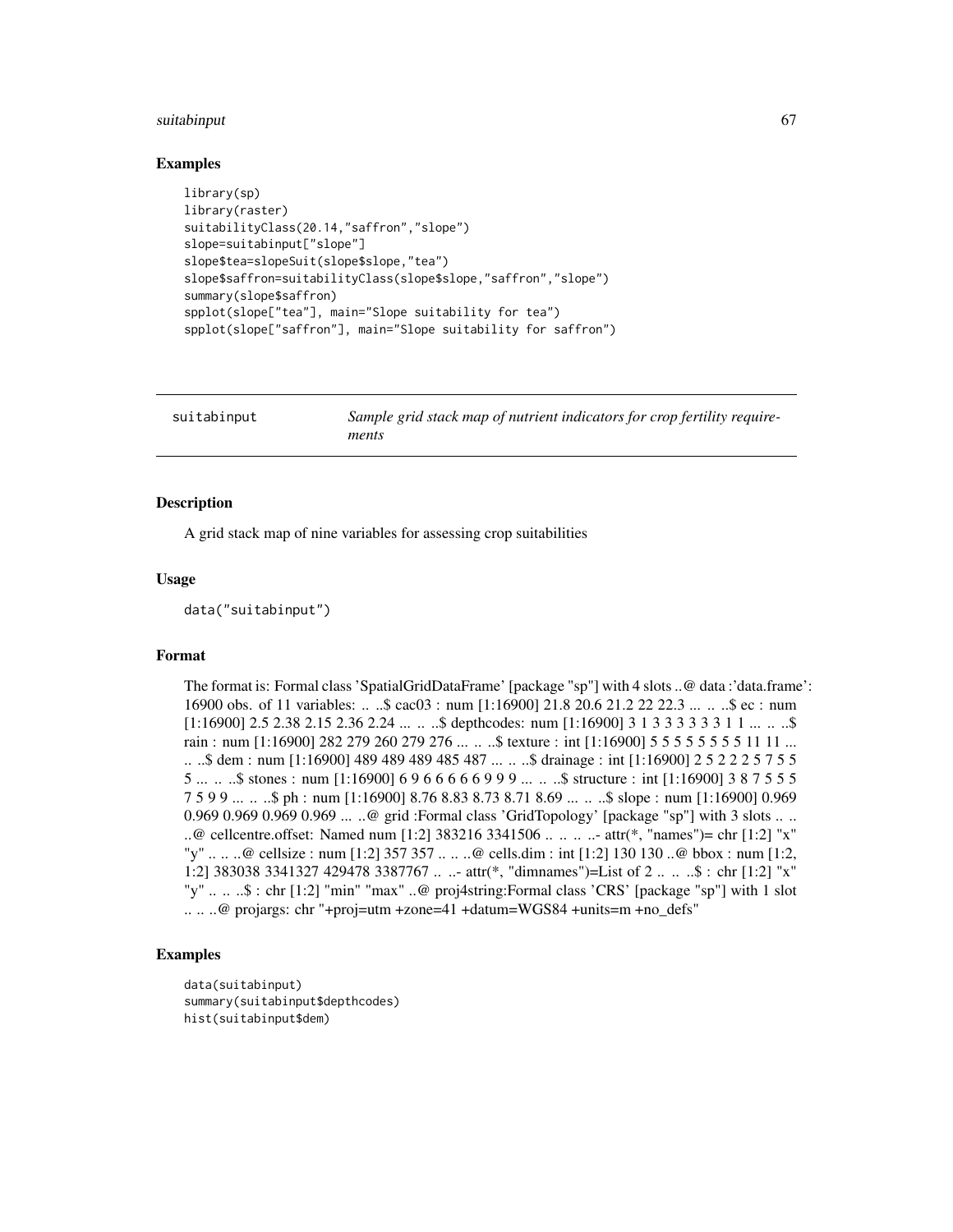## Description

This function uses stratified random sampling to generate georeferenced locations for monitoring soil conditions

## Usage

```
surveyPoints(soilmap,scorpan,conditionclass,mapproportion)
```
# Arguments

| soilmap       | input classified map of soil condition                                                                           |
|---------------|------------------------------------------------------------------------------------------------------------------|
| scorpan       | number of scorpan factors that generated teh soil condition map. The range is<br>$1 - 5$                         |
|               | conditionclass reference class in the soil condition map to be monitored. The class code should<br>be in the map |
| mapproportion | Proportion in percent of the reference class in the soil condition map to be mon-<br>itored.                     |

# Details

The number of scorpan factors can be assumed but need to be with respect to the soil forming factors.The maximum possible number of factors is 5 irrespective of number of layers in each factor while the minimum number is 1.The soil condition class is the class code in the map which is to be targeted

#### Value

A spatial points dataframe with projection similar to the soil condition map projection

# Author(s)

Christian Thine Omuto

# See Also

featureRep, imageIndices, pedoTransfer, classCode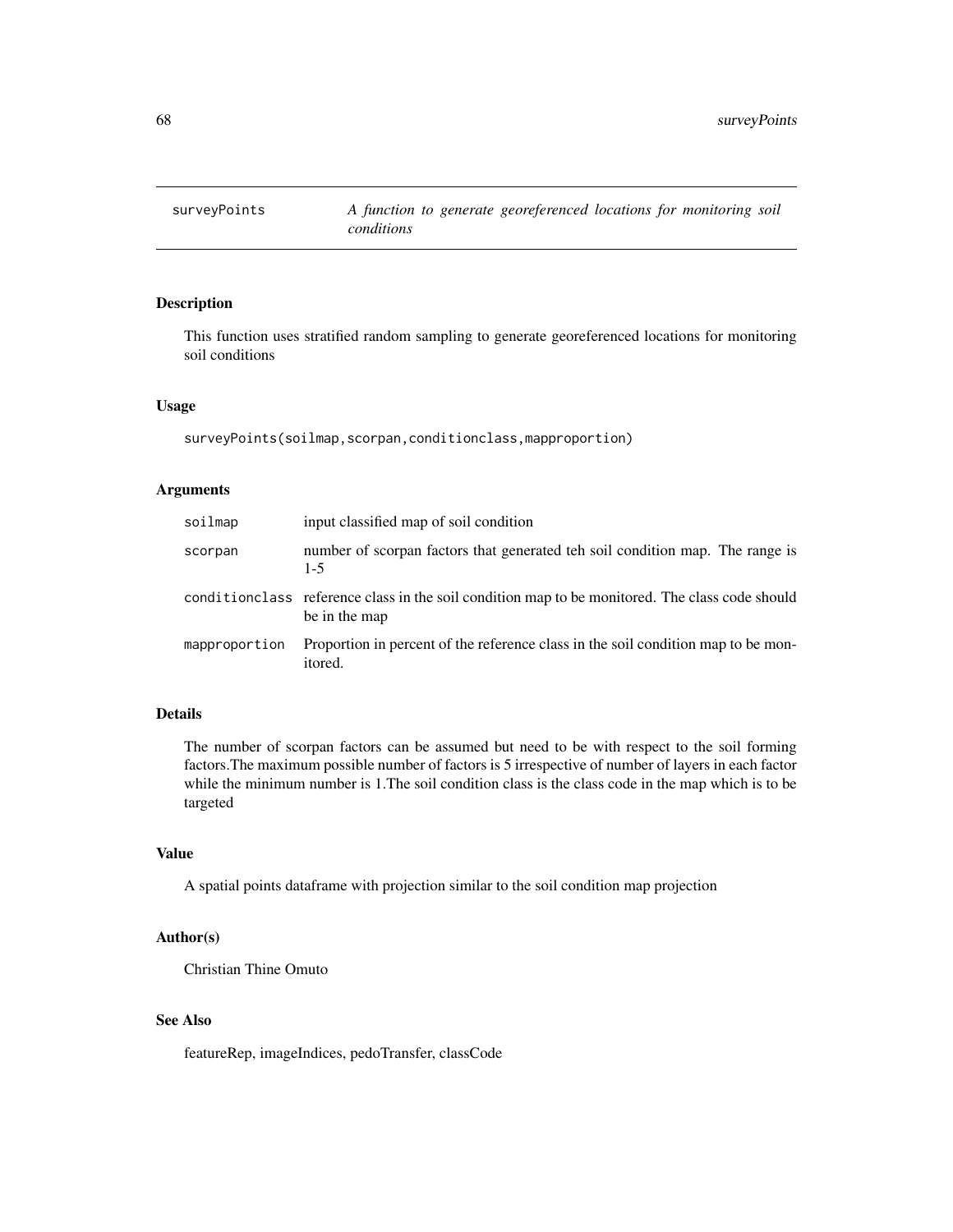#### tempSuit 69 and 50 and 50 and 50 and 50 and 50 and 50 and 50 and 50 and 50 and 50 and 50 and 50 and 50 and 50

## Examples

```
library(sp)
library(rgdal)
library(raster)
ec=suitabinput["ec"]
ph=suitabinput["ph"]
soc=nutrindicator["soc"]
clay=textureinput["clay"]
texture=suitabinput["texture"]
newmap=ec
newmap$ph=ph$ph
newmap$ECe=ECconversion1(ec$ec*0.1,soc$soc,clay$clay,texture$texture,"1:5", "FAO")
newmap$salt=saltSeverity(newmap$ECe,newmap$ph,0.84,"FAO")
newmap$salineclass=classCode(newmap$salt,"saltseverity")
newmap$salineclass1=as.factor(newmap$salineclass)
spplot(newmap["salineclass"], main="Salinity Code")
summary(newmap$salt)
summary(newmap$salineclass)
salt=raster(newmap["salt"])
salt1=newmap["salt"]
n_points=surveyPoints(salt1,4,11,80)
length(n_points$new)
spplot(salt1, scales=list(draw=TRUE),sp.layout=list("sp.points",n_points,pch=8,col="cyan"))
spplot(salt, scales=list(draw=TRUE),sp.layout=list("sp.points",n_points,pch=8,col="cyan"))
```

| tempSuit | A function for assessing temperature suitability requirements for cer- |
|----------|------------------------------------------------------------------------|
|          | tain crops and trees                                                   |

# Description

This function determines the suitability classes for temperature requirements of selected agricultural crops and forest trees

## Usage

tempSuit(value, crop)

## Arguments

| value | Input temperature in degrees Celsius.                                   |
|-------|-------------------------------------------------------------------------|
| crop  | The crop of interest for which temperature suitability class is sought. |

# Details

The input value can be map or just a numerical entry of temperature in degrees Celsius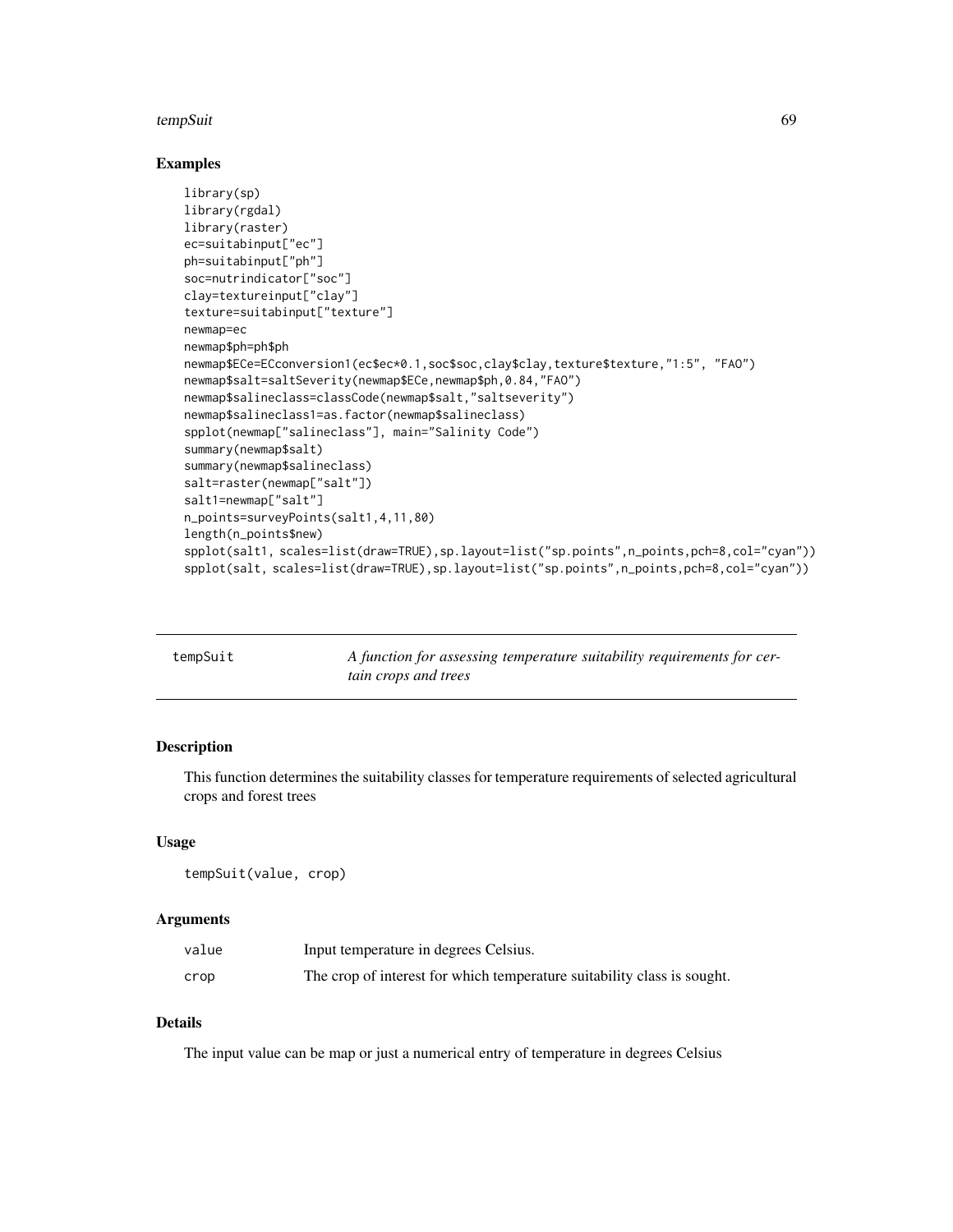#### Value

The output is temperature suitability class for the crop. The output is integer value for suitability class: 1- highly suitable; 2 - moderately suitable; 3 - marginally suitable; 4 - currently not suitable; 5 - not suitable

#### Author(s)

Christian Thine Omuto

## References

Sys, C., Van Ranst, E., Debaveye, J. and Beerneaert, F.1993. Land evaluation: Part III: Crop requirements. Development Cooperation, Belgium.

Naidu, L.G.K., Ramamurthy, V., Challa O., Hegde, R. and Krishnan, P. 2006. Manual, Soil-site Suitability Criteria for Major Crops, National Bureau of Soil Survey and Land Use Planning, ICAR, Nagpur, India

FAO Crop Suitability Requirements: http://ecocrop.fao.org/ecocrop/srv/en/home

## See Also

carbonSuit, depthSuite, fertilitySuit

## Examples

```
tempgrape=tempSuit(23.5,"grape")
summary(tempgrape)
```
textureinput *Sample texture dataset for mapping soil texture*

## **Description**

Sample dataset for assessing soil texture

## Usage

data("textureinput")

#### Format

The format is: Formal class 'SpatialGridDataFrame' [package "sp"] with 4 slots ..@ data :'data.frame': 16900 obs. of 3 variables: .. ..\$ sand: num [1:16900] 61.5 59.8 60.6 58.2 59.1 ... .. ..\$ clay: num [1:16900] 12.6 13.9 14.1 13.8 13.8 ... .. ..\$ silt: num [1:16900] 25 26.9 25.3 28 26.9 ... ..@ grid :Formal class 'GridTopology' [package "sp"] with 3 slots .. .. ..@ cellcentre.offset: Named num [1:2]  $383216\,3341506\ldots \ldots \ldots$  attr $(*, "names") = \text{chr} [1:2] "x" "y" \ldots \ldots \text{ @ cellsize : num} [1:2]$ 357 357 .. .. ..@ cells.dim : int [1:2] 130 130 ..@ bbox : num [1:2, 1:2] 383038 3341327 429478 3387767 .. ..- attr(\*, "dimnames")=List of 2 .. .. ..\$ : chr [1:2] "x" "y" .. .. ..\$ : chr [1:2] "min" "max" ..@ proj4string:Formal class 'CRS' [package "sp"] with 1 slot .. .. ..@ projargs: chr "+proj=utm +zone=41 +datum=WGS84 +units=m +no\_defs"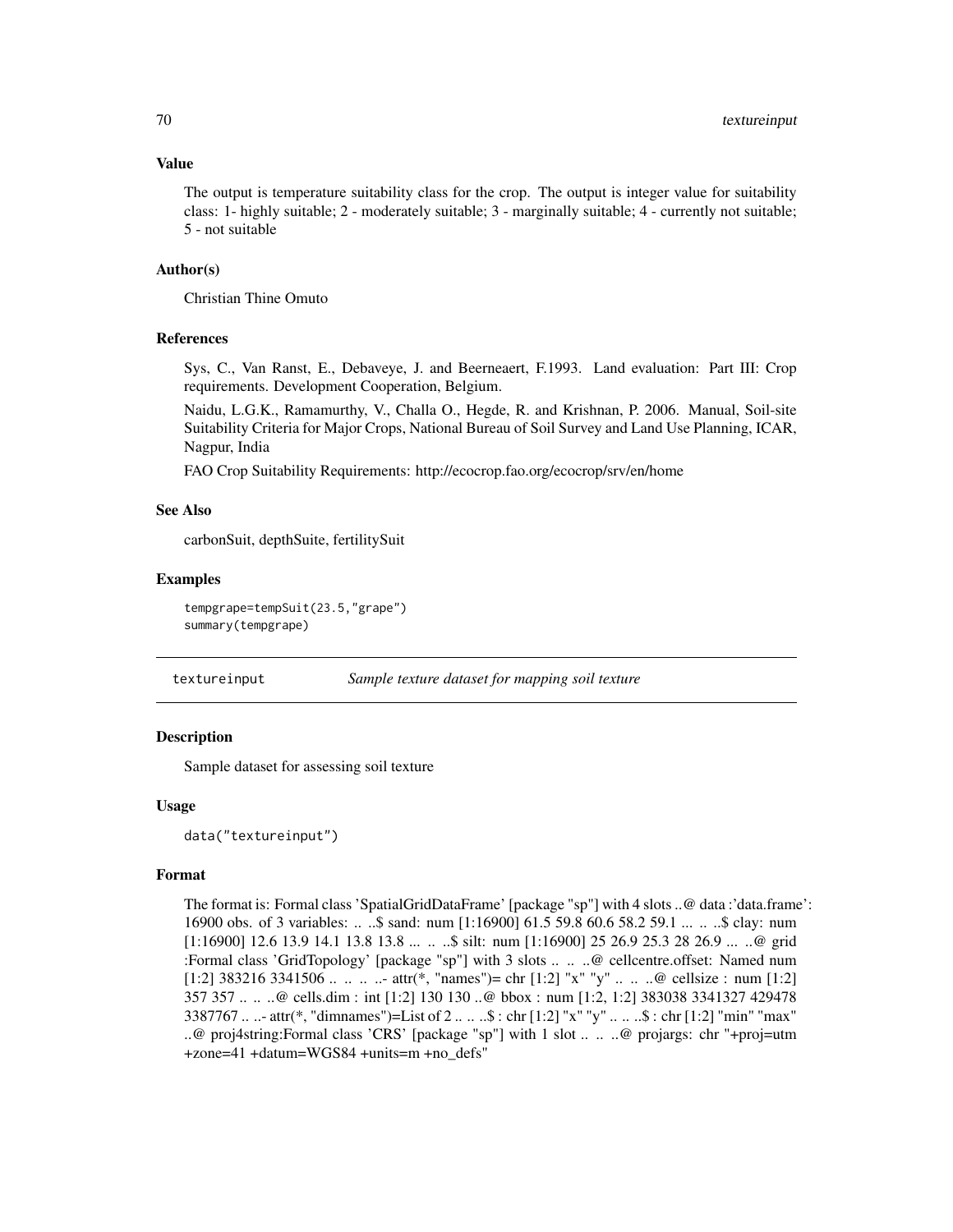#### textureSuit 71

## Examples

```
data(textureinput)
summary(textureinput)
```
textureSuit *A function for assessing texture suitability requirements for certain crops and trees*

# Description

This function determines the suitability classes for texture requirements of selected agricultural crops and forest trees

## Usage

textureSuit(value, crop)

# Arguments

| value | Input textural class code.                                          |
|-------|---------------------------------------------------------------------|
| crop  | The crop of interest for which texture suitability class is sought. |

# Details

The input value can be map or just a numerical entry of textural class code. The textural class code is obtained using classCode("texture")

## Value

The output is texture suitability class for the crop. The output is integer value for suitability class: 1- highly suitable; 2 - moderately suitable; 3 - marginally suitable; 4 - currently not suitable; 5 - not suitable

## Note

If the input value is raster map, then the output will also be a raster map of texture suitability for the crop of interest

## Author(s)

Christian Thine Omuto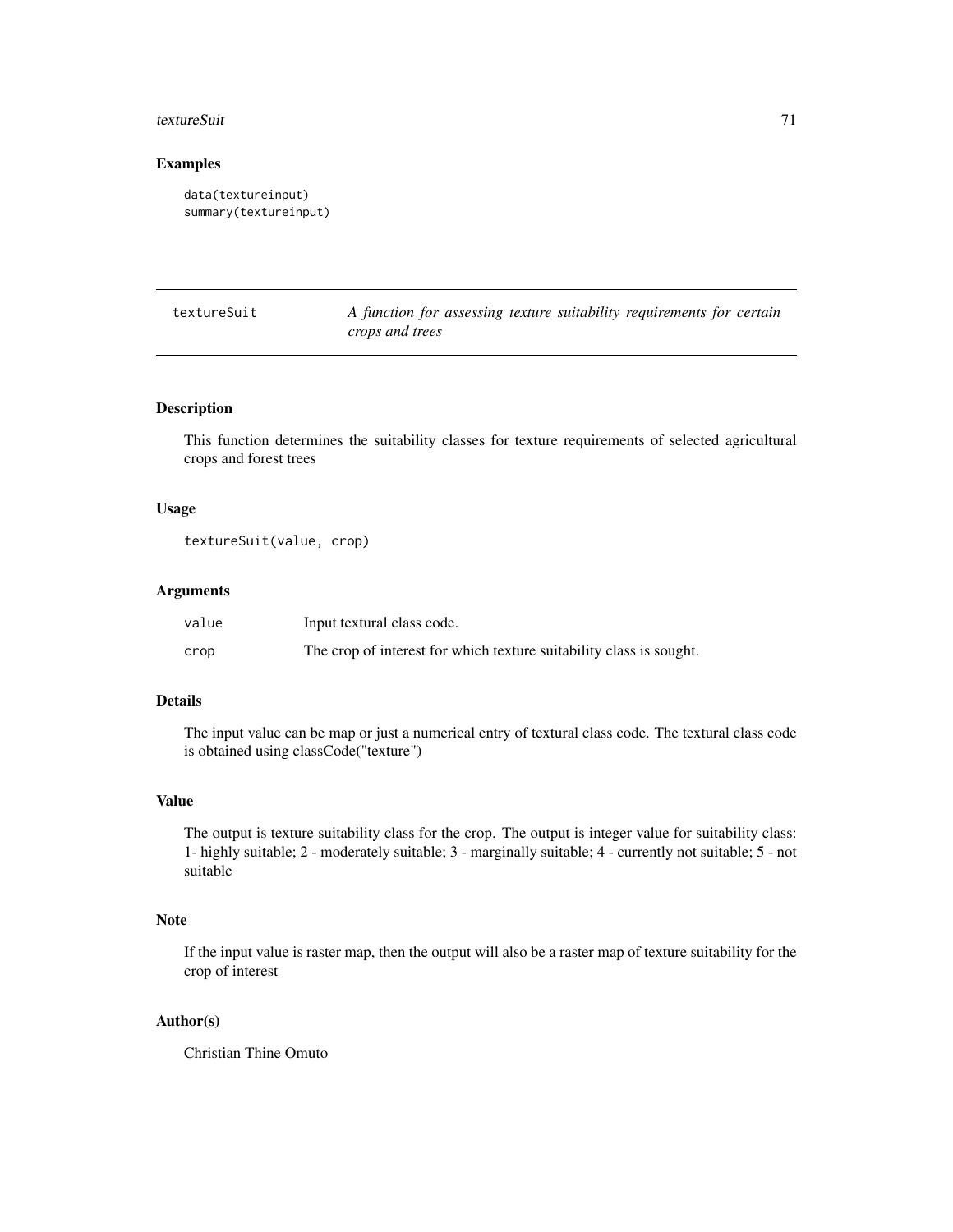# References

Sys, C., Van Ranst, E., Debaveye, J. and Beerneaert, F.1993. Land evaluation: Part III: Crop requirements. Development Cooperation, Belgium.

Naidu, L.G.K., Ramamurthy, V., Challa O., Hegde, R. and Krishnan, P. 2006. Manual, Soil-site Suitability Criteria for Major Crops, National Bureau of Soil Survey and Land Use Planning, ICAR, Nagpur, India

FAO Crop Suitability Requirements: http://ecocrop.fao.org/ecocrop/srv/en/home

# See Also

tempSuit, PHSuit, rainSuit

## Examples

```
library(sp)
textureSuit(4,"mango")
texture=suitabinput["texture"]
texture$mango=textureSuit(texture$texture,"mango")
summary(texture$mango)
spplot(texture["mango"])
```